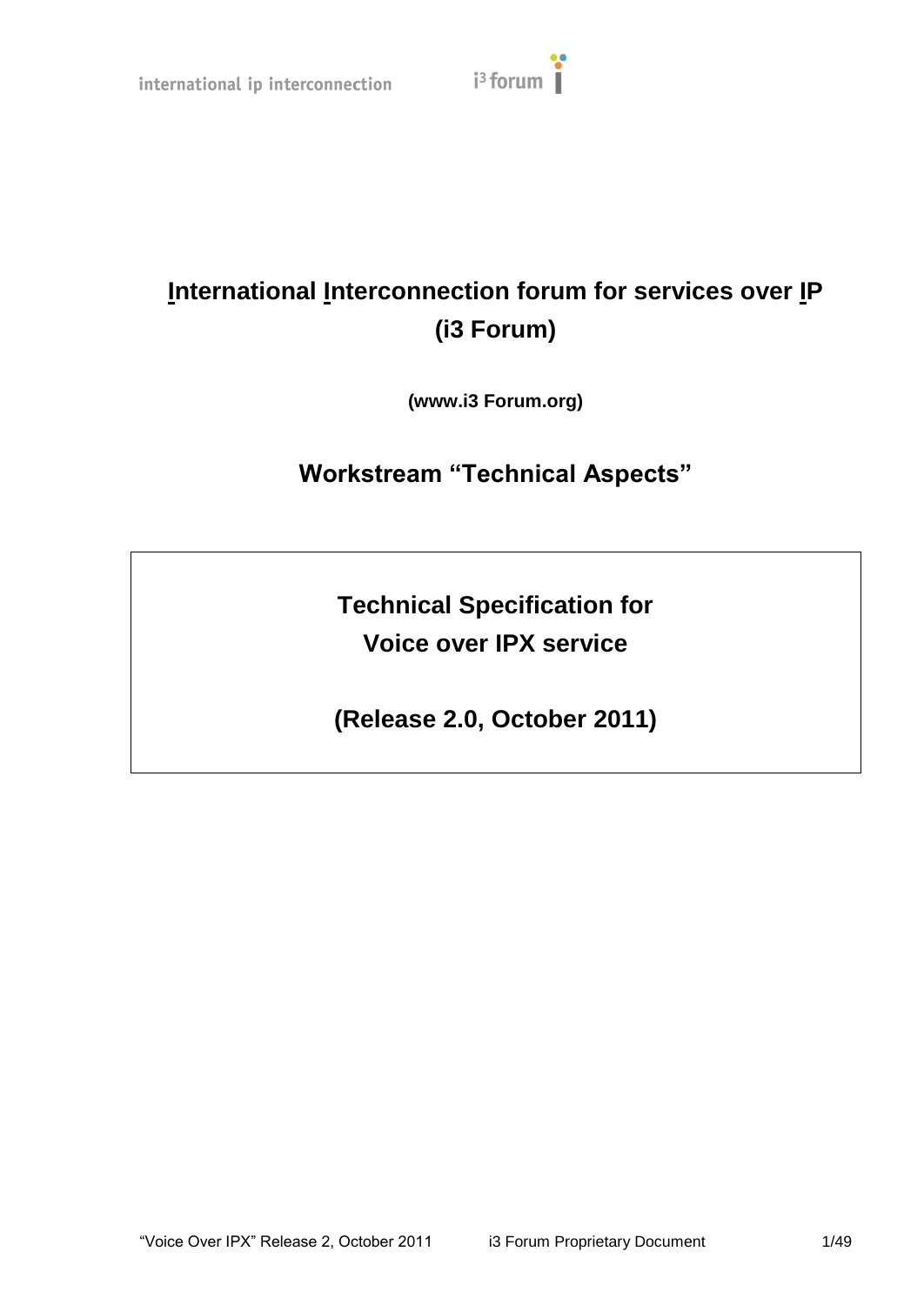

# <span id="page-1-0"></span>**Executive Summary**

In line with market trends which call for reliable, trusted, secure and quality controlled international voice service, i3 Forum endorses such a service evolution and releases this document as the second version of the implementation specification for the voice service within the framework of IP Packet Exchange (IPX) model conceived and specified by GSMA.

It is well known that GSMA defines the IPX model as a global, trusted and controlled IP backbone, consisting of a number of competing IPX carriers (IPX Providers) that will interconnect Service Providers according to mutually beneficial business models.

In this scenario, the following needs/requirements can be recognised for the provision of voice over IPX services:

from Service Providers, as the entity offering services to final users, needing guaranteed quality (reliable and secure) IP-based services towards corresponding (terminating) Service Providers,

from Carriers (IPX Providers), as the entity offering interconnection services, serving any IPX compliant SP at the proper level of technical and economic efficiency,

with the common objective to implement a service and technical architecture that is businesssustainable for both Service Providers and Carriers.

This document, assuming and endorsing the basic GSMA technical / commercial requirements:

- focuses, from the business perspective, on the Multilateral Hubbing connectivity mode;
- provides a set of specifications which can be implemented achieving the basic requirements of  $\bullet$ GSMA IPX model for areas such as:
	- $\circ$  IP routing with the identification of the proper standard/coding for routing, addressing, marking the IP packet;
	- o Signalling with the support of SIP-I (specified by ITU-T) and SIP (specified by IETF) signalling protocols;
	- o Media with the listing of the codecs, and their features;
	- $\circ$  Security with the support of the capabilities to be provided by Border Functions;
	- o Quality of service control model encompassing the parameters' definition, their proposed metrics and potential measurement methodologies;
	- $\circ$  Service Routing with the description and service impacts of the concepts of "confined routing" and "break-in/ break-out";
- differentiates from current GSMA specification on some specific topics which have been matter of analysis and study between MNO representatives and i3 Forum.

As a result, this implementation specification document should not be considered as an alternative architecture with respect to the GSMA IPX model but as a carriers' contribution devoted to provide a detailed technical guidance for the implementation of the Voice over IPX service.

Services offered via private interconnection and/or via the Public Internet remain as technical and commercial options outside the IPX environment, as per i3 Forum specifications [*i3 Forum , "Technical Interconnection Model for International Voice Service", Release 4, May 2011*], and Service Providers/Carriers are free to request/offer Internet-based services according their own policies. Consequently, the existing interconnection model between Carriers and the new IPX model are both legitimate and will co-exist being that Service Provider and IPX Provider (Carriers) are free to request / to offer the model more suitable for their own commercial / technical policies.

The content of the document is based on the latest available version of the GSMA IPX specifications. i3 Forum is ready to update the content of the document in next releases following the GSMA specification process.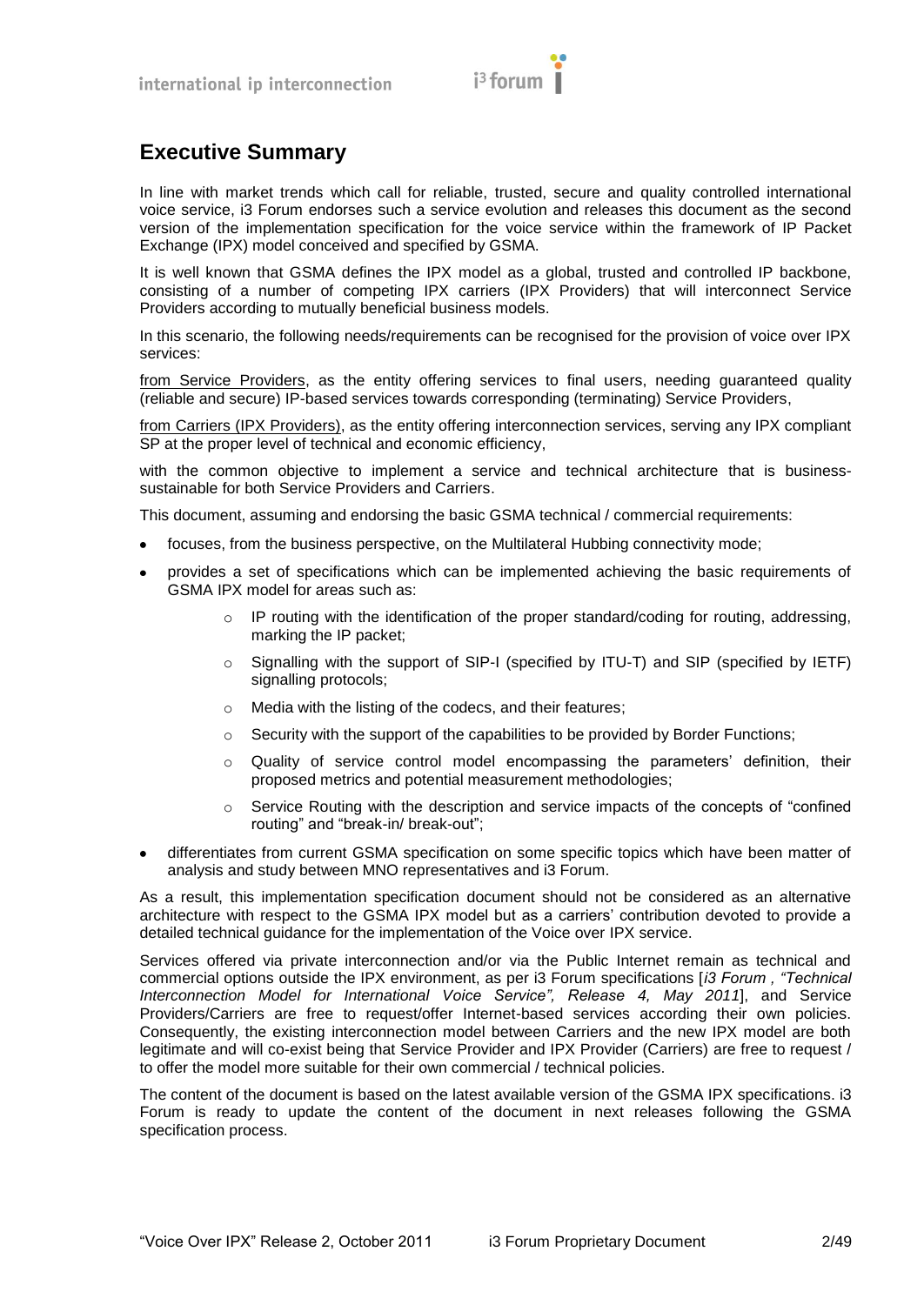

# **Document History**

| Date                      | Rel. | <b>Subject/Comment</b>                                                                                                  |
|---------------------------|------|-------------------------------------------------------------------------------------------------------------------------|
| Oct. $10^{th}$ 2010       |      | First Release of the document based on GSMA specifications and previous i3F<br>deliverables                             |
| Oct. $27^{\text{m}}$ 2011 |      | Alignment with i3F Interconnect document release 4 – Inclusion of IPV6 references and<br>deletion of some media options |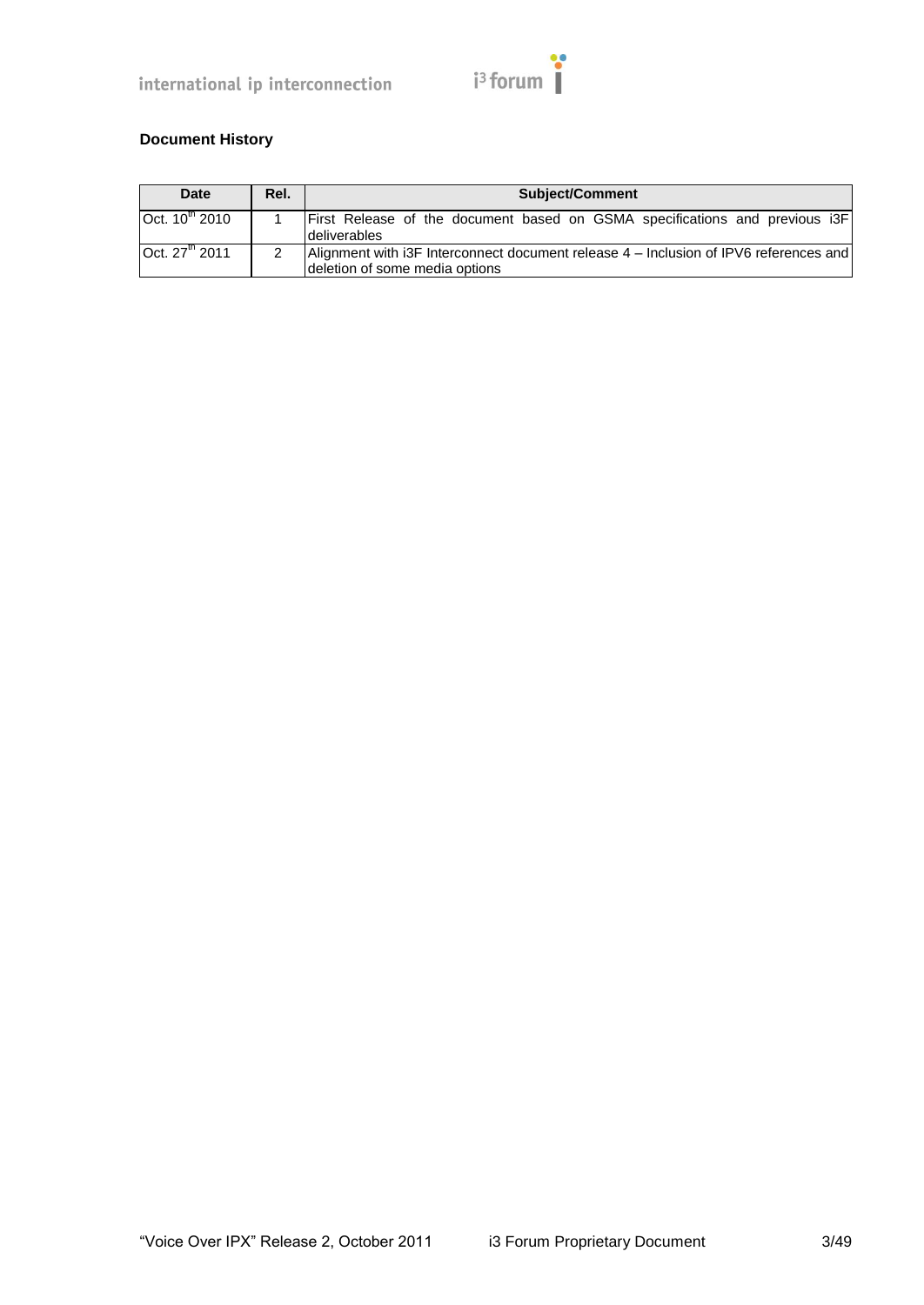

#### **Table of Contents**

| 1        |  |
|----------|--|
| 2        |  |
| 3        |  |
| 4        |  |
| 5        |  |
| 5.1      |  |
| 5.2      |  |
| 5.2.1    |  |
| 5.3      |  |
| 5.4      |  |
| 5.4.1    |  |
| 5.4.2    |  |
| 5.4.3    |  |
| 5.4.4    |  |
| 5.5      |  |
| 6        |  |
| 6.1      |  |
| 6.2      |  |
| 6.2.1    |  |
| 6.2.2    |  |
| 6.2.3    |  |
| 6.2.4    |  |
| 6.3      |  |
| 6.4      |  |
| 6.4.1    |  |
| 6.4.2    |  |
| 6.5      |  |
| 6.5.1    |  |
| 6.5.2    |  |
| 6.5.3    |  |
| 6.6      |  |
| 6.7      |  |
| 6.7.1    |  |
| 6.7.2    |  |
| 6.7.3    |  |
| 7<br>7.1 |  |
| 7.1.1    |  |
| 7.1.2    |  |
| 7.1.3    |  |
| 7.1.4    |  |
| 7.1.5    |  |
| 7.2      |  |
| 7.2.1    |  |
| 7.2.2    |  |
| 8        |  |
| 8.1      |  |
| 8.1.1    |  |
| 8.2      |  |
| 8.3      |  |
| 8.3.1    |  |
| 8.4      |  |
| 8.4.1    |  |
| 8.5      |  |
| 8.5.1    |  |
| 8.5.2    |  |
| 8.6      |  |
|          |  |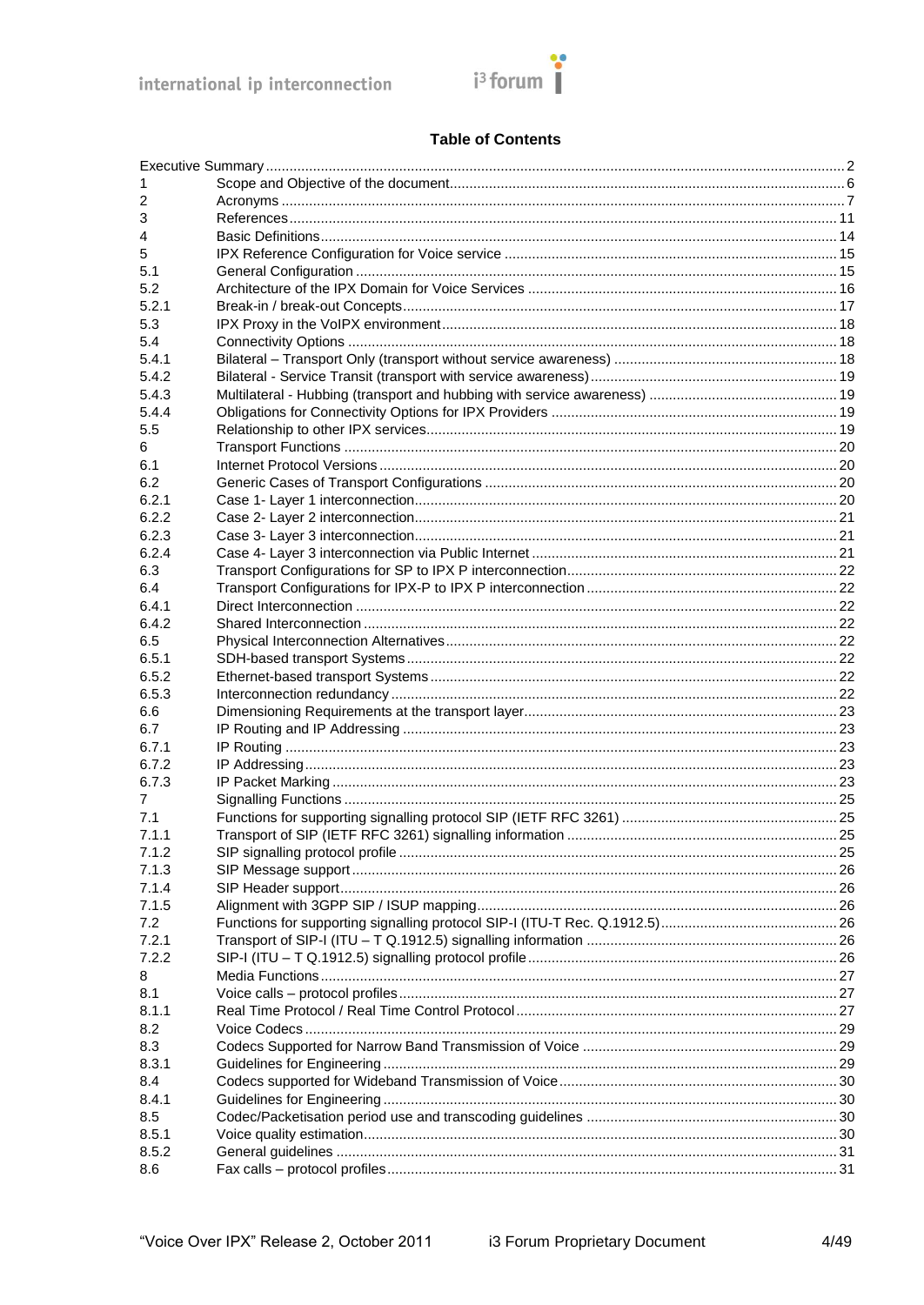

| 8.6.1           |  |
|-----------------|--|
| 8.7             |  |
| 8.7.1           |  |
| 8.8             |  |
| 9               |  |
| 9.1             |  |
| 9.2             |  |
| 9.3             |  |
| 9.4             |  |
| 10              |  |
| 10.1            |  |
| 10.2            |  |
| 10.3            |  |
| 10.4            |  |
| 10.4.1          |  |
| 11              |  |
| 11.1            |  |
| 11.1.1          |  |
| 11.1.2          |  |
| 11.2            |  |
| 11.2.1          |  |
| 11.2.2          |  |
| 11.3            |  |
| 11.4            |  |
| 12 <sup>2</sup> |  |
| 12.1            |  |
| 12.2            |  |
| 12.3            |  |
| 12.4            |  |
| 12.5            |  |
| 12.6            |  |
| 12.7            |  |
| 13              |  |
| 13.1            |  |
| 13.2            |  |
| 13.3            |  |
| 14              |  |
| 14.1            |  |
| 14.2            |  |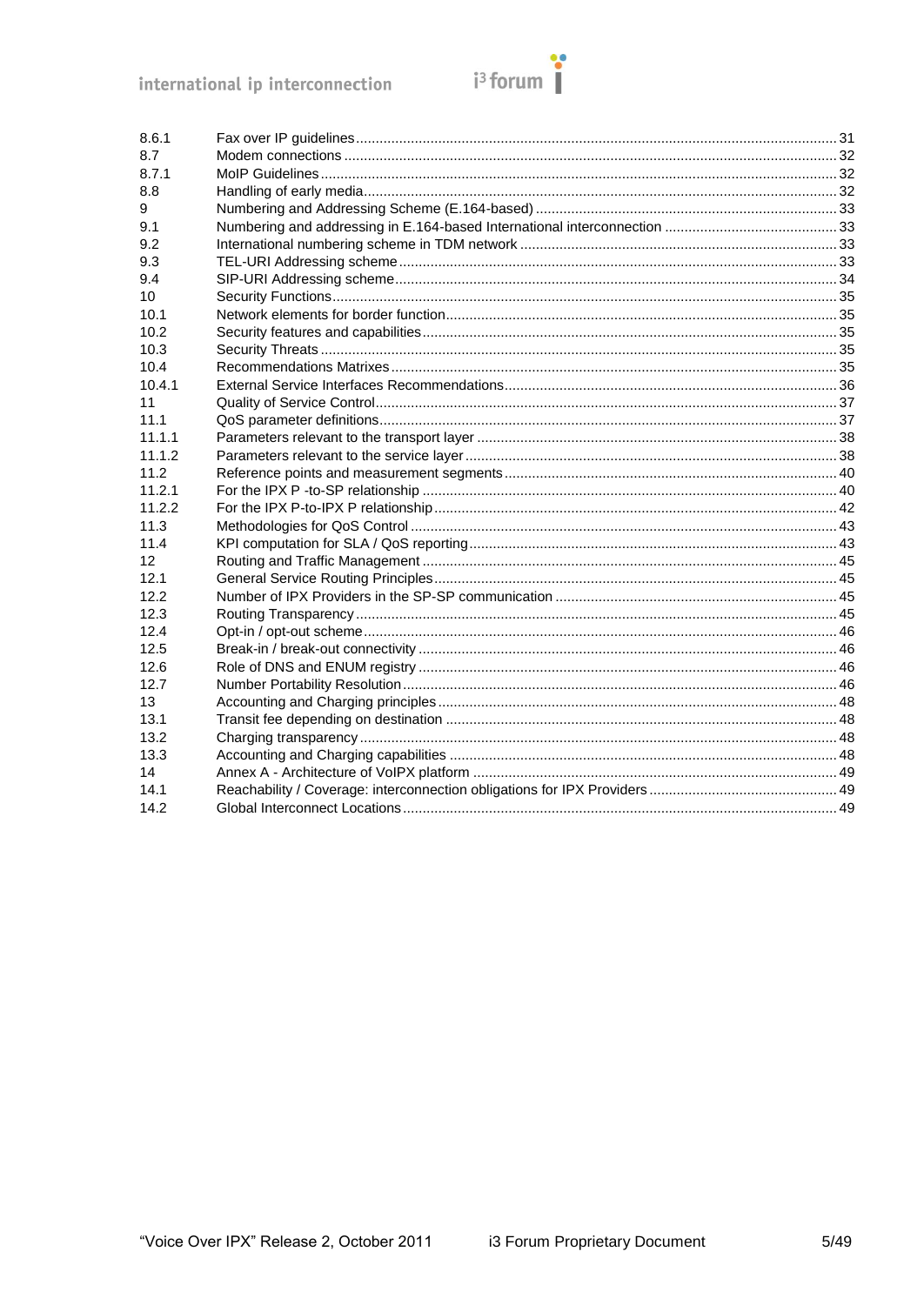

# <span id="page-5-0"></span>**1 Scope and Objective of the document**

In line with market trends—which call for reliable, trusted, secure and quality controlled international voice service—i3 Forum endorses such a service evolution and releases this document as the second version of the implementation specification for the voice service within the framework of IP Packet Exchange (IPX) model conceived and specified by GSMA [\[8\].](#page-10-1)

GSMA establishes the IPX model as a global, trusted and controlled IP backbone that will interconnect Service Providers according to mutually beneficial business models. It is designed to offer highly efficient and commercially attractive methods of establishing interworking and roaming interconnection arrangements for IP services [\[8\].](#page-10-1) The IPX environment will consist of a number of IPX carriers (IPX Providers) in competition, selling interconnect services to Service Providers. The IPX Providers' networks will be mutually interconnected where there is demand by Service Providers.

In the above scenario, the following needs/requirements can be recognised for the provision of voice over IPX services:

From Service Providers, as the entity offering services to final users, needing guaranteed quality (reliable and secure) IP-based services towards corresponding (terminating) Service Providers, using modular and transparent interconnection and functions provided by IPX Providers, in a global private network, and

From Carriers (IPX Providers), as the entity offering interconnection services, serving any IPX compliant SP at the proper level of technical and economic efficiency by means of the designing, implementation and operation of multi-service converged platform(s) for all types of IPX services,

with the common objective to implement a service and technical architecture that is businesssustainable for both Service Providers and Carriers.

Consequently, the IPX would result in an evolution of the existing architectural model for voice, implying the transition from present local, mono-service (voice) interconnection model, towards a multi-service, converged, global, functionally-layered interconnection model.

This document, assuming and endorsing the basic GSMA technical / commercial requirements:

- focuses from the business perspective on the Multilateral Hubbing connectivity mode;  $\bullet$
- provides a set of specifications which can be implemented achieving the basic requirements of  $\bullet$ GSMA IPX model for areas such as IP routing, signalling, media, security, quality of service control and service routing;
- differentiates from current GSMA specification on some specific topics which have been matter of analysis and study between MNO representatives and i3 Forum carriers in the past months.

As a result, this implementation specification document should not be considered as an alternative architecture with respect to the GSMA IPX model but as a carriers' contribution devoted to provide a detailed technical guidance for the implementation of the Voice over IPX service.

Services offered via private interconnection and/or via the Public Internet remain a technical and commercial option outside the IPX environment, as per i3 Forum specifications [\[1\],](#page-10-2) and Service Providers/Carriers are free to request/offer Internet-based services according their own policies.

The content of this document is based on the latest available version of the GSMA IPX specification. i3 Forum is ready to update the content of the document in next releases following the GSMA specification process.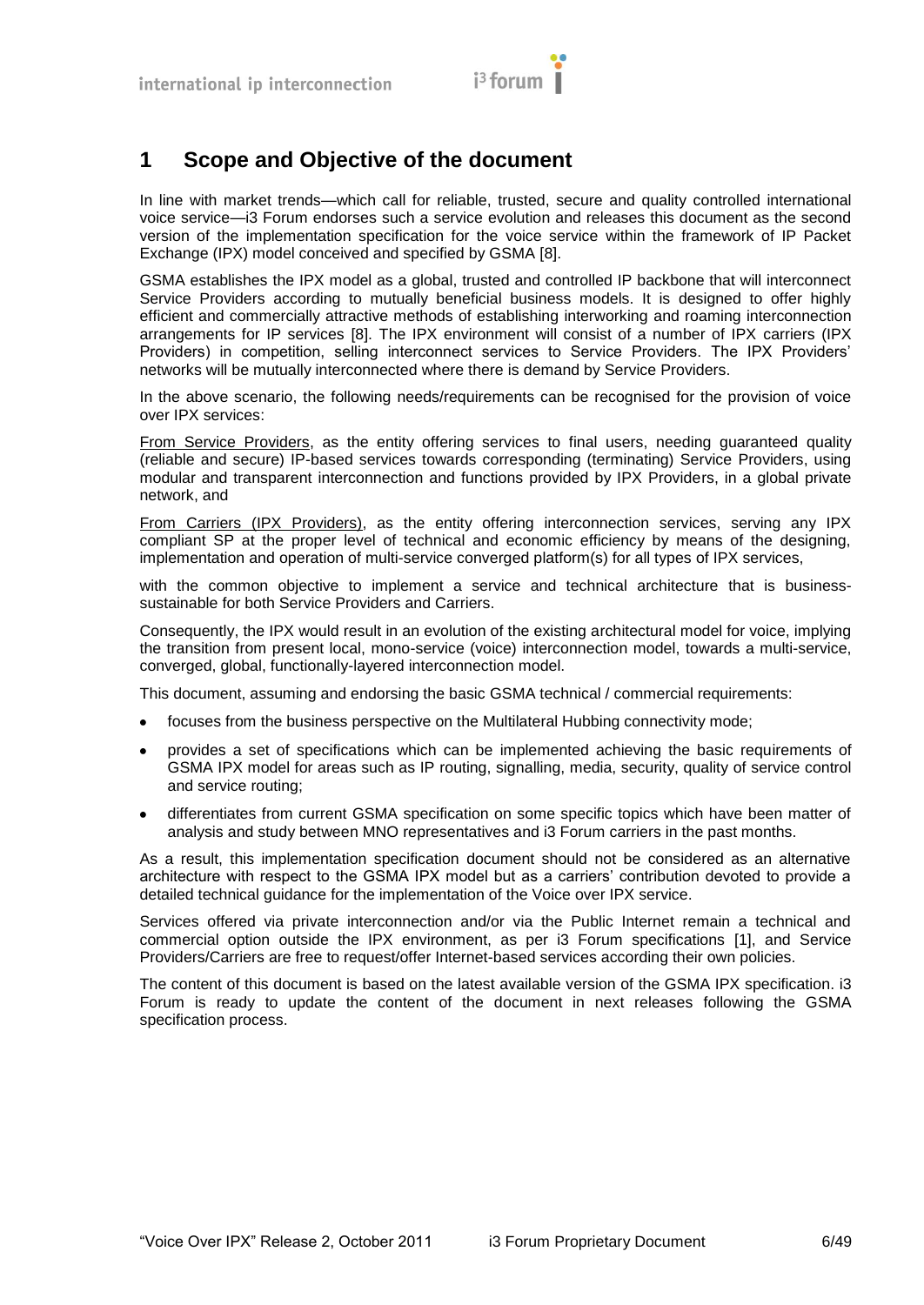# $i<sup>3</sup>$  forum

# <span id="page-6-0"></span>**2 Acronyms**

| 3GPP                     | 3 <sup>rd</sup> Generation Partnership Project                                                       |
|--------------------------|------------------------------------------------------------------------------------------------------|
| 3pcc                     | <b>Third Party Call Control</b>                                                                      |
| 3PTY                     | Three-Party conference                                                                               |
| <b>ACL</b>               | Access Control List                                                                                  |
| ACM                      | Address Complete Message                                                                             |
| ACR                      | Anonymous Call Rejection                                                                             |
| AF                       | Assured Forwarding                                                                                   |
| ALG                      | <b>Application Level Gateway</b>                                                                     |
| ALOC                     | Average Length Of Conversation                                                                       |
| AMR                      | <b>Adaptive Multi-Rate</b>                                                                           |
| AMR-NB                   | Adaptive Multi-Rate Narrow Band                                                                      |
| AMR-WB<br>AMS-IX         | Adaptive Multi-Rate Wide Band<br>AMSterdam Internet eXchange                                         |
| ANM                      | Answer Message                                                                                       |
| AS                       | Autonomous System                                                                                    |
| ASP                      | <b>Application Service Provider</b>                                                                  |
| ASR                      | Answer Seizure Rate                                                                                  |
| ATM                      | Asynchronous Transfer Mode                                                                           |
| BA                       | <b>Behavior Aggregate</b>                                                                            |
| ВE                       | <b>Best Effort</b>                                                                                   |
| BFD                      | <b>Bidirectional Forwarding Detection</b>                                                            |
| <b>BGCF</b>              | <b>Breakout Gateway Control Function</b>                                                             |
| <b>BGP</b>               | <b>Border Gateway Protocol</b>                                                                       |
| <b>BICC</b>              | Bearer Independent Call Control                                                                      |
| BSS                      | <b>Business Support System</b>                                                                       |
| CBC                      | <b>Cipher Block Chaining</b>                                                                         |
| CС<br><b>CCITT</b>       | <b>Country Code</b>                                                                                  |
| CD                       | Consultative Committee for International Telegraphy and Telephony<br>Call Deflection during alerting |
| <b>CDR</b>               | Call Detail Record                                                                                   |
| CF.                      | Call Forwarding                                                                                      |
| <b>CHF</b>               | Call Handling Function                                                                               |
| <b>CIN</b>               | Calling Party's Number                                                                               |
| CLI                      | Calling Line Identification                                                                          |
| <b>CLIP</b>              | Calling Line Identification Presentation                                                             |
| <b>CLIR</b>              | Calling Line Identification Restriction                                                              |
| CN                       | <b>Comfort Noise</b>                                                                                 |
| CN                       | <b>Core Network</b>                                                                                  |
| <b>COLP</b>              | Connected Line identification Presentation                                                           |
| <b>COLR</b>              | Connected Line identification Restriction                                                            |
| <b>CPN</b>               | Called Party's Number                                                                                |
| CPU                      | <b>Central Processing Unit</b>                                                                       |
| СS<br><b>CS-ACELP</b>    | <b>Circuit Switched</b>                                                                              |
| <b>CSCF</b>              | Conjugate-Structure Algebraic-Code Excited Linear Prediction<br><b>Call Session Control Function</b> |
| CSMA/CD                  | Carrier Sense Multiple Acces/Collision Detect                                                        |
| <b>CUG</b>               | <b>Closed User Group</b>                                                                             |
| <b>CW</b>                | Call waiting                                                                                         |
| <b>DDoS</b>              | <b>Distributed Denial of Service</b>                                                                 |
| <b>DES</b>               | Data Encryption Standard                                                                             |
| Diffserv                 | <b>Differentiated Services</b>                                                                       |
| <b>DNS</b>               | Domain Name Service                                                                                  |
| <b>DoS</b>               | Denial of Service                                                                                    |
| <b>DPO</b>               | <b>Dynamic Port Opening</b>                                                                          |
| <b>DSCP</b>              | <b>Differentiated Services Code Point</b>                                                            |
| <b>DTMF</b>              | Dual-Tone Multi-Frequency                                                                            |
| <b>DTX</b>               | Discontinuous Transmission                                                                           |
| DWDM<br>E <sub>2</sub> E | Dense Wavelength Division Multiplexing<br>End to end                                                 |
| EF                       | <b>Expedited Forwarding</b>                                                                          |
| EG                       | <b>ETSI Guide</b>                                                                                    |
| <b>ENUM</b>              | E.164 NUmber Mapping                                                                                 |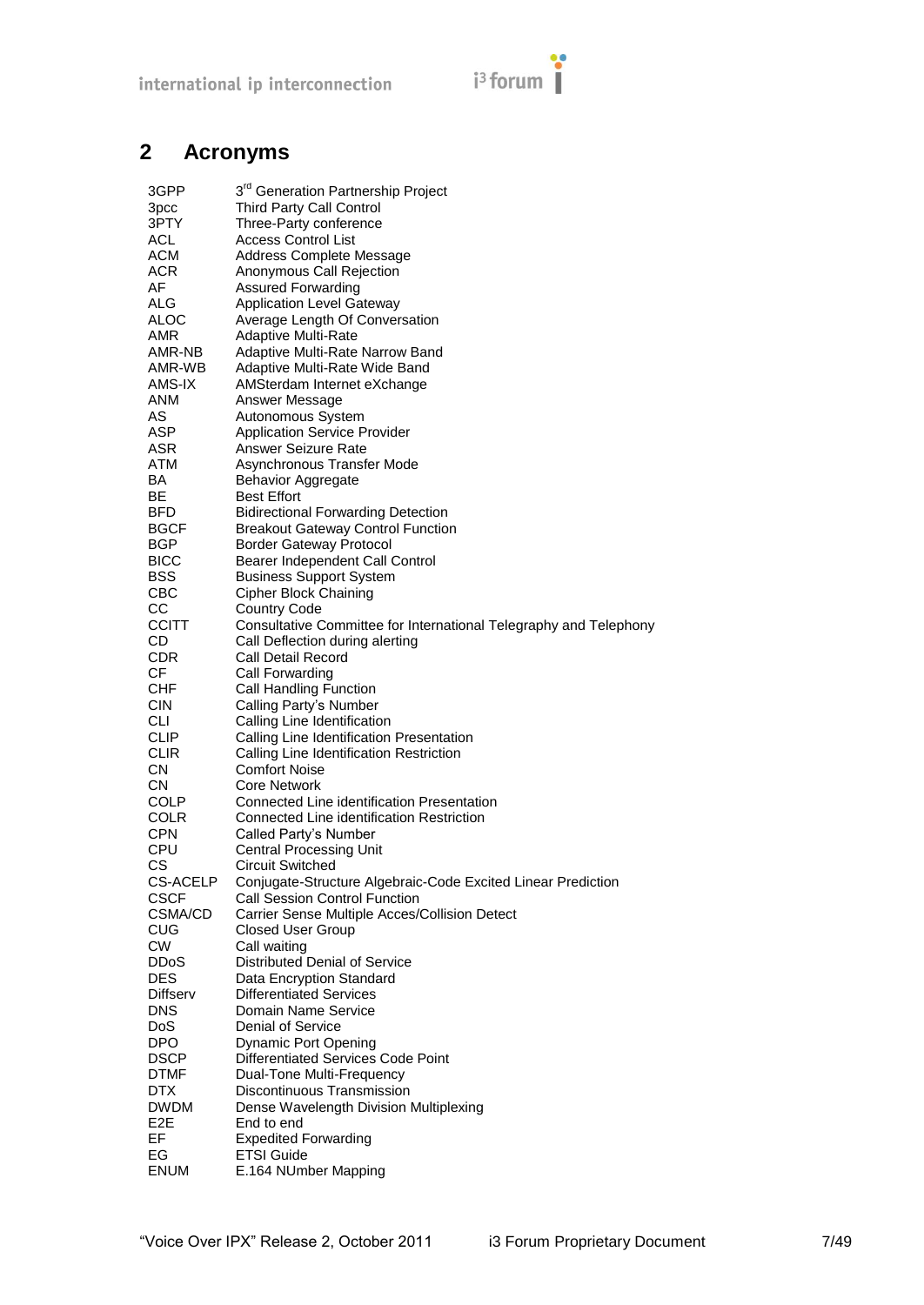

| ESP               | <b>Encapsulating Security Payload</b>               |
|-------------------|-----------------------------------------------------|
| ETSI              | European Telecommunications Standards Institute     |
|                   |                                                     |
| EXP.              | MPLS header EXPerimental use field                  |
| <b>FNO</b>        | <b>Fixed Network Operator</b>                       |
| FoIP              | Fax over IP                                         |
| GIC               | Group Identification Code                           |
| GPRS              | <b>General Packet Radio Service</b>                 |
| GRX               | GPRS Roaming eXchange                               |
| GSDN              | <b>Global Software Defined Network</b>              |
| <b>GSM</b>        | Groupe Speciale Mobile                              |
| <b>GSMA</b>       | <b>GSM Association</b>                              |
| GSN               | Global Subscriber Number                            |
| HW                | Hardware                                            |
|                   |                                                     |
| IAM               | Initial Address Message                             |
| IANA              | <b>Internet Assigned Numbers Authority</b>          |
| <b>IBCF</b>       | Interconnection Border Control Function             |
| I-BGF             | Interconnection Border Gateway Function             |
| IC                | <b>Identification Code</b>                          |
| <b>ICMP</b>       | Internet Control Message Protocol                   |
| <b>IEEE</b>       | Institute of Electrical and Electronic Engineers    |
| <b>IETF</b>       | Internet Engineering Task Force                     |
| IFP               | Internet Facsimile Protocol                         |
| IFT               | Internet Facsimile Transfer                         |
| IKE               |                                                     |
|                   | Internet Key Exchange                               |
| ΙM                | IP Multimedia                                       |
| <b>IMS</b>        | IP Multimedia Subsystem                             |
| IP                | Internet Protocol                                   |
| IPI               | <b>IP</b> Interconnect                              |
| IPIA              | IP Interworking Alliance                            |
| <b>IPPM</b>       | <b>IP Performance Metrics</b>                       |
| <b>IPSec</b>      | IP Security                                         |
| IP <sub>V</sub> 4 | Internet Protocol version 4                         |
| IPv6              | Internet Protocol version 6                         |
| IPX               | IP eXchange                                         |
| IPX P             | <b>IPX Provider</b>                                 |
|                   |                                                     |
| <b>ISDN</b>       | <b>Integrated Services Digital Network</b>          |
| ISP               | <b>Internet Service Provider</b>                    |
| <b>ISUP</b>       | <b>ISDN User Part</b>                               |
| ITU               | International Telecommunications Union              |
| IVR.              | Interactive Voice Response                          |
| KPI               | Key Performance Indicator                           |
| LBR               | Low Bit Rate                                        |
| M3UA              | MTP 3 User Adaptation                               |
| <b>MAP</b>        | Mobile Application Part                             |
| ΜF                | Multi-Field Classifier                              |
| MGCF              | Media Gateway Control Function                      |
| MGF               |                                                     |
|                   | <b>Media Gateway Function</b>                       |
| <b>MGW</b>        | Media Gateway                                       |
| <b>MIME</b>       | Multipurpose Internet Mail Extensions               |
| <b>MNO</b>        | Mobile Network Operator                             |
| MoIP              | Modem over IP                                       |
| MOS               | <b>Mean Opinion Score</b>                           |
| <b>MOScoE</b>     | Mean Opinion Score, Communication Quality Estimated |
| <b>MPLS</b>       | Multi Protocol Label Switching                      |
| <b>MTP</b>        | Message Transfer Part (SS7)                         |
| <b>MVNO</b>       | Mobile Virtual Network Operator                     |
| NAPT              | Network Address and Port Translation                |
| NAT               | <b>Network Address Translation</b>                  |
|                   |                                                     |
| NΒ                | Narrow Band                                         |
| NDC               | <b>National Destination Code</b>                    |
| <b>NER</b>        | Network Efficiency Ratio                            |
| NGN               | <b>Next Generation Network</b>                      |
| ΝN                | National Number                                     |
| <b>NNI</b>        | Network to Network Interface                        |
| <b>OCN</b>        | <b>Original Called Number</b>                       |
| OIP               | Originating Identity Presentation                   |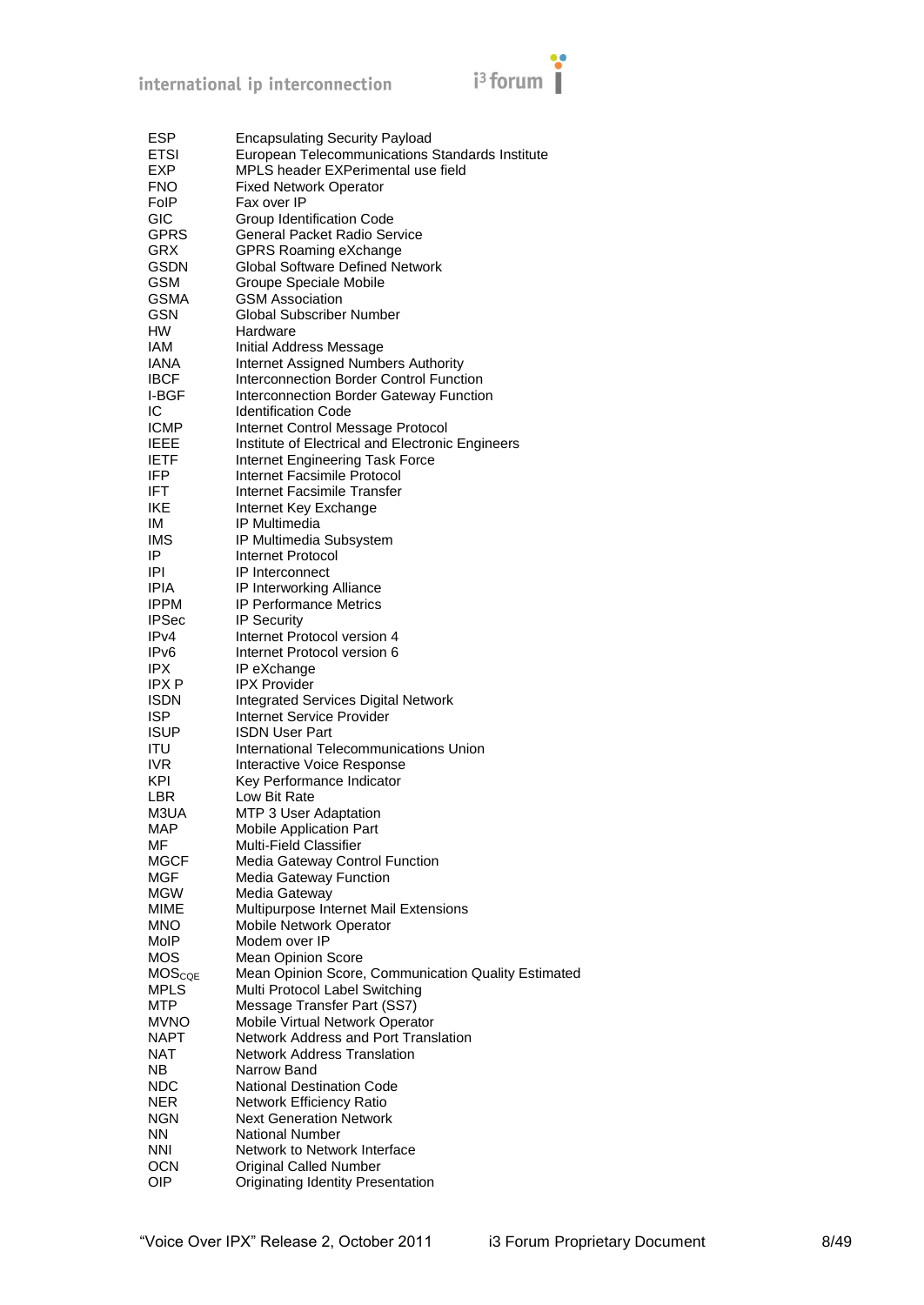

| <b>OIR</b>     | Originating Identity Restriction                                                         |
|----------------|------------------------------------------------------------------------------------------|
| <b>OLO</b>     | Other Licensed Operator                                                                  |
| <b>OSS</b>     | <b>Operations Support System</b>                                                         |
| <b>PCM</b>     | <b>Pulse Code Modulation</b>                                                             |
| <b>PDH</b>     | Plesiochronous Digital Hierarchy                                                         |
| PE-router      | Provider Edge router                                                                     |
| <b>PGAD</b>    | Post Gateway Answer Delay                                                                |
| <b>PGRD</b>    | Post Gateway Ringing Delay                                                               |
| <b>PHB</b>     | Per-Hop Behaviour                                                                        |
| <b>PLMN</b>    | <b>Public Land Mobile Network</b>                                                        |
| <b>POS</b>     | Packet Over Sonet                                                                        |
| <b>PP</b>      | <b>Packetisation Period</b>                                                              |
| P-router       | Provider router                                                                          |
| <b>PSTN</b>    | <b>Public Switched Telephone Network</b>                                                 |
| PT.            | Payload Type                                                                             |
| QoS            | <b>Quality of Service</b>                                                                |
| <b>REL</b>     | RELease                                                                                  |
| R-Factor       | Rating-Factor                                                                            |
| <b>RFC</b>     | <b>Request For Comments</b>                                                              |
| RgN            | <b>Redirecting Number</b>                                                                |
| RI             | Redirecting Information                                                                  |
| <b>ROHC</b>    | <b>RObust Header Compression</b>                                                         |
| <b>RR</b>      | <b>Receiver Report</b>                                                                   |
| <b>RTCP</b>    | <b>Real Time Control Protocol</b>                                                        |
| RTCP XR        | Real Time Control Protocol eXtended Reports                                              |
| <b>RTD</b>     | Round Trip Delay                                                                         |
| <b>RTP</b>     | Real-Time Protocol                                                                       |
| <b>SBC</b>     | Session Border Controller                                                                |
| <b>SCCP</b>    | Signaling Connection Control Part (SS7)                                                  |
| <b>SCTP</b>    | <b>Stream Control Transmission Protocol</b>                                              |
| <b>SDES</b>    | Source DEScription                                                                       |
| <b>SDH</b>     | Synchronous Digital Hierarchy                                                            |
| <b>SDP</b>     | <b>Session Description Protocol</b>                                                      |
| <b>SGF</b>     | <b>Signaling Gateway Function</b>                                                        |
| <b>SIGTRAN</b> | Signaling Transport suite of Protocols                                                   |
| <b>SIGTRAN</b> | <b>SIGnalling TRANsport</b>                                                              |
| <b>SIP</b>     | Session Initiation Protocol                                                              |
| <b>SIP URI</b> | SIP protocol Uniform Resource Identifier                                                 |
| SIP-I          | SIP with encapsulated ISUP                                                               |
| SIP-T          | SIP for Telephones                                                                       |
| <b>SLA</b>     | Service Level Agreement                                                                  |
| SMS            | Short Message System                                                                     |
| SN             | <b>Subscriber Number</b>                                                                 |
| SONET          | <b>Synchronous Optical Network</b>                                                       |
| SP             | Service Provider                                                                         |
| <b>SPRT</b>    | Simple Packet Relay Transport                                                            |
| <b>SR</b>      | Sender Report                                                                            |
| <b>SRTP</b>    | Secure Real Time Protocol                                                                |
| SS7            | Signalling System 7                                                                      |
| <b>STQ</b>     | Speed processing Transmission and Quality aspects                                        |
| <b>TCAP</b>    | <b>Transaction Capabilities Application Part</b>                                         |
| <b>TCP</b>     | <b>Transmission Control Protocol</b>                                                     |
| <b>TDM</b>     | <b>Time Division Multiplexing</b>                                                        |
| TE MPLS        | <b>Traffic Engineering MPLS</b>                                                          |
| tel-URI        | Telephone Uniform Resource Identifier                                                    |
| <b>THP</b>     | <b>Traffic Handling Priority</b>                                                         |
| <b>TIP</b>     | Terminating Identification Presentation                                                  |
| <b>TIR</b>     | Terminating Identification presentation Restriction                                      |
| <b>TISPAN</b>  | Telecommunications and Internet converged Services and Protocols for Advanced Networking |
| <b>TLS</b>     | <b>Transport Layer Security</b>                                                          |
| <b>TOS</b>     | <b>Type Of Service</b>                                                                   |
| <b>TPKT</b>    | Transport protocol data-unit Packet                                                      |
| <b>TSG</b>     | Trunk Sub Group                                                                          |
| <b>TUP</b>     | <b>Telephone User Part</b>                                                               |
| <b>UDP</b>     | User Datagram Protocol                                                                   |
| <b>UDPTL</b>   | facsimile UDP Transport Layer                                                            |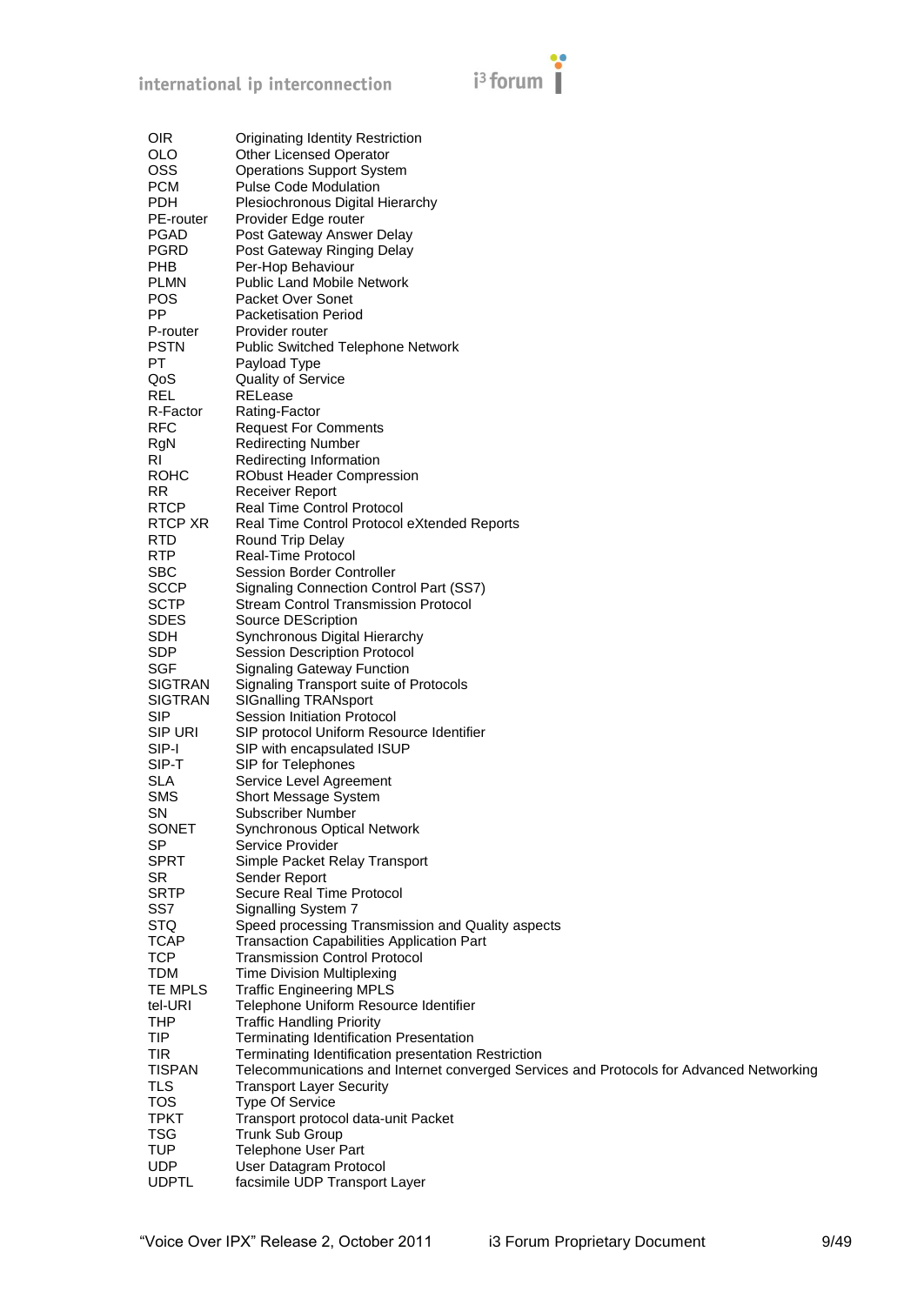

| URI          | Uniform Resource Identifier     |
|--------------|---------------------------------|
| URL          | Uniform Resource Locator        |
| UUI          | User-to-User Information        |
| UUS1         | User to user signalling 1       |
| VAD          | <b>Voice Activity Detection</b> |
| <b>VBD</b>   | Voice Band Data                 |
| <b>VLAN</b>  | Virtual Local Area Network      |
| VoIP         | Voice over IP                   |
| <b>VoIPX</b> | Voice over IPX                  |
| <b>VPN</b>   | Virtual Private Network         |
| WB           | Wideband                        |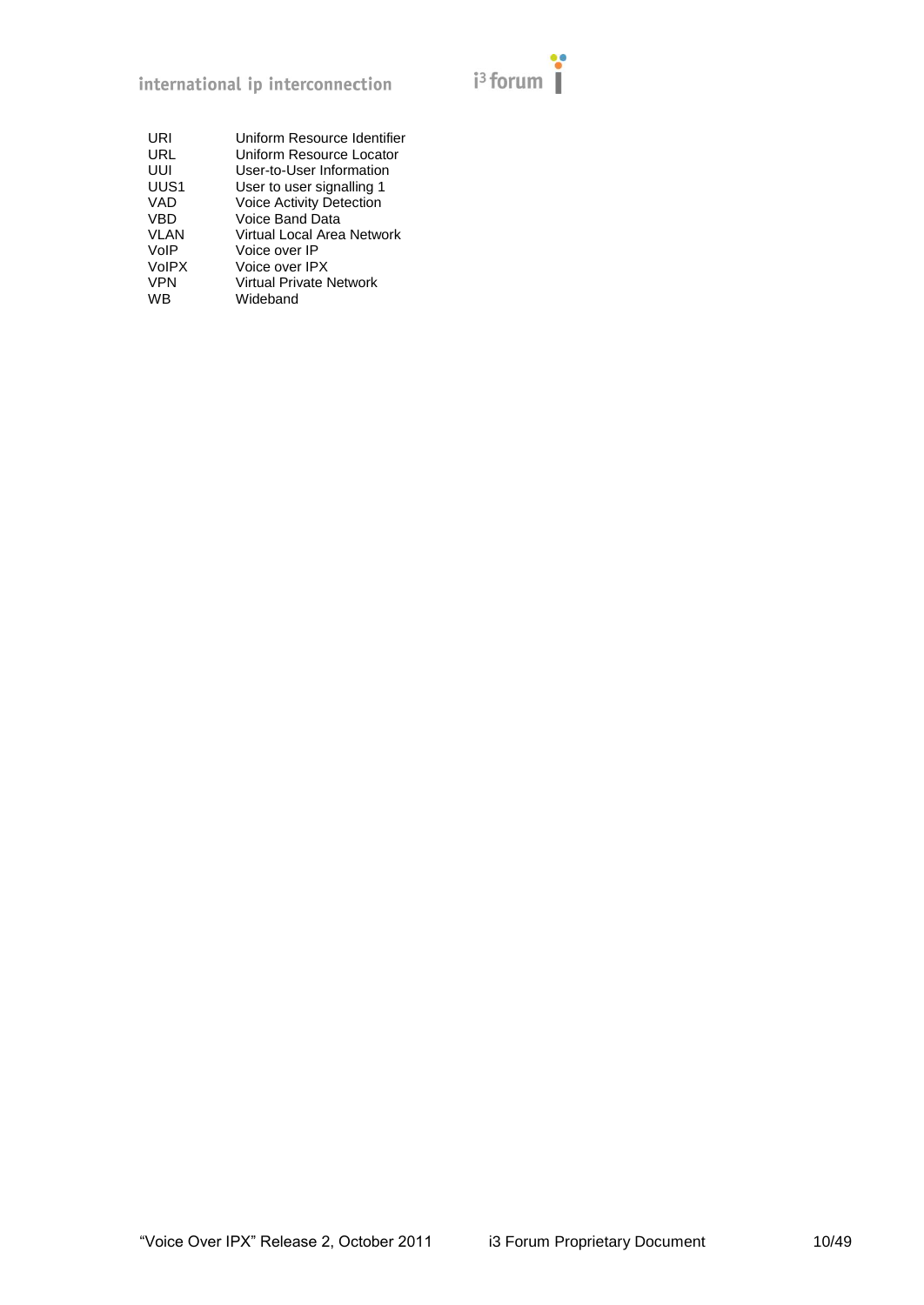

# <span id="page-10-2"></span><span id="page-10-0"></span>**3 References**

- [1] i3 Forum "Technical Interconnection Model for International Voice Services", Release 4, May 2011
- <span id="page-10-11"></span>[2] i3 Forum White Paper "Voice Path Engineering in International IP based Voice Networks", Release 3.0, May 2011
- <span id="page-10-20"></span>[3] i3 Forum "IP International Interconnections for Voice and other related services", Release 3.0, June 2010
- <span id="page-10-21"></span>[4] i3 Forum "Service Value and Process of Measuring QoS KPIs", Release 1.0, May 2010
- <span id="page-10-24"></span>[5] i3 Forum "Routing and Addressing services for International Interconnections over IP", Release 1.0, May 2010
- <span id="page-10-25"></span>[6] i3 Forum " White Paper: Techniques for Carriers' Advanced Routing and Addressing Schemes", Release 1.0, May 2010
- <span id="page-10-19"></span>[7] i3 Forum "Technical White Paper on Security for IP Interconnections", Release 1, May 2011
- <span id="page-10-1"></span>[8] GSMA IPXWP "IPX White Paper", October 2006
- <span id="page-10-3"></span>[9] GSMA AA.80 "Agreement for IP Packet eXchange (IPX) Services", Version 4.1, July 2011
- <span id="page-10-23"></span>[10] GSMA AA.81 "Packet Voice Interconnection Service Schedule to AA.80", Version 2.1, July 2011
- <span id="page-10-4"></span>[11] GSMA IR.34 "Inter-PLMN Backbone Guidelines", Version 5.0, December 2010
- <span id="page-10-5"></span>[12] GSMA IR.40 "Guidelines for IPv4 Addressing and AS Numbering for GPRS Network Infrastructure and Mobile Terminals", Version 6.0, March 2011
- <span id="page-10-16"></span>[13] IETF RFC 1423: - Privacy Enhancement for Internet Electronic Mail: Part III: Algorithms, Modes, and Identifiers, February 1993
- [14] IETF RFC 1918 "Address Allocation for Private Internets", February 1996
- <span id="page-10-18"></span>[15] IETF RFC 2396 "Uniform Resource Identifiers (URI): Generic Syntax", August 1998
- <span id="page-10-7"></span>[16] IETF RFC 2597 "Assured Forwarding PHB Group", June 1999
- <span id="page-10-15"></span>[17] IETF RFC 2833 "RTP Payload for DTMF Digits, Telephony Tones and Telephony Signals", May 2000
- <span id="page-10-6"></span>[18] IETF RFC 3246 "Expedited Forwarding (Per-Hop Behavior)", March 2002
- [19] IETF RFC 3247 "Supplemental Information for the New Definition of the EF PHB (Expedited Forwarding Per-Hop Behaviour)", March 2002
- <span id="page-10-8"></span>[20] IETF RFC 3261 "SIP: Session Initiation Protocol", June 2002
- <span id="page-10-10"></span>[21] IETF RFC 3323 "A Privacy Mechanism for the Session Initiation Protocol (SIP)", September 2002
- <span id="page-10-9"></span>[22] IETF RFC 3325 "SIP Extensions for Network-Asserted Caller Identity and Privacy within Trusted Networks‖, September 2002
- <span id="page-10-14"></span>[23] IETF RFC 3389 "Real-time Transport Protocol (RTP) Payload for Comfort Noise (CN)" September 2002
- <span id="page-10-22"></span>[24] IETF RFC 3393 "IP Packet Delay Variation Metric for IP Performance Metrics (IPPM)", November 2002
- <span id="page-10-12"></span>[25] IETF RFC 3550 "RTP: A Transport Protocol for Real-Time Applications", July 2003
- <span id="page-10-13"></span>[26] IETF RFC 3551 "RTP Profile for Audio and Video Conferences with Minimal Control", July 2003
- <span id="page-10-17"></span>[27] IETF RFC 3555 "MIME Type Registration of RTP Payload Formats", July 2003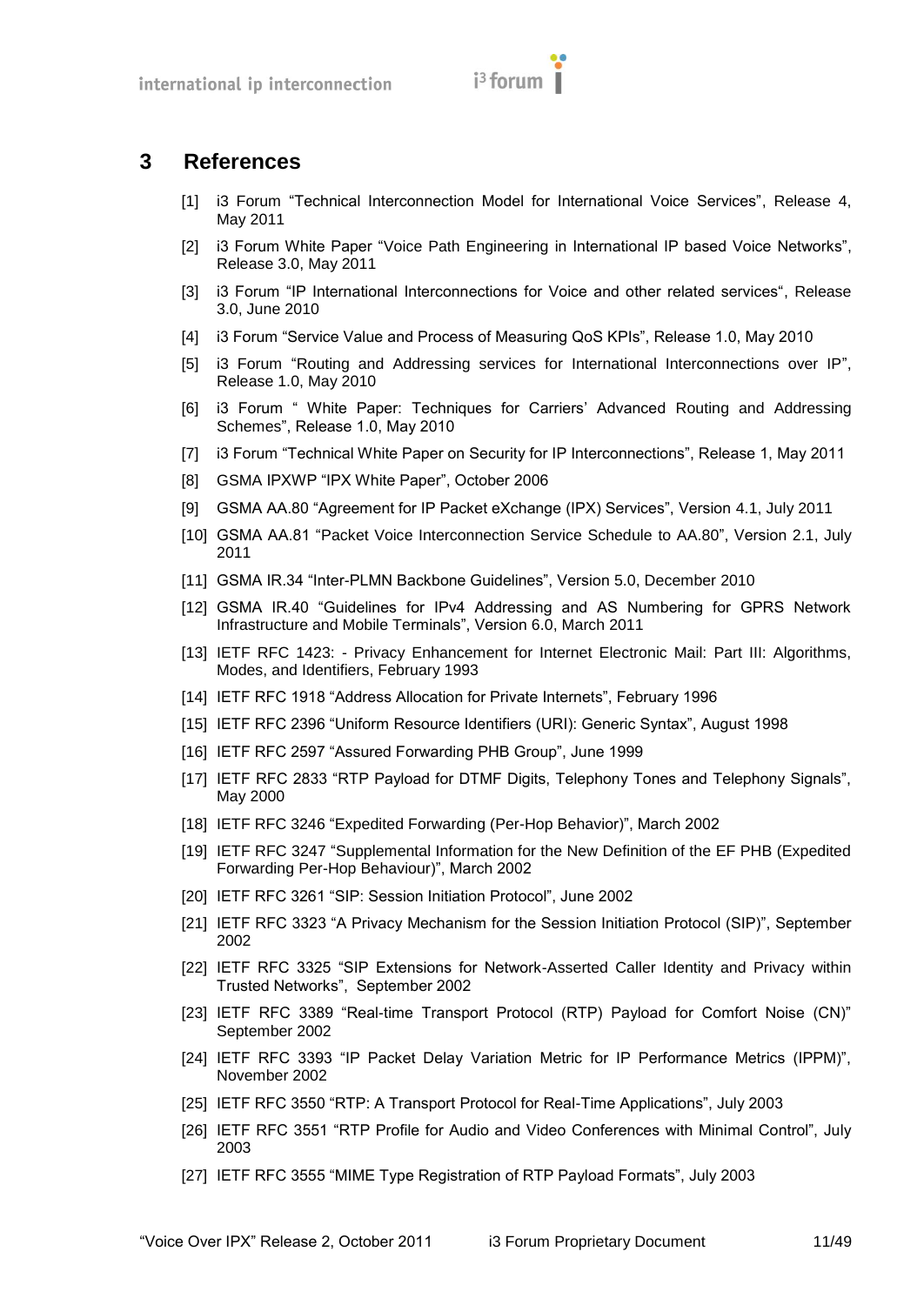

- <span id="page-11-15"></span>[28] IETF RFC 3966: "The tel URI for Telephone Numbers", December 2004
- <span id="page-11-4"></span>[29] IETF RFC 4028 "Session Timers in the Session Initiation Protocol (SIP)", April 2005
- [30] IETF RFC 4193 "Unique Local IPv6 Unicast Addresses", October 2005
- <span id="page-11-6"></span>[31] IETF RFC 4244 "An Extension to the Session Initiation Protocol (SIP) for Request History Information", November 2005
- <span id="page-11-8"></span>[32] IETF RFC 4733 "RTP Payload for DTMF Digits, Telephony Tones and Telephony Signals" December 2006
- <span id="page-11-9"></span>[33] IETF RFC 4867 "Real-Time Transport Protocol (RTP) Payload Format and File Storage Format for the Adaptive Multi-Rate (AMR) and Adaptive Multi-Rate Wideband (AMR-WB) Audio Codecs April 2007
- <span id="page-11-5"></span>[34] IETF RFC 5806 "Diversion Indication in SIP", March 2010
- <span id="page-11-2"></span>[35] IETF RFC 5881 "Bidirectional Forwarding Detection (BFD) for IPv4 and IPv6 (Single Hop)", June 2010
- [36] IETF RFC 5880 "Bidirectional Forwarding Detection", June 2010
- <span id="page-11-22"></span>[37] IETF draft-ietf-mmusic-media-loopback-16 "An Extension to the Session Description Protocol (SDP) for Media Loopback‖, September, 2011
- <span id="page-11-1"></span>[38] ANSI T1.105 "SONET - Basic Description including Multiplex Structure, Rates and Formats"
- <span id="page-11-14"></span>[39] ITU-T Recommendation E.164 "The international public telecommunication numbering plan‖, 1997
- <span id="page-11-7"></span>[40] ITU-T Recommendation E.411 "International Network Management - Operational guidance", March 2000
- <span id="page-11-21"></span>[41] ITU-T Recommendation E.425 "Network Management – Checking the quality of the international telephone service. Internal automatic observations", March 2002
- <span id="page-11-20"></span>[42] ITU-T Recommendation E.437 "Comparative metrics for network performance management", May 1999
- <span id="page-11-19"></span>[43] ITU-T Recommendation G.107 "The E model, a computational model for use in transmission planning", March 2005
- <span id="page-11-0"></span>[44] ITU-T Recommendation G.707 "Network Node Interface for the Synchronous Digital Hierarchy(SDH)", 01/2007
- <span id="page-11-18"></span>[45] ITU-T Recommendation P.10 "Vocabulary of terms on telephone transmission quality and telephone sets", December 1998
- [46] ITU-T Recommendation Q1912.5 "Interworking between Session Initiation Protocol and Bearer Independent Call Control or ISDN User Part", 2004
- <span id="page-11-10"></span>[47] ITU-T Recommendation T.30 "Procedures for document facsimile transmission in the general switched telephone network", September 2005
- <span id="page-11-11"></span>[48] ITU-T Recommendation T.38 "Procedures for real-time Group 3 facsimile communication over IP networks‖ (04/2007)
- <span id="page-11-13"></span>[49] ITU-T Recommendation V.150 "Modem-over-IP networks: Foundation" (07/2003)
- <span id="page-11-12"></span>[50] ITU-T Recommendation V.152 "Procedures for supporting voice-band data over IP networks", January 2005.
- <span id="page-11-17"></span>[51] ITU-T Recommendation Y.1540 "Internet Protocol Data Communications Services - IP Packet Transfer and availability performance parameters", November 2007
- <span id="page-11-16"></span>[52] ETSI EG 202 057-2 "Speech processing transmission and quality aspects (STQ); user related QoS parameter definitions and measurements; Part 2: Voice Telephony, Group 3 Fax, modem data services and SMS"; October 2005
- <span id="page-11-3"></span>[53] 3GPP TS 23.107 "Quality of Service (QoS) concept and architecture", 2009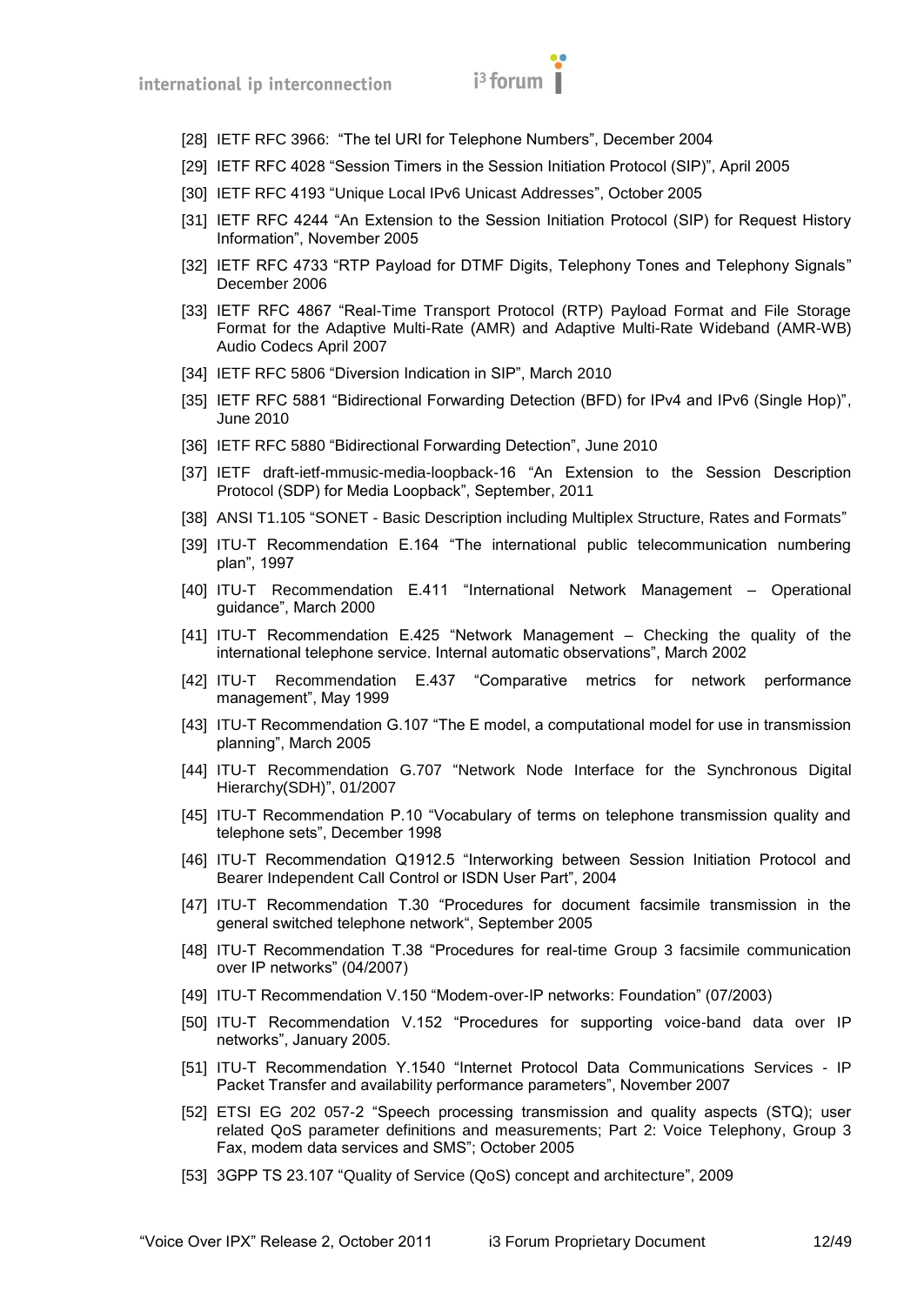

<span id="page-12-0"></span>[54] IEEE 802.3 "Telecommunications and Information Exchange Between Systems--Specific Requirements Part 3: CSMA/CD Access Method and Physical Layer Specifications", 2008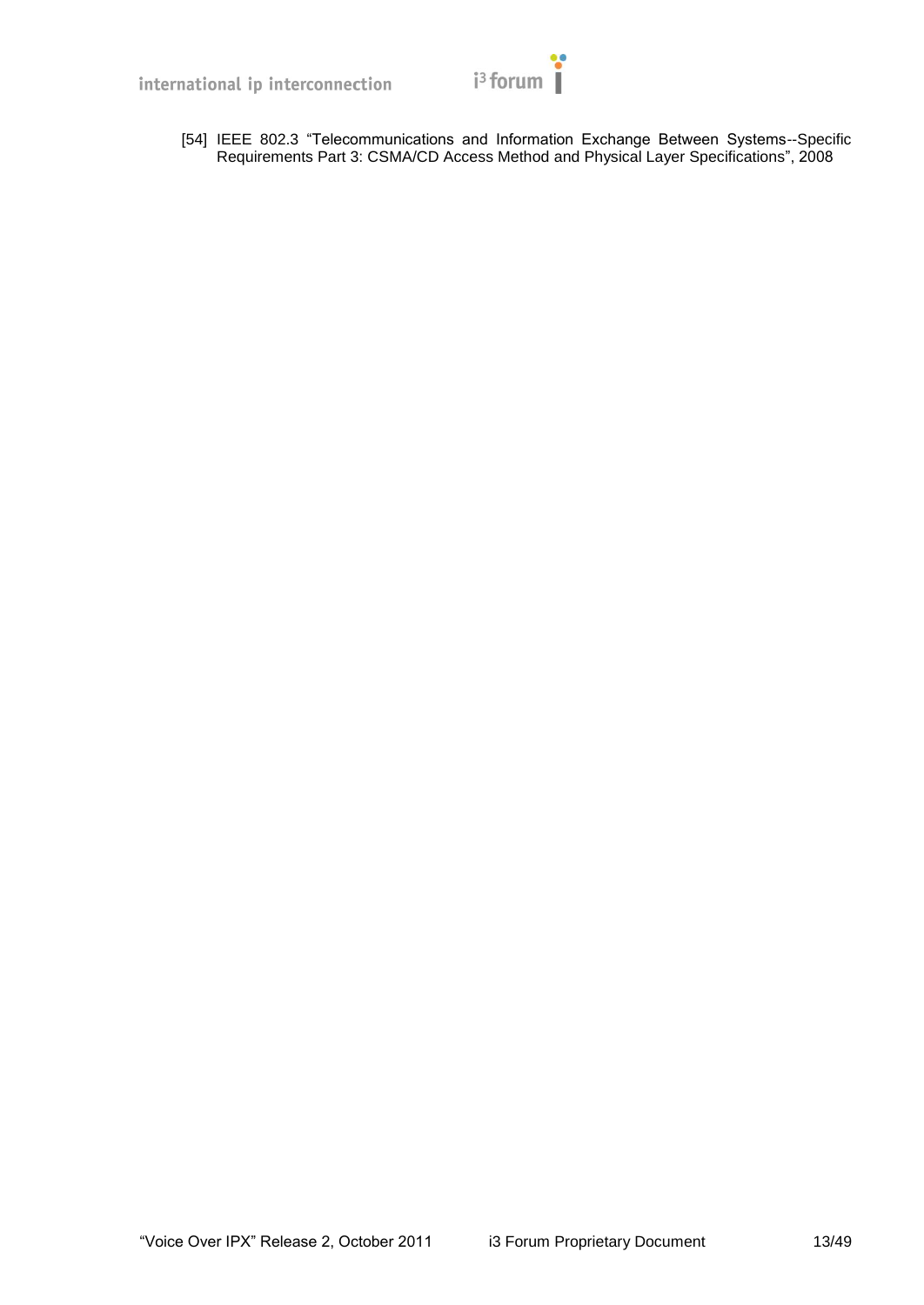

# <span id="page-13-0"></span>**4 Basic Definitions**

In this document the following definitions, discussed and agreed upon between GSMA's IPIA and i3 Forum representatives in 2009, apply:

- 1) **IPX (IP Packet eXchange)**: A private managed backbone providing guaranteed QoS, security and cascading payments. The IPX is a network of networks provided by the whole group of interconnected IPX Provider's networks.
- 2) **Service Provider (SP)**: A business entity entering into a contractual relationship with IPX Provider(s) which offers services to final users providing termination (origin and destination) for IP services traffic. Thus, "service provider" includes MNOs, FNOs (for example, fixed broadband operators and NGNs), ISPs, ASPs and similar entities.

The business entity acts as Service Provider for the "numbers/user id's" of its own contracted end users and those contracted through distribution entities with an exclusive commercial contract with the Service Provider and that share the same access network of the SP (ex.: MVNOs).

In the scope of this document, the first phase of implementation of VoIPX service only E.164 numbers shall be used as destination address. These numbers shall be used in tel-URI and SIP URI formats as described in section [9.](#page-32-0)

- 3) **IPX Provider (IPX P)**: A business entity (such as an IP Carrier) offering IP interconnect capabilities to Service Providers, possibly through interconnection with other IPX Providers for one or many IPX services compliant with the IPX operation criteria and compliant with the defined SLA and interconnect agreement for that end-to-end service.
- 4) **End-to-End (SP-to-SP)**: End-to-End means from Service Provider premises to Service Provider premises. Thus, Service Provider core and access networks are excluded.
- 5) **VoIPX**: Identifies a specific logical subset of IPX devoted to manage voice service in terms of interfaces, features and capabilities. VoIPX confirms IPX concepts such as security, cascading and Service Provider to Service Provider responsibility.

The above definition of Service Provider, IPX Provider and End-to-end are still valid in the VoIPX context.

6) **VoIPX Functional Architecture**: Identifies the set of VoIPX functions and options/features.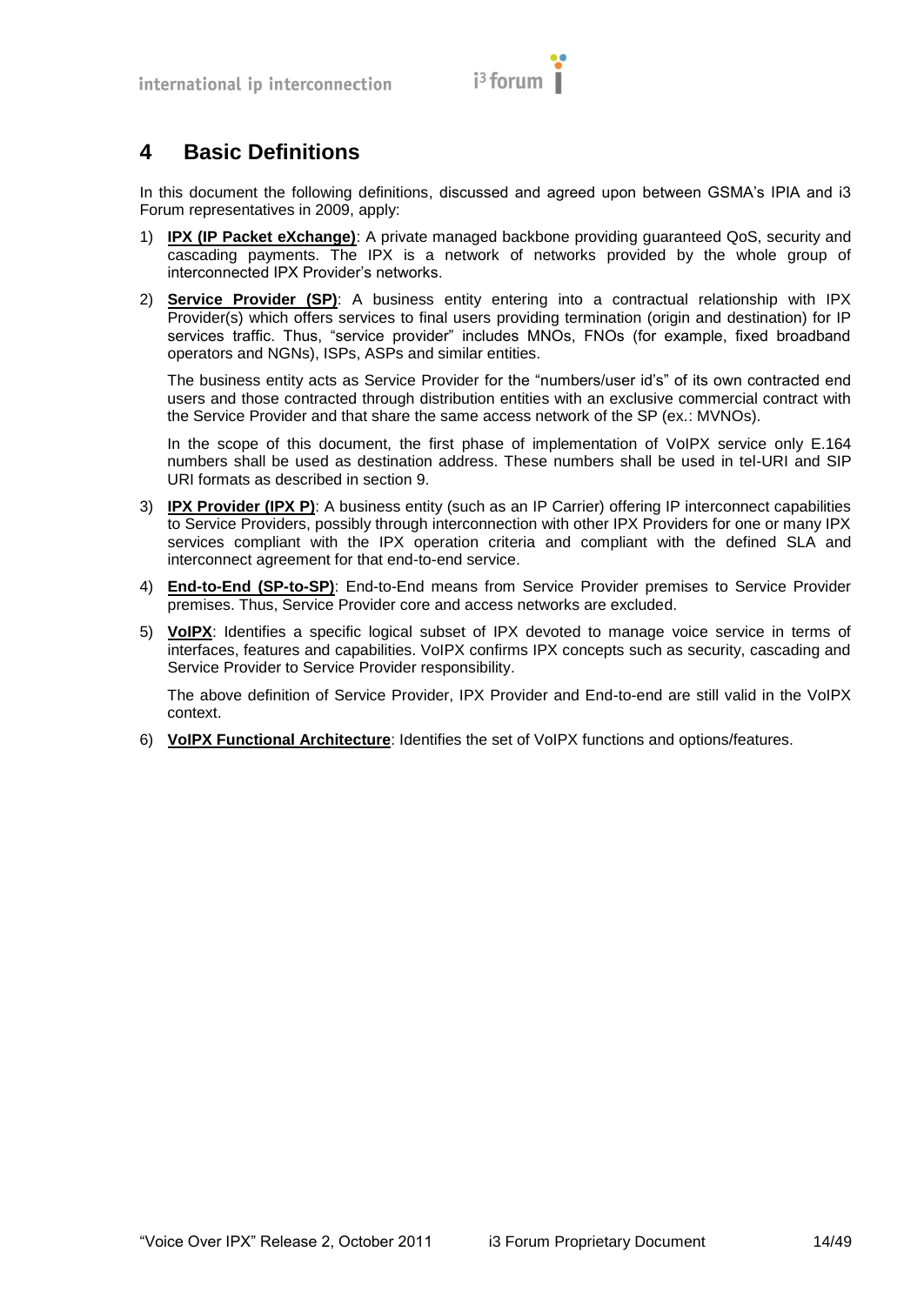

# <span id="page-14-0"></span>**5 IPX Reference Configuration for Voice service**

# <span id="page-14-1"></span>**5.1 General Configuration**

The general IPX reference configuration for Voice Services is given in the following figure with only 2 IPX Providers depicted.



**Figure 1 — General IPX Reference Configuration for Voice Services**

The IPX domain consists of all the IPX Providers' networks and their interconnections. IPX Providers can connect to non-IPX compliant Carriers or Service Providers with the intent to either forward traffic (break-out) to destinations not reachable via the IPX, or to accept traffic destined to an IPX compliant Service Provider (break-in). In both cases, the rules of cascading responsibilities, QoS and security shall be fulfilled. Further details can be found in section [12.5.](#page-45-1)

Different types of transport functions over the interconnection for both from Service Provider to IPX Provider and between IPX Providers are given in Section [6.](#page-19-0)

The geographical scope of the IPX domain is given in [Figure 2 .](#page-15-1) The end-to-end (E2E) interconnection responsibility (to be intended from SP-to-SP) is defined from egress port of the interconnecting element of the originating Service Provider network towards its own IPX Provider, to the ingress port of the interconnecting element of the terminating Service Provider. In this context, end-to-end corresponds to the above definition "from Service Provider premises to Service Provider premises".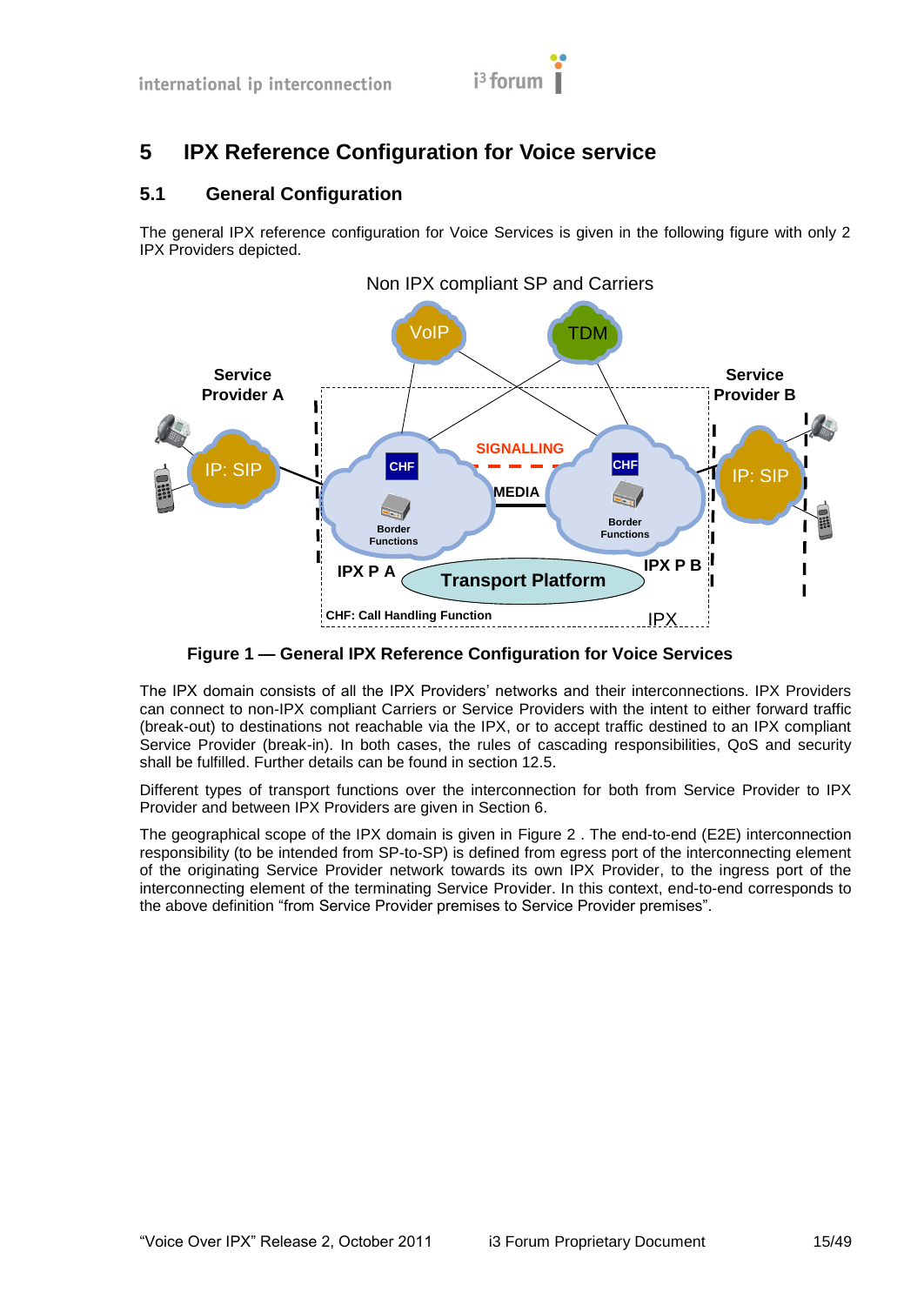



**E2E (SP-to-SP) connection: Indirect through "intermediation" (IPX) functions** 

**Figure 2 — Geographical scope of an IPX communication**

<span id="page-15-1"></span>The following basic requirements apply**:**

- More than one IPX Provider can be involved in the E2E (SP-to-SP) connection
- Even though the focus of this document is on voice service, IPX being a multiservice platform, the  $\bullet$ interconnection functions are intended to be multiservice, capable of providing multiple quality levels and modular (i.e., some functions are not needed for specific service models and/or specific end-to-end services)
- The interconnection functions are intended to provide a "private communication path" (i.e., separated and protected from the Public Internet)
- Security functions shall be implemented among interconnection functions.  $\bullet$
- The entity that provides the interconnecting physical line between SP and IPX Provider is responsible for ensuring the SLA's for that physical line (as described in AA.80 [\[9\]](#page-10-3) annex 8)
- For services other than voice new requirements can be added.

# <span id="page-15-0"></span>**5.2 Architecture of the IPX Domain for Voice Services**

[Figure 3 b](#page-16-1)elow provides an overall sketch of the IPX domain together with compliant Service Providers and Non-Compliant Service Providers and Carriers.

Compliant Service Providers generate IP traffic towards IPX providers across interfaces specified in the following sections. Each compliant SP can interconnect to one or more IPX Providers.

IPX Providers can implement both direct (i.e. bilateral) interconnections and shared (i.e. multilateral) interconnections. A shared multilateral interconnection can be implemented in private and/or public locations where IPX Providers can meet.

The private locations would be those set up by a group of IPX Providers and the public ones will be those created by a third party with open access to IPX Providers.

Note: in the GSMA IPX related documents, the public locations are described as Peering Points.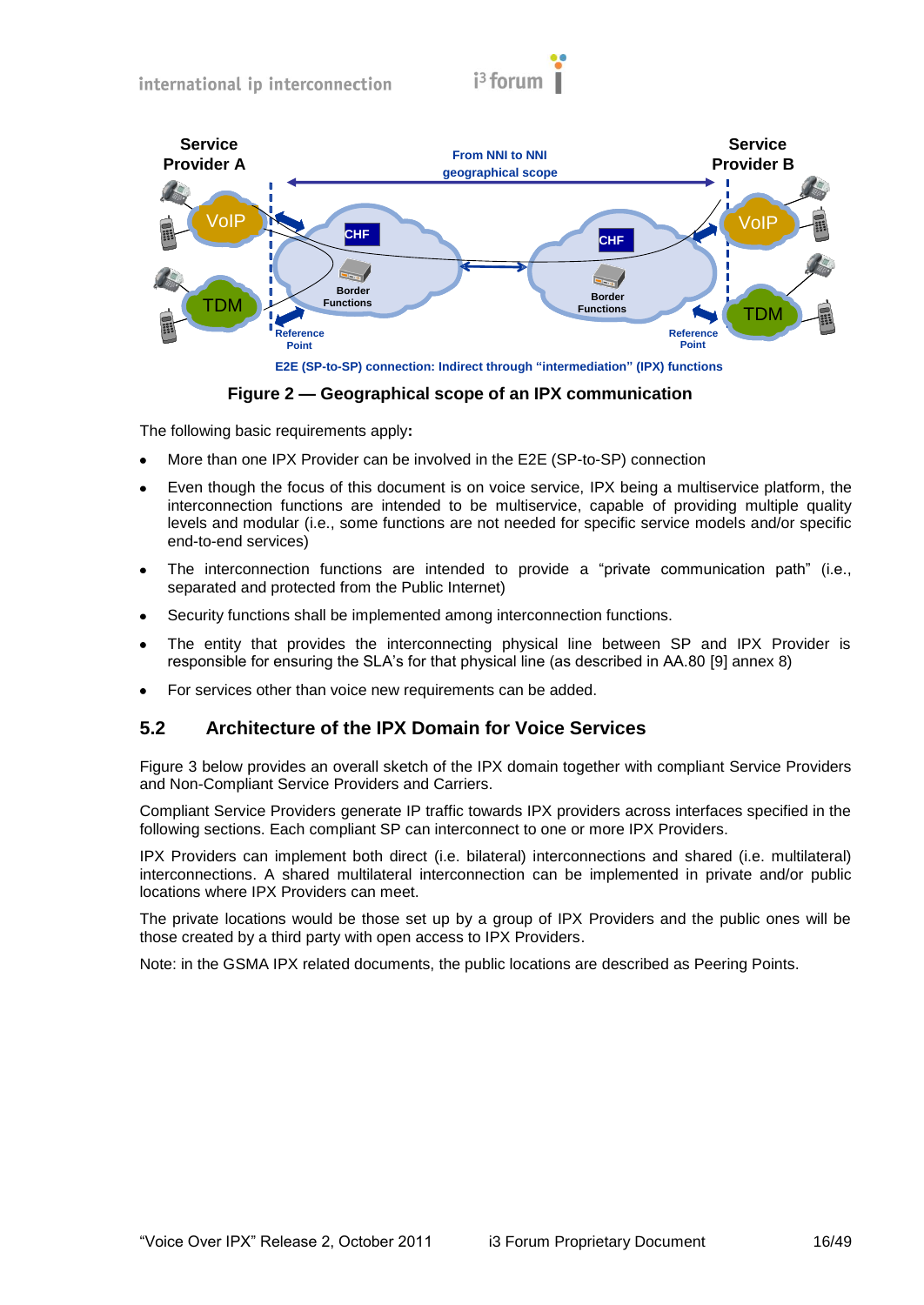

**Figure 3 — Example IPX-network**

<span id="page-16-1"></span>As of early 2011, the GSMA has identified/set-up three public locations (Peering Points) in AMS-IX Amsterdam, Equinix Ashburn and Equinix Singapore for GRX/IPX services that can be used for VoIPX services. As the IPX/VoIPX traffic develops the number of public locations could increase. See also section 14 Annex A - [Architecture of VoIPX platform.](#page-48-0)

# <span id="page-16-0"></span>**5.2.1 Break-in / break-out Concepts**

Allowing break-in/break-out via TDM and IP for Voice Service between an IPX Provider and a Non-IPX compliant Service Provider has several advantages:

- Many destinations will remain reachable only via TDM for some considerable time. Not allowing TDM and IP break-in / break-out would exclude many destinations from a direct communication via the IPX domain and MNOs would have to keep TDM interconnects operational in parallel to IPXbased interconnects in order to have access to these providers;
- Break-out / break-in interconnections support a faster deployment of IPX services for voice as it breaks the dependency on all networks migrating to IP at the same time.

# **5.2.1.1 Break-out from the IPX Domain (outgoing traffic)**

In order to deliver traffic received from participating SPs towards non IPX destinations, the IPX Provider may be interconnected with non IPX Providers and non IPX compliant SPs as far as:

Those SPs reached through a break-out of the IPX domain are announced as reachable through a non IPX compliant interconnection. In this case the security of the E2E (SP-to-SP) connection is maintained and remaining capabilities are unaffected and are compliant with the commercial agreement between originating SP and IPX Provider.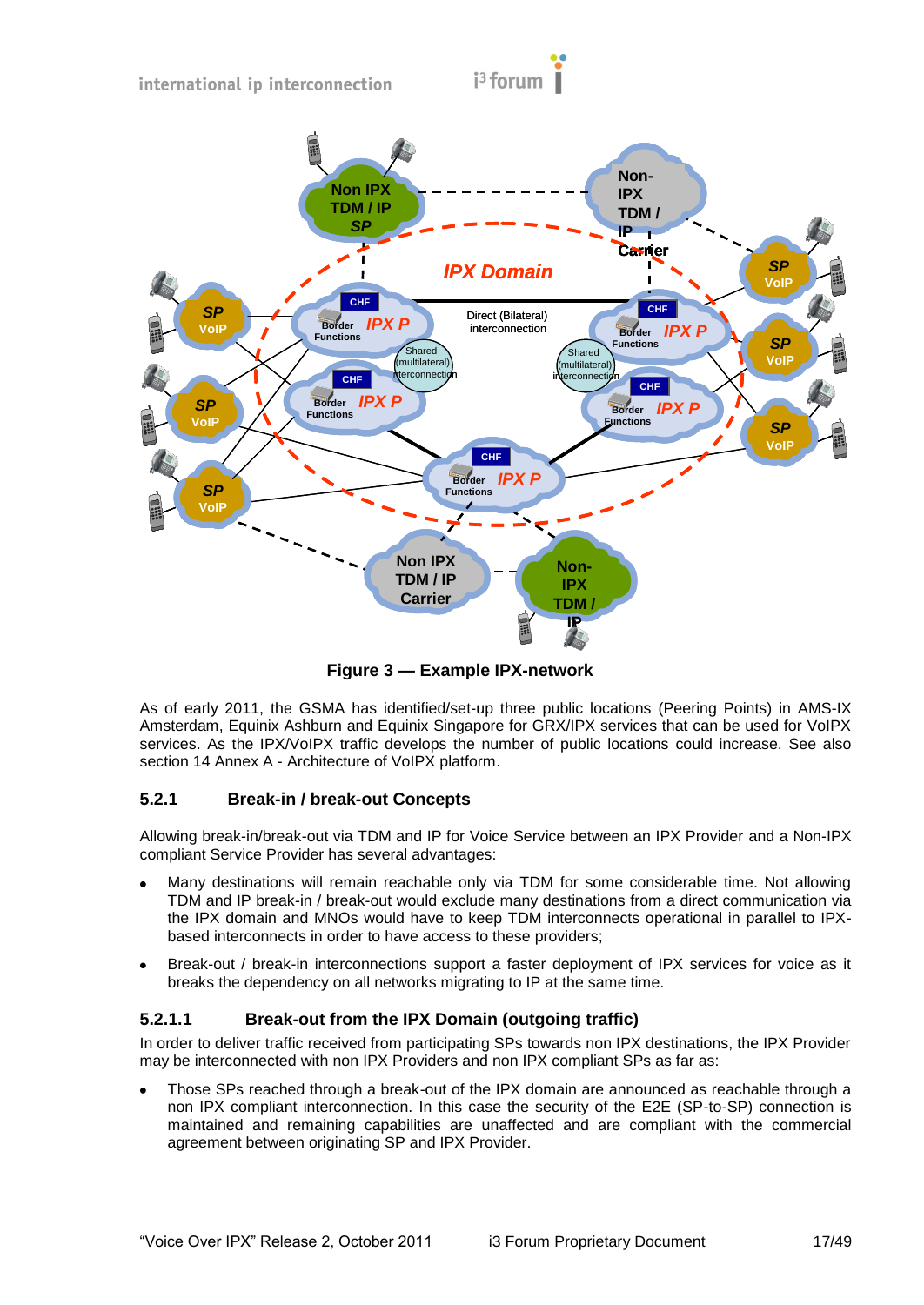

Due to network faults within the IPX domain which make the break-out route the only way to terminate the call. In this case the security is maintained unaffected. The remaining capabilities of the E2E (SP-to-SP) connection, as an objective, are compliant with the commercial agreement between originating SP and IPX Provider.

# **5.2.1.2 Break-in to the IPX Domain (incoming traffic)**

The IPX Provider may inject traffic from other non IPX-compliant trusted SPs provided that the security of the IPX is not affected.

# <span id="page-17-0"></span>**5.3 IPX Proxy in the VoIPX environment**

The IPX proxy is a conceptual network element described in GSMA IR.34 [\[11\]](#page-10-4) Annex B. [Figure 4 below](#page-17-3) depicts the IPX proxy in a VoIPX environment. Inside one IPX Provider's network the IPX Proxy consists of all equipment and functions from the ingress Border Function up to and inclusive of the egress Border Function. This includes the Call Handling Function, but also other functions (e.g., media or signalling protocol conversion or IPv4/v6 translation, if required). The network between Provider Edge routers and Border Functions are not part of the IPX Proxy.



**Figure 4 — IPX Proxy concept in VoIPX service**

# <span id="page-17-3"></span><span id="page-17-1"></span>**5.4 Connectivity Options**

The IPX consists of two layers:

*Transport or the Transport Layer provides connectivity between two Service Providers. This layer provides a guaranteed QoS bit-pipe function.*

*Service Awareness or the Service Layer provides establishment of connections and management of billing and settlements for a service.*

The IPX Domain supports three interconnect models as detailed in the following sections.

#### <span id="page-17-2"></span>**5.4.1 Bilateral – Transport Only (transport without service awareness)**

According to GSMA IPX White Paper section 6.2.1 *a bilateral connection between two Service Providers using the IPX transport layer with guaranteed QoS end-to-end. In this case, settlement is independent of the IPX Domain but connectivity still operates within IPI key business principles. Cascading of responsibilities (such as QoS) applies but not cascading of payments (Cascade billing). Each Service Provider will also pay their respective IPX Provider for the transport capacity, potentially depending on the level of QoS provided.*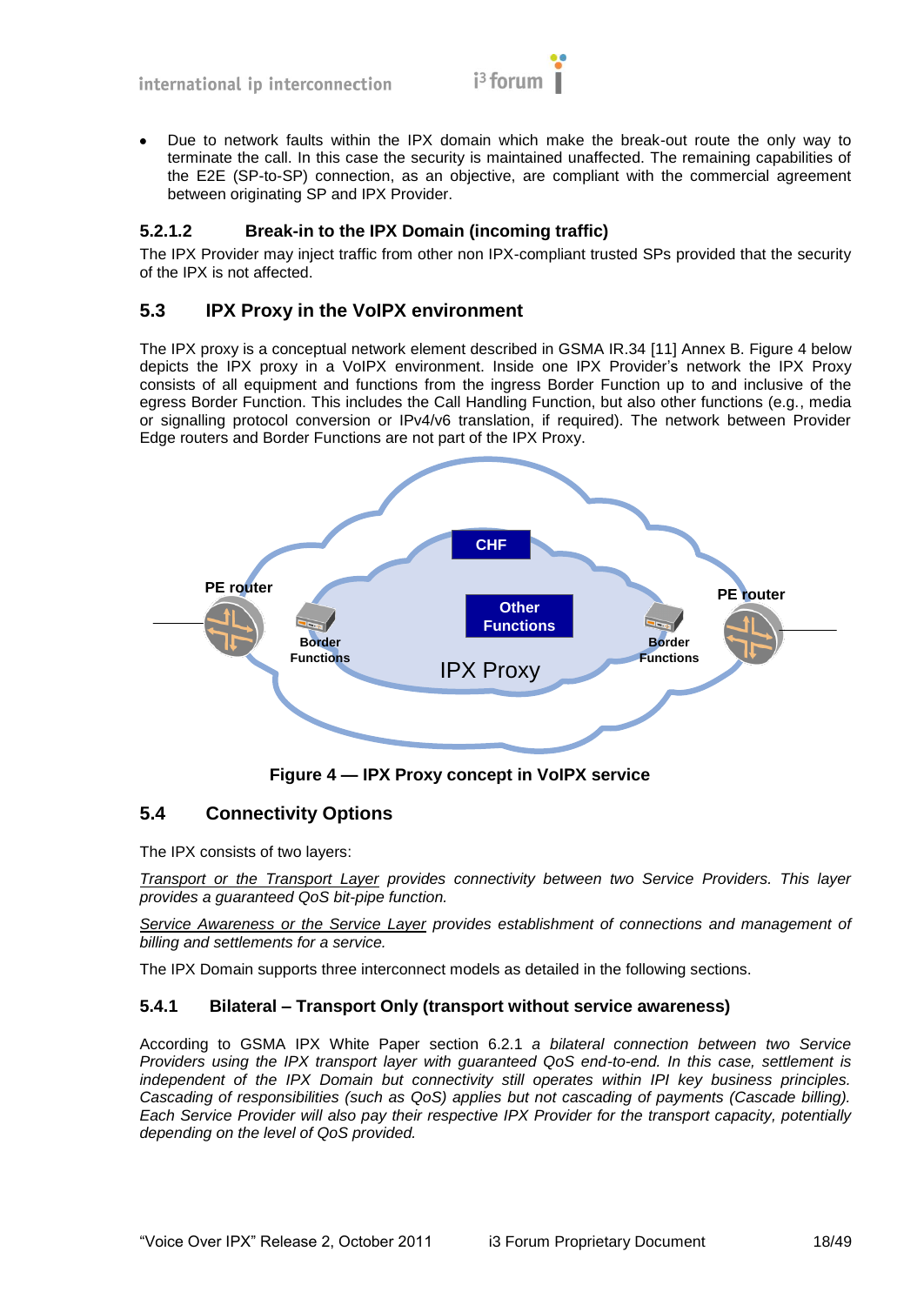

This connectivity mode, being service agnostic, is considered out of scope for this document. Two Service Providers can set-up a voice interconnection between themselves if they receive the appropriate Transport Only connectivity mode from IPX Provider(s).

#### <span id="page-18-0"></span>**5.4.2 Bilateral - Service Transit (transport with service awareness)**

According to GSMA IPX White Paper section 6.2.2 *a bilateral connection between two Service Providers using the IPX Service layer and the IPX Transport layer with guaranteed QoS end-to-end. Within Service Transit, traffic is transited though IPX Providers but prices (termination charges) are agreed bilaterally between Service Providers and settlement of termination charges can be performed bilaterally between the Service Providers or via the IPX Providers (upon the Service Provider's choice).*

This connectivity mode is considered out of scope for this document being not clear some business and technical implications given by possible hybrid configurations (i.e. one SP requesting the Service Transit connectivity mode towards another SP requesting the Transport Only connectivity mode).

#### <span id="page-18-1"></span>**5.4.3 Multilateral - Hubbing (transport and hubbing with service awareness)**

According to GSMA IPX White Paper [\[8\]](#page-10-1) section 6.2.3 *a multilateral connection using Hub functionality: Hubbing/multilateral connectivity is where traffic is routed from one Service Provider to multiple destinations/Interworking partners through a single agreement with an IPX Provider. Cascading of responsibilities applies. Cascading of payments may be applied depending on the service.*

This connectivity mode is the one in which the IPX Providers bring more value to the Service Providers and thus is the focus of this document.

#### <span id="page-18-2"></span>**5.4.4 Obligations for Connectivity Options for IPX Providers**

The scope of this document is limited to the Multilateral – Hubbing connectivity mode.

An IPX provider is not obliged to offer all connectivity options: Transport, Service Transit and/or Service Hubbing.

# <span id="page-18-3"></span>**5.5 Relationship to other IPX services**

In document IR.34 [\[11\],](#page-10-4) GSMA provides guidelines and technical information on how Inter Service Provider IP Backbone networks are set up, and how Service Providers will connect to it. The Inter Service Provider IP Backbone is defined as the collection of interconnected GRX and IPX Providers' networks, where the IPX is considered as an evolution of the GRX.

The IPX platform allows for the interconnection of any type of Service Providers (MNO, FNO, ISP, ASP, etc) and introduces the concept of end-to-end (i.e. from Service Provider premises to Service Provider premises) QoS as well as cascade billing.

The first two releases of this document, being dedicated to the specification of Voice over IPX, does not address some specific GSMA requirements pertaining to data services, but i3 Forum Carriers intend to expand the scope of this document to data services in next releases with the objective to address the whole set of GSMA requirements and to implement, as a target, a fully converged multiservice architecture.

As a result, the i3 Forum endorses the intrinsic value of the IPX model in terms of service integration and, notwithstanding the scope of this document is limited to voice service, each Carrier, acting as IPX Provider, can develop integrated service offerings encompassing one or more data services.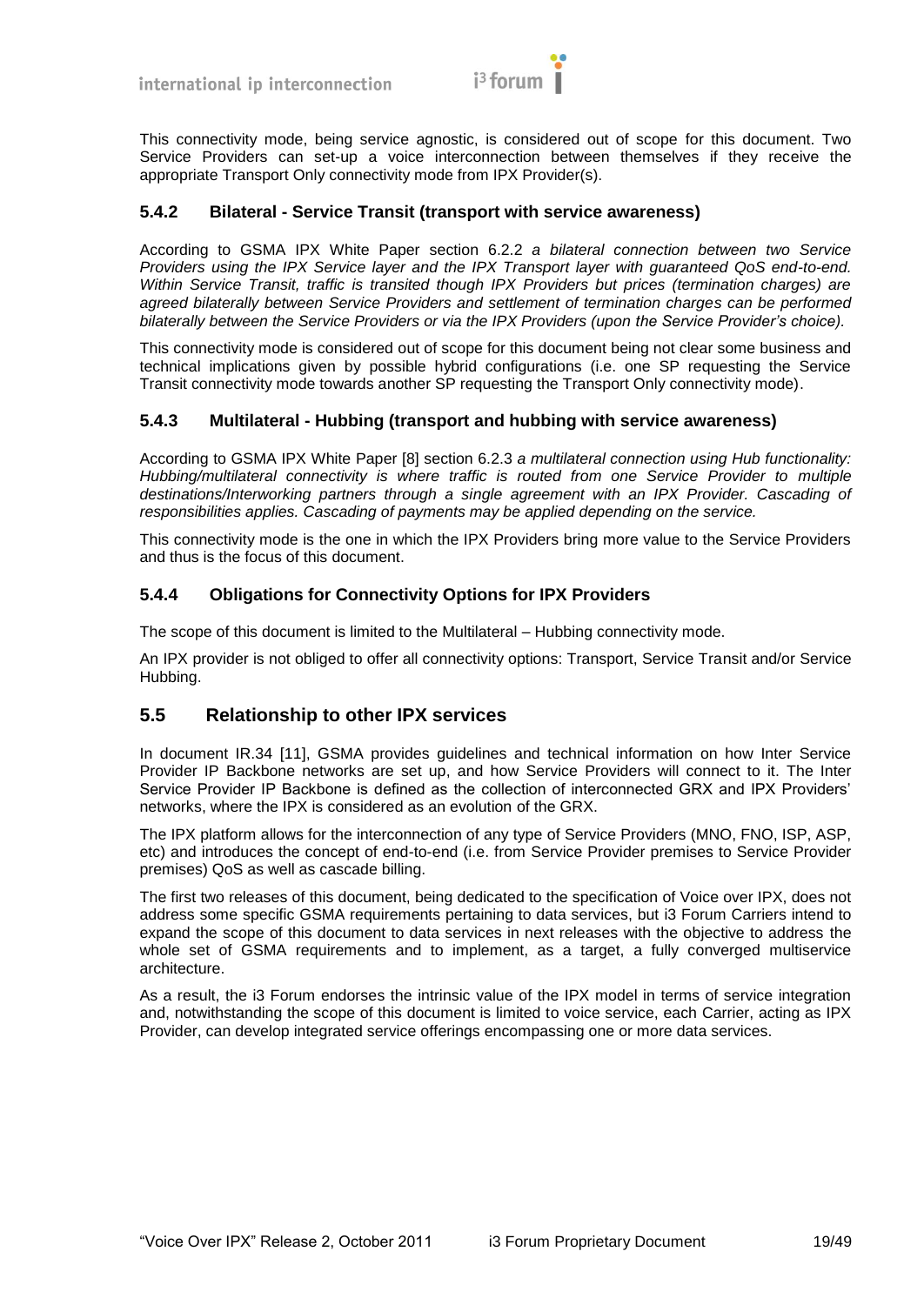

# <span id="page-19-0"></span>**6 Transport Functions**

This section recommends alternative reference transport configurations for implementing the NNI between a Service Provider and an IPX Provider and the NNI between two IPX Providers.

Assuming the IPX domain as a global private infrastructure, interconnecting managed IP networks, carrying different types of traffic, the interconnections between these networks shall be private, i.e. no unidentified third parties are able to affect the service.

In order to retain the private interconnection feature the following conditions have to be satisfied:

- Only VoIPX or other IPX services traffic is exchanged across the interconnection.  $\bullet$
- All the involved IP addresses in the IPX address space (i.e., *PE router* interface, *P router* interface, border function interface) can not be reached from unidentified entities via Public Internet and, as defined in GSMA IR.34 [\[11\]](#page-10-4) have to be public, but they shall not be announced onto and reachable from the Public Internet.
- The VoIP traffic, from the PE router to the border functions in a IPX Provider/SP's domain, shall be secured, either physically or logically, from Internet Transit traffic.

This security can be achieved:

- **Physically**: by implementing separated and dedicated networks for the two types of traffic.
- **Logically**: implementing different mechanisms such as native MPLS, Virtual Private Network (at layer 2 and 3) and tunnelling (e.g. IP Sec).

# <span id="page-19-1"></span>**6.1 Internet Protocol Versions**

Bilateral Voice over IPX interconnections may occur using either IPv4 or IPv6 network protocols; in the context of this document IP refers to both IPv4 and IPv6 protocol versions. IPv4 refers to the commonly deployed protocol version using 32 bit addressing and IPv6 to the protocol version using 128 bit addressing.

There are currently no generally deployed solutions that allow transparent interworking between these two IP protocol versions for Voice over IPX interconnection scenarios. Therefore the scenarios described within this section can use either IPv4 or IPv6 protocol versions but versions cannot be mixed on the same logical interconnect; both parties in the interconnection shall be using the same protocol version. Border Function within each IPX Provider network will require to be able to perform interworking between logical interconnects operating on IPv4 and IPv6.

# <span id="page-19-2"></span>**6.2 Generic Cases of Transport Configurations**

#### <span id="page-19-3"></span>**6.2.1 Case 1- Layer 1 interconnection**

In this configuration a dedicated physical link (provided by one involved operator (IPX P/SP), or by the two involved operators, or by an identified third party) is implemented between PE routers or layer 2 switches, or directly between border functions.



**Figure 5 — Layer 1 Private-oriented Interconnection Configuration**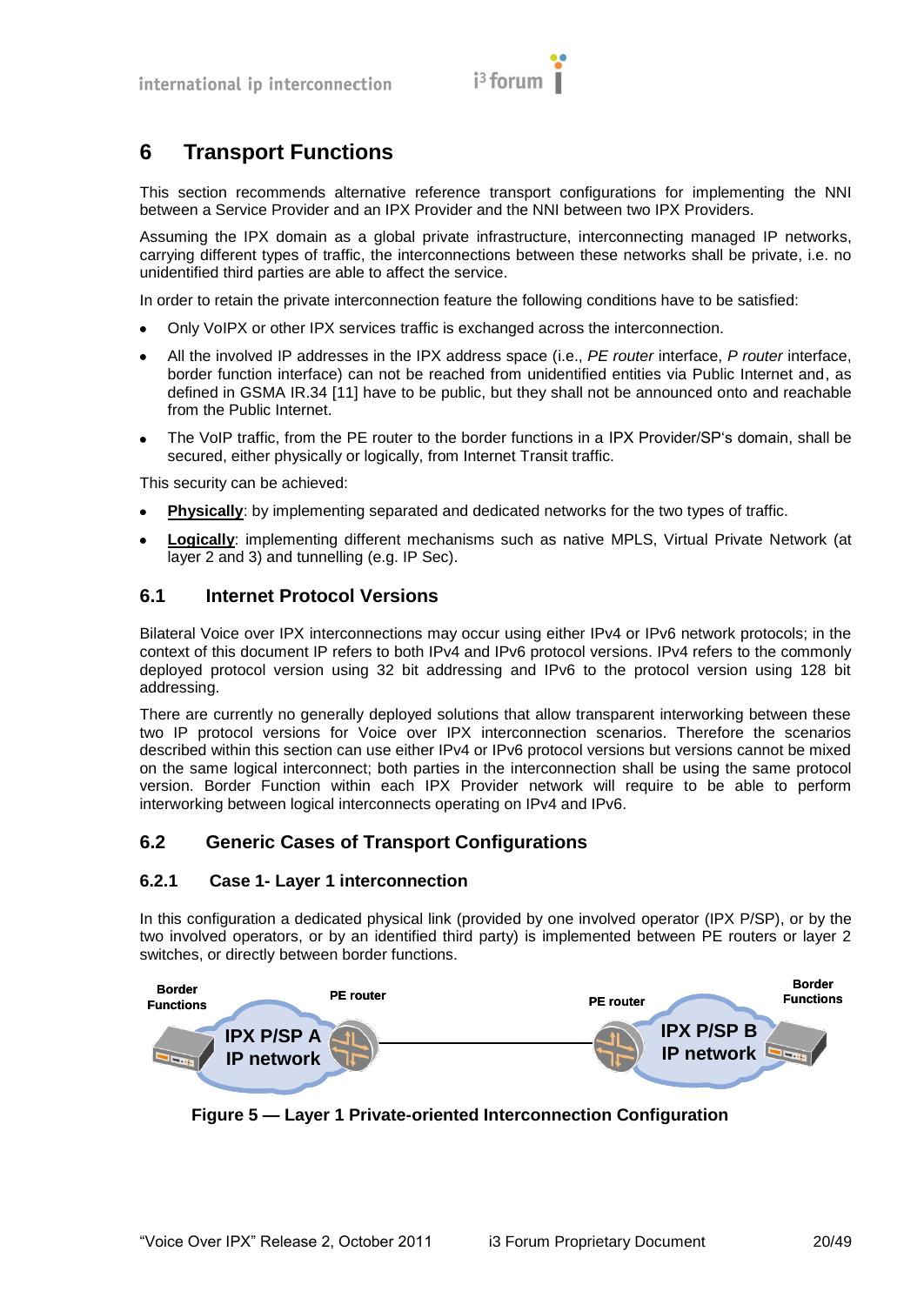

# <span id="page-20-0"></span>**6.2.2 Case 2- Layer 2 interconnection**

In this configuration a dedicated physical link (provided by one involved operator (IPX P/SP), or by the two involved operators, or by an identified third party) is implemented between PE routers or layer 2 switches, or directly between border functions passing through an Ethernet switch network run by a third party (e.g., telehouse/carrier hotel owner, Internet Exchange Point owner). The switch provider will assign specific *VLAN*s for each interconnection allowing for the aggregation of several interconnections over the same physical link.



**Figure 6 — Layer 2 Private-oriented Interconnection Configuration**

A shared interconnection (see Sec. 5.2) is a special case of this model in which multiple carriers are interconnected in the same layer 2 network as is described in [\[11\]](#page-10-4) section 6.4.

# <span id="page-20-1"></span>**6.2.3 Case 3- Layer 3 interconnection**

In this configuration a dedicated virtual link is implemented between PE routers passing through a third party IP private network. The 3<sup>rd</sup> party IP network provider will establish a VPN between the carriers' networks and shall provide *QoS* mechanisms and shall guarantee appropriate SLAs. The 3<sup>rd</sup> party IP network provider and both carriers will require to use the same IP protocol version: IPv4 or IPv6.



**Figure 7 — Layer 3 Private-oriented Interconnection Configuration**

# <span id="page-20-2"></span>**6.2.4 Case 4- Layer 3 interconnection via Public Internet**

As a special case, in this configuration, an SP is connected to an IPX Provider via the Public Internet using either IPv4 or IPv6 by means of a VPN and using IP Sec encryption for signalling information.

In agreement with GSMA IR.34 [\[11\]](#page-10-4) this configuration should be used in case the previous three configurations cannot be implemented both for technical and/or commercial reasons and it should never be used to interconnect two IPX P.



**Figure 8 — Internet IPSEC SP/P Interconnection Configuration**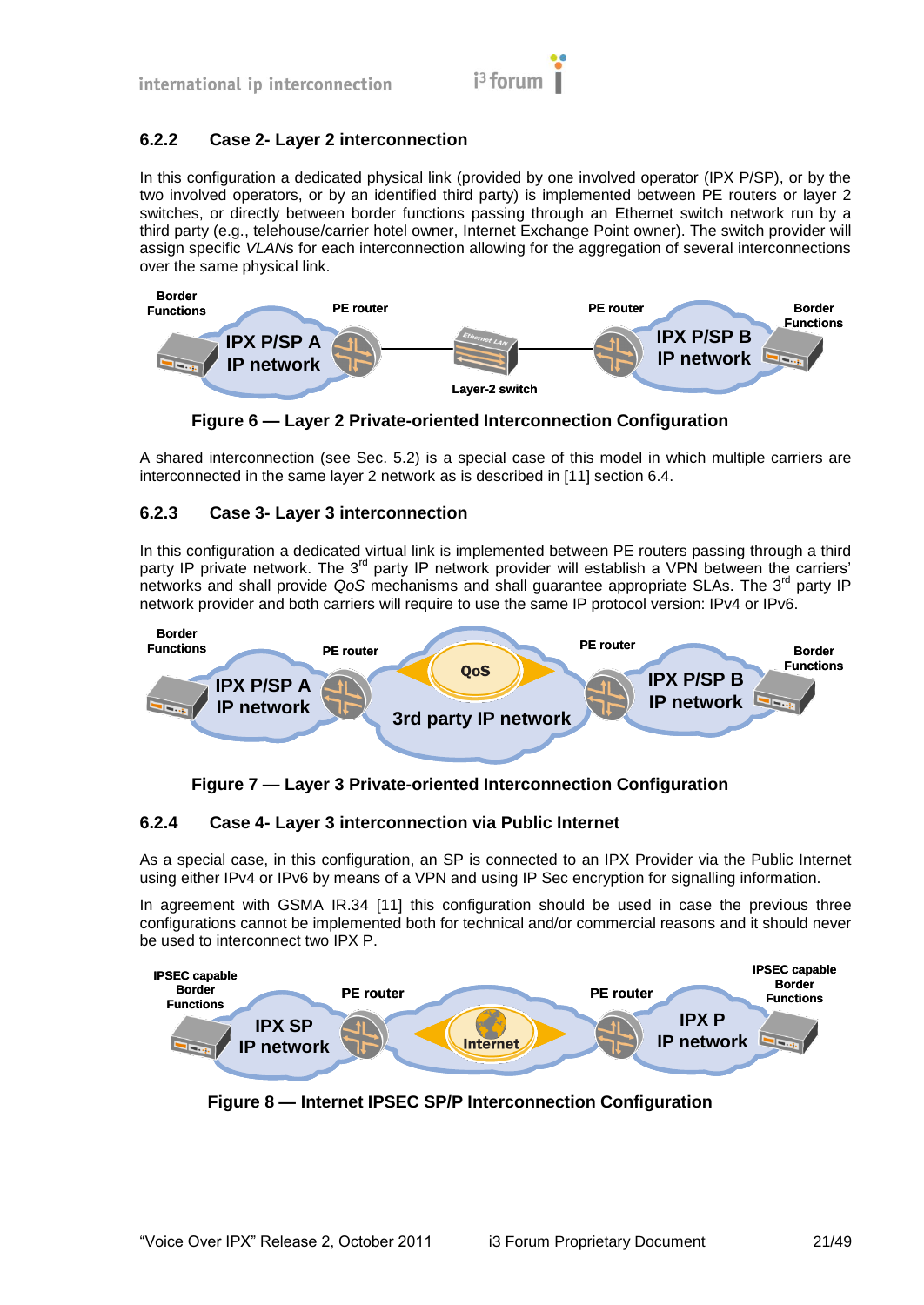# <span id="page-21-0"></span>**6.3 Transport Configurations for SP to IPX P interconnection**

For Service Provider to IPX Provider interconnection, the following transport configurations (as illustrated in Section [6.2\)](#page-19-2) can be implemented:

- 1) Case 1 as a direct layer 1 private interconnection (e. g., via a leased line).
- 2) Case 2 as layer 2 private interconnection (e.g., via an Ethernet switch).
- 3) Case 3 as laver 3 private interconnection (e.g., via a  $3<sup>rd</sup>$  party private IP network using a Virtual Private Network connection).
- 4) Case 4 as a layer 3 interconnection via Virtual Private connection over the Public Internet using IPSec as the encryption scheme.

# <span id="page-21-1"></span>**6.4 Transport Configurations for IPX-P to IPX P interconnection**

For IPX to IPX Provider interconnection the following transport configurations (as illustrated in Section [6.2\)](#page-19-2) can be implemented:

#### <span id="page-21-2"></span>**6.4.1 Direct Interconnection**

For IPX Provider to IPX Provider interconnection the following transport functions can be implemented:

- 1) Case 1 as a direct layer 1 private interconnection (e. g. via a leased line).
- 2) Case 2 as layer 2 private interconnection (e.g. via an Ethernet switch).

#### <span id="page-21-3"></span>**6.4.2 Shared Interconnection**

For IPX Provider to IPX Provider interconnection, the shared interconnection (case 2 transport function of section [6.2.2\)](#page-20-0) is most attractive when a sufficient number of IPX Providers are willing to interconnect in public/private locations. Typically the shared interconnection configuration is set up by a third party such as a Telehouse or similar.

# <span id="page-21-4"></span>**6.5 Physical Interconnection Alternatives**

The physical interface of the interconnection can be either, SDH POS – based or Ethernet-based (i.e., fast-ethernet, gigabit-ethernet or 10gigabit-ethernet).

#### <span id="page-21-5"></span>**6.5.1 SDH-based transport Systems**

The ITU-T Recommendations G. Series shall be considered as reference documents, among these the ITU T Recommendation ITU-T G.707 [\[44\].](#page-11-0)

For North America another reference document is ANSI T1.105 [\[38\].](#page-11-1)

#### <span id="page-21-6"></span>**6.5.2 Ethernet-based transport Systems**

The IEEE recommendations 802.3 [\[54\]](#page-12-0) for Ethernet communication together with enhanced ethernet technologies such as fast-ethernet, giga-ethernet and 10giga-ethernet have to be considered (e.g. ISO/CIE 8802-3).

#### <span id="page-21-7"></span>**6.5.3 Interconnection redundancy**

The level of redundancy of a specific interconnection can be enhanced by increasing the number of involved Border Functions. Additional redundancy can be achieved by increasing the number of involved PE routers by geographical separation.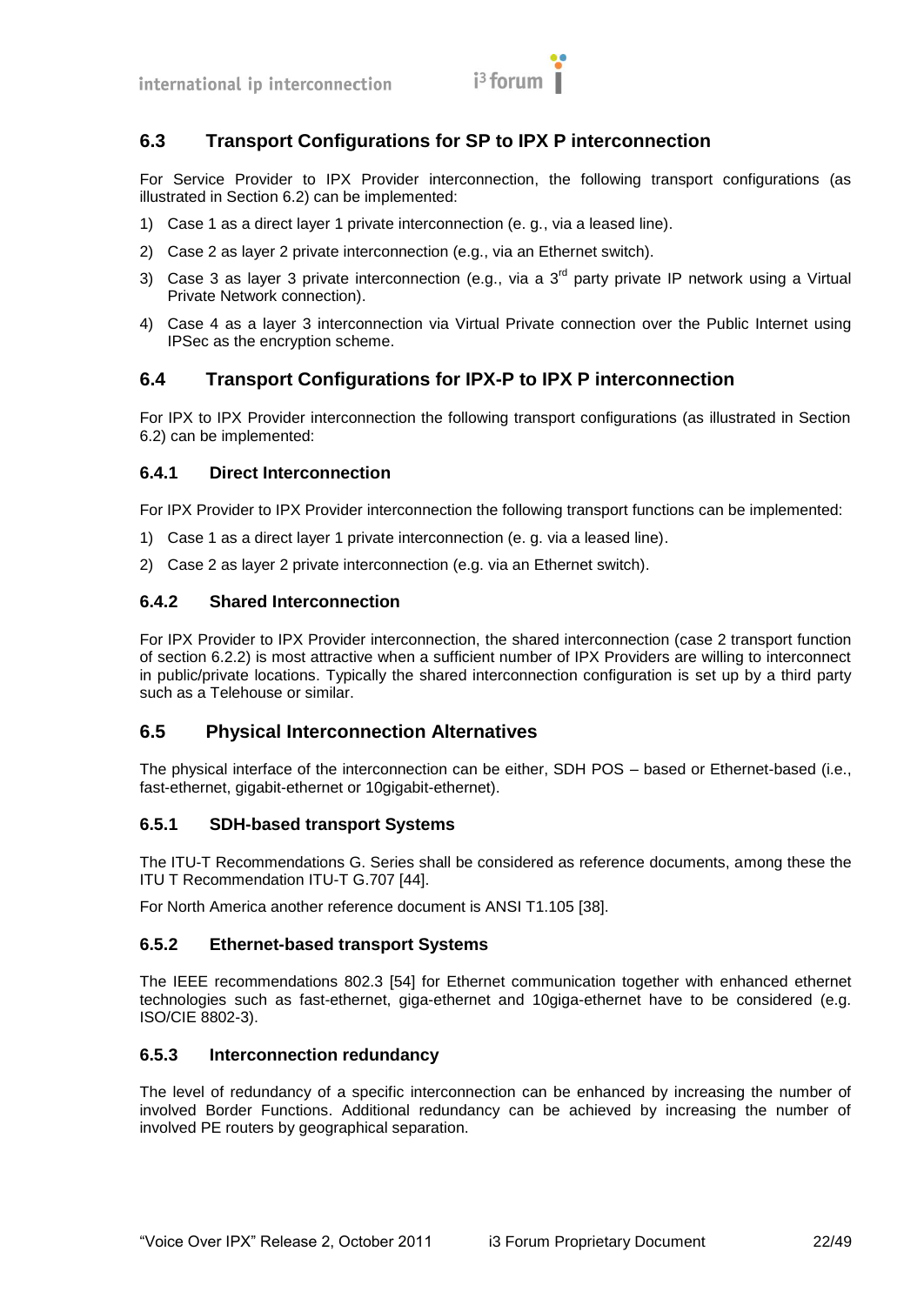

# <span id="page-22-0"></span>**6.6 Dimensioning Requirements at the transport layer**

In order to ensure that, at the interconnection, sufficient capacity is present with the highest level of confidence, a dimensioning scheme with an over-provisioning factor is suggested. In the following table, the bandwidth to be allocated per call is given for the most common codecs:

| Codec | <b>Packetisation (msec.)</b> | <b>IPv4 Bandwidth (kbit/s)</b> | <b>IPv6 Bandwidth (kbit/s)</b> |
|-------|------------------------------|--------------------------------|--------------------------------|
| G.711 | 20                           | 104.720                        | 113.520                        |
| G.729 | 20                           | 43.120                         | 51.920                         |
| G.729 | 40                           | 25.960                         | 30.360                         |

Note: The IPv4 and IPv6 bandwidth values of the above table consider the bandwidth of the codec plus the overhead of the Ethernet, IP (either IPv4 or IPv6), UDP and RTP protocols and assume a value equal to 10% as the over-provisioning factor. The signalling bandwidth is considered in the 10% overprovisioning factor.

# <span id="page-22-1"></span>**6.7 IP Routing and IP Addressing**

#### <span id="page-22-2"></span>**6.7.1 IP Routing**

For all the above interconnection configurations, it is mandatory to announce only those IP addresses that need to be reached by the interconnecting IPX Provider.

The BGP protocol v4 should be used to exchange routes between different networks (both SP and IPX–P).

GSMA IR.34 [\[11\]](#page-10-4) defines the use of certain BGP communities. This use does not affect the VoIPX as defined in this document.

It is recommended to tune timer parameters to appropriate values for the specific implementation, to ensure timely failure detection and convergence suitable for VoIP traffic. In addition, BFD [\[35\]\[36\]](#page-11-2) could also be used to speed up link failure detection and subsequent protocol convergence.

#### <span id="page-22-3"></span>**6.7.2 IP Addressing**

The IPv4 addressing scheme shall be supported. The IPv6 addressing scheme is optional and can be agreed on a bilateral basis.

For the IPX address space IPX Providers will use only IP addresses assigned by IANA or related bodies as described in [\[12\].](#page-10-5)

#### <span id="page-22-4"></span>**6.7.3 IP Packet Marking**

In IR.34 [\[11\]](#page-10-4) section 8.2 the following traffic classification, based on 3GPP's definitions in [\[53\],](#page-11-3) is described:

| <b>QoS Information</b> |     | <b>Diffserv PHB</b> | <b>DSCP</b> |  |
|------------------------|-----|---------------------|-------------|--|
| <b>Traffic Class</b>   | THP |                     |             |  |
| Conversational         | N/A | EF                  | 101110      |  |
| Streaming              | N/A | AF41                | 100010      |  |
|                        |     | AF31                | 011010      |  |
| Interactive            | 2   | AF21                | 010010      |  |
|                        | 3   | AF11                | 001010      |  |
| Background             | N/A | ВE                  | 000000      |  |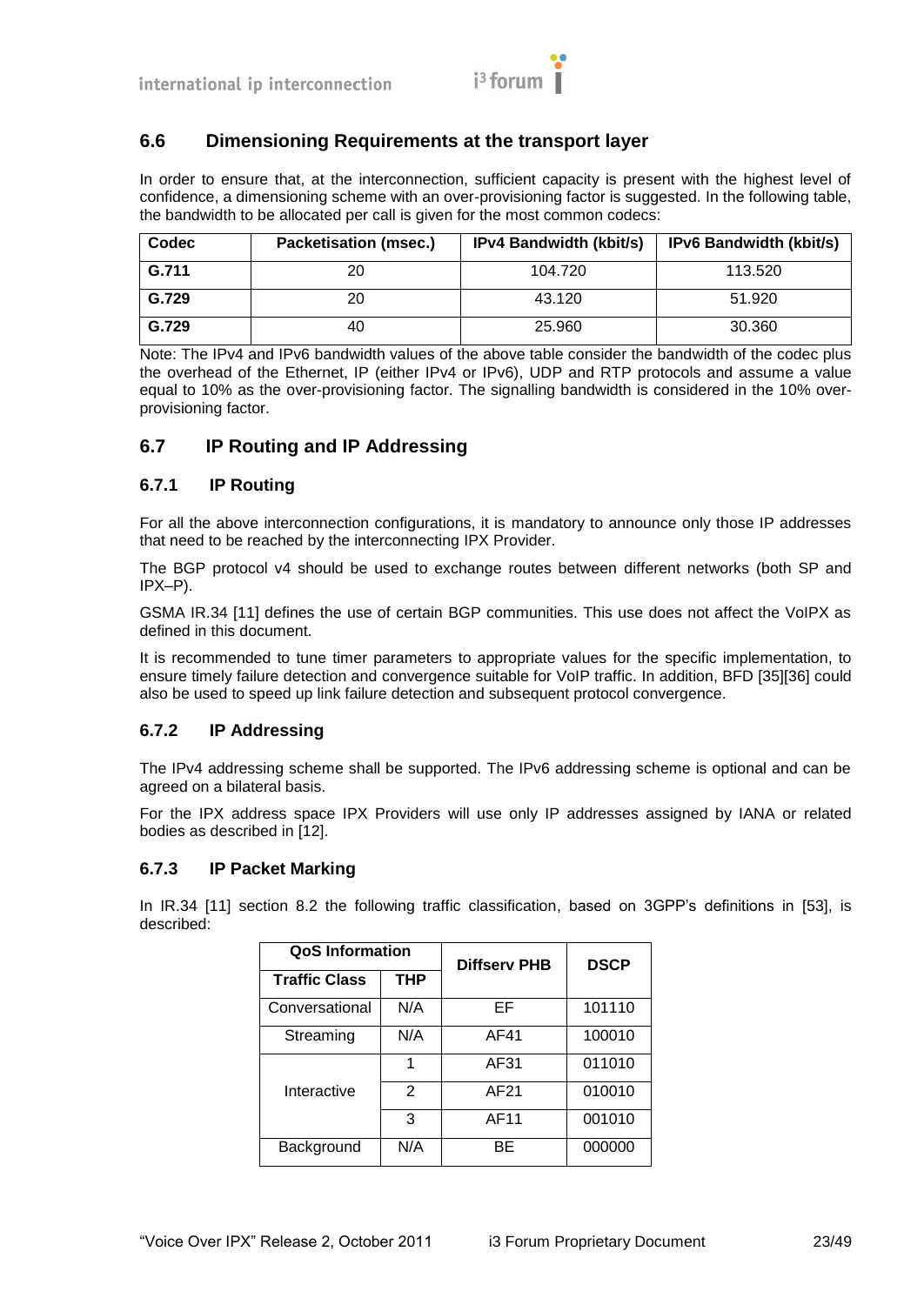

Note: Traffic Handling Priority (THP) specifies the relative importance of applications that belong to the Interactive traffic class

The Voice over IPX traffic types are mapped to the GSMA traffic classes given above as per the following table:

| <b>Traffic Type</b> | <b>GSMA Traffic Class</b>     |  |
|---------------------|-------------------------------|--|
| Voice Media         | Conversational                |  |
| Voice Signalling    | Conversational or Interactive |  |

Note: There is no agreement as whether the signalling has to be treated in the Expedited Forwarding [\(\[18\]\[19\]\)](#page-10-6) or Assured Forwarding [\(\[16\]\)](#page-10-7) Per Hop Behaviours.

As a result for all the interconnection configurations described above the following table applies:

| <b>Traffic Type</b>                                                        | <b>DSCP Marking</b>  | IP<br><b>Precedence</b> | <b>802.1Q VLAN</b> |
|----------------------------------------------------------------------------|----------------------|-------------------------|--------------------|
| Voice Media                                                                | DSCP 46/EF (101110). | 5                       | 5                  |
| DSCP 26/AF31 (011010) or<br><b>Voice Signalling</b><br>DSCP 46/EF (101110) |                      | 3 or 5                  | 3 or 5             |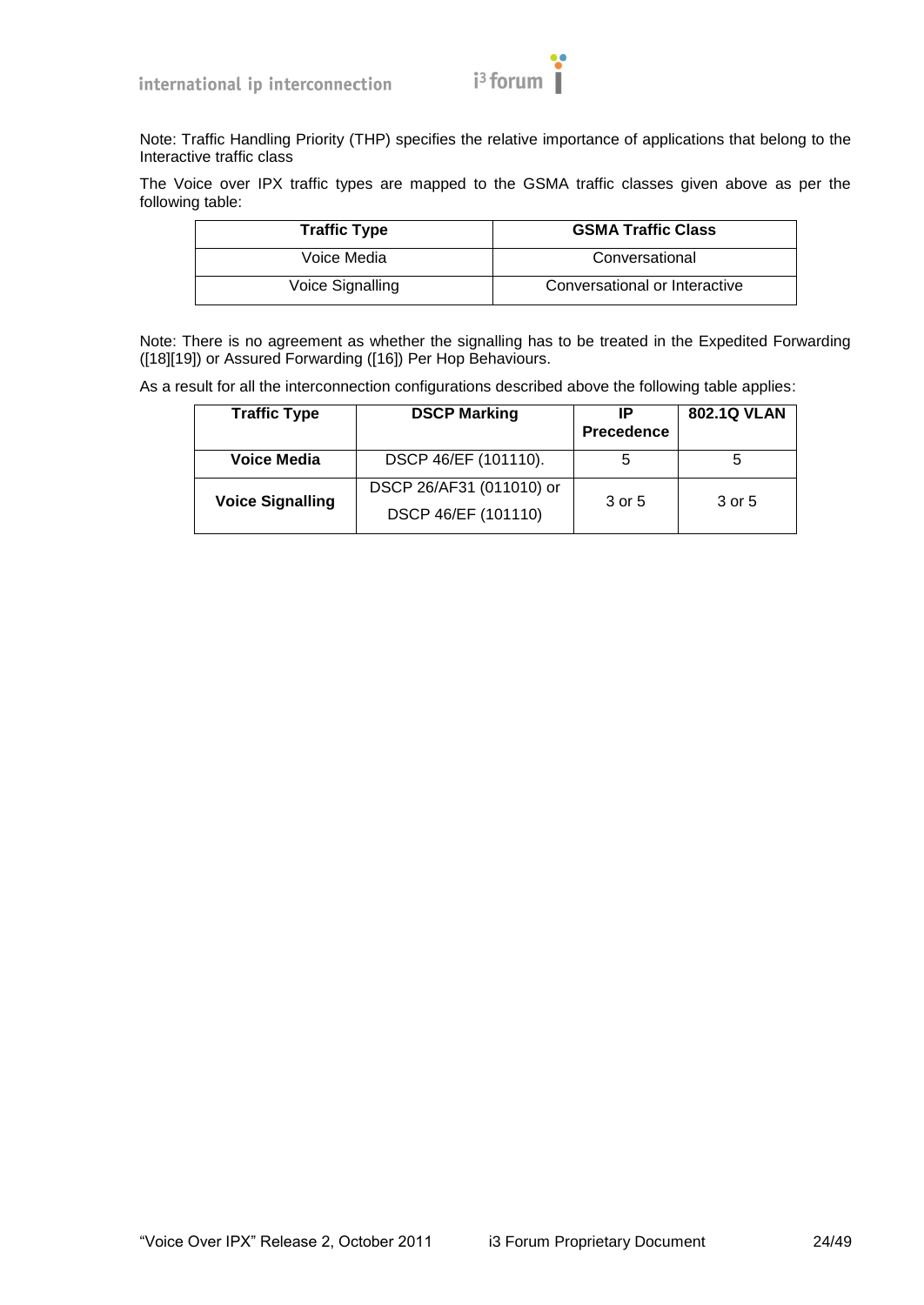

# <span id="page-24-0"></span>**7 Signalling Functions**

The interconnection model for VoIPX described in this document supports a basic SIP profile (as described in section [7.1\)](#page-24-1) and an ISUP enabled SIP profile (as described in section [7.2\)](#page-25-3).

# <span id="page-24-1"></span>**7.1 Functions for supporting signalling protocol SIP (IETF RFC 3261)**

# <span id="page-24-2"></span>**7.1.1 Transport of SIP (IETF RFC 3261) signalling information**

UDP is the default transport protocol for SIP. Usage of other transport protocols is discussed in the Interconnection Model [\[1\]](#page-10-2)

# <span id="page-24-3"></span>**7.1.2 SIP signalling protocol profile**

The SIP profile shall comply with RFC 3261 [\[20\]](#page-10-8) with the addition of the following considerations:

- The compact form of SIP shall not be used.  $\bullet$
- The Request-URI shall be set in accordance to section [9.](#page-32-0)
- The support of IETF RFC 4028 [\[29\]](#page-11-4) which addresses SIP Timers specification, is optional. The IPX  $\bullet$ Provider receiving the INVITE message shall comply with IETF RFC 3261 [\[20\]](#page-10-8) section 16.8 if IETF RFC 4028 [\[29\]](#page-11-4) is not supported**.**
- The P-Asserted-Identity header defined in RFC 3325 [\[22\]](#page-10-9) shall be transported transparently if  $\bullet$ present.
- The Privacy header defined in RFC 3323 [\[21\]](#page-10-10) shall be supported.  $\blacksquare$
- The Diversion header defined in RFC 5806 [\[34\]](#page-11-5) shall be supported.  $\bullet$
- The History-Info header defined in RFC 4244 [\[31\]](#page-11-6) shall be supported  $\bullet$
- The following body types shall be supported:
	- o application/sdp
- The following body types may be supported:
	- o application/dtmf
	- o application/dtmf-relay
	- o multipart/mixed.

Subject to bilateral agreement, the IPX Provider may or may not apply privacy before forwarding SIP messages over the interconnection interface. When applying privacy, it shall be applied as follows:

| <b>Originating User Privacy Request</b>   | <b>Originating IPX Provider behaviour</b>                                                                                             |
|-------------------------------------------|---------------------------------------------------------------------------------------------------------------------------------------|
| CIN Known, Presentation not restricted    | Forward CIN in From, Contact and P-Asserted-<br>Identity headers                                                                      |
| <b>CIN Known, Presentation restricted</b> | Use "anonymous@anonymous.invalid" in From and<br>Contact headers. Make sure that both user and<br>domain name privacy are guaranteed. |
| CIN not known                             | Use "Unavailable" in From and Contact headers.                                                                                        |

Note: when a SIP message is passed to an untrusted domain, the inclusion or removal of the P-Asserted-Identity header shall be determined by consulting the Privacy header. If a Privacy header is not present then it is recommended to include the P-Asserted-Identity header, but in this case bi-lateral agreement should dictate final treatment (IETF RFC 3323 [\[21\],](#page-10-10) 3325 [\[22\]\)](#page-10-9). When the SIP message is passed to a trusted domain, the P-Asserted-Identity header should not be removed (IETF RFC 3325 [\[22\]\)](#page-10-9).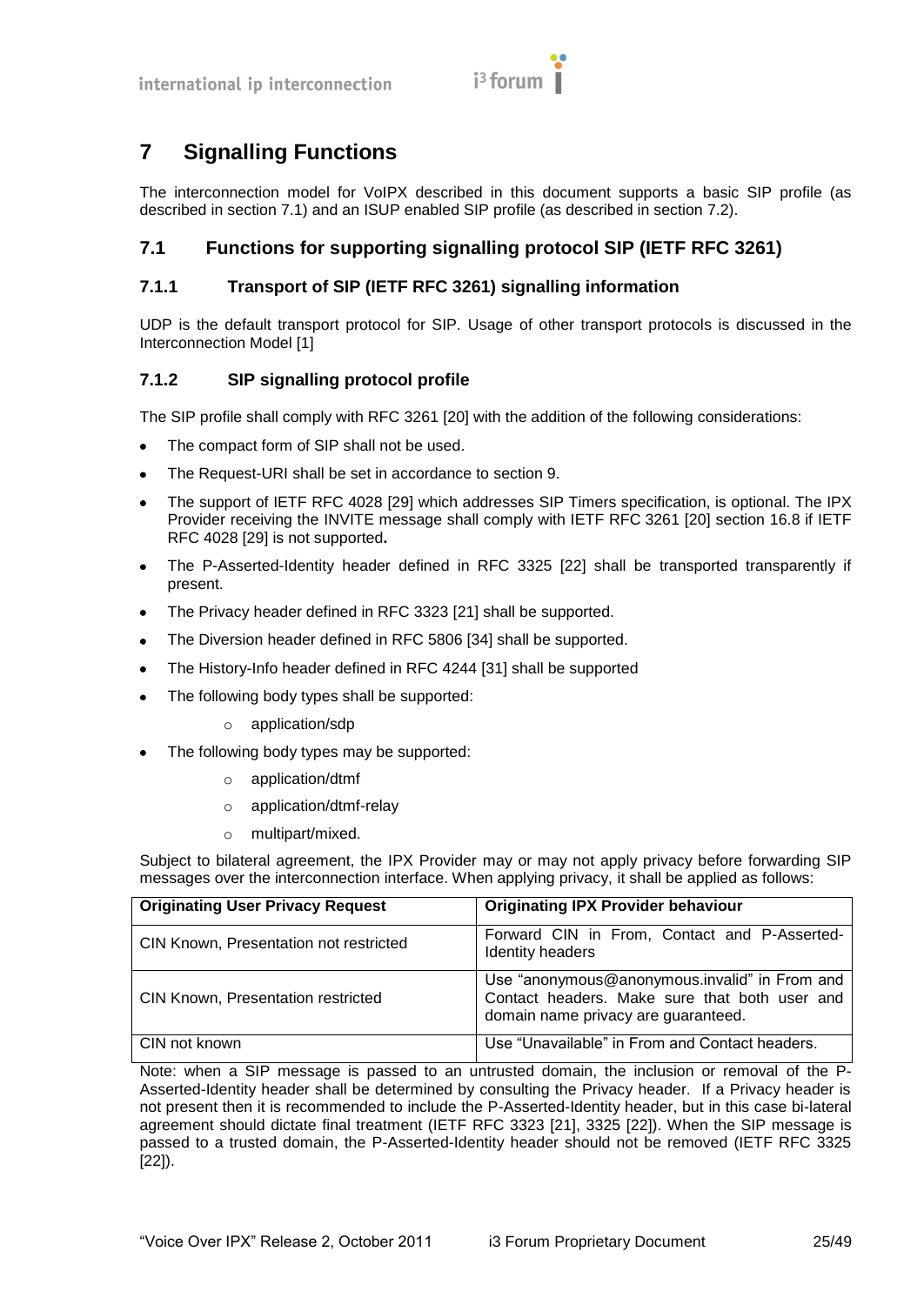

# <span id="page-25-0"></span>**7.1.3 SIP Message support**

SIP methods as listed in the Interconnection Model [\[1\],](#page-10-2) section 7.1.3 shall be supported.

# <span id="page-25-1"></span>**7.1.4 SIP Header support**

SIP headers as listed in the Interconnection Model [\[1\],](#page-10-2) section 7.1.4 shall be supported.

# <span id="page-25-2"></span>**7.1.5 Alignment with 3GPP SIP / ISUP mapping**

In late 2010 / early 2011 i3 Forum and 3GPP jointly worked to finalize a unique mapping of SIP Status Codes and ISUP Cause Code Values. The output of this activity is a new version of 3GPP 29.163, dated March 2011 which encompasses releases back to release 7 (i.e. 7.22.0). i3 Forum endorses this document from 3GPP.

# <span id="page-25-3"></span>**7.2 Functions for supporting signalling protocol SIP-I (ITU-T Rec. Q.1912.5)**

# <span id="page-25-4"></span>**7.2.1 Transport of SIP-I (ITU – T Q.1912.5) signalling information**

UDP is the default transport protocol for SIP. Usage of other transport protocols is discussed in the Interconnection Model [\[1\],](#page-10-2) section 7.2.1.

# <span id="page-25-5"></span>**7.2.2 SIP-I (ITU – T Q.1912.5) signalling protocol profile**

This signalling protocol profile shall be in accordance with ITU-T Recommendation Q.1912.5 [\[40\]](#page-11-7) Annex C Profile C.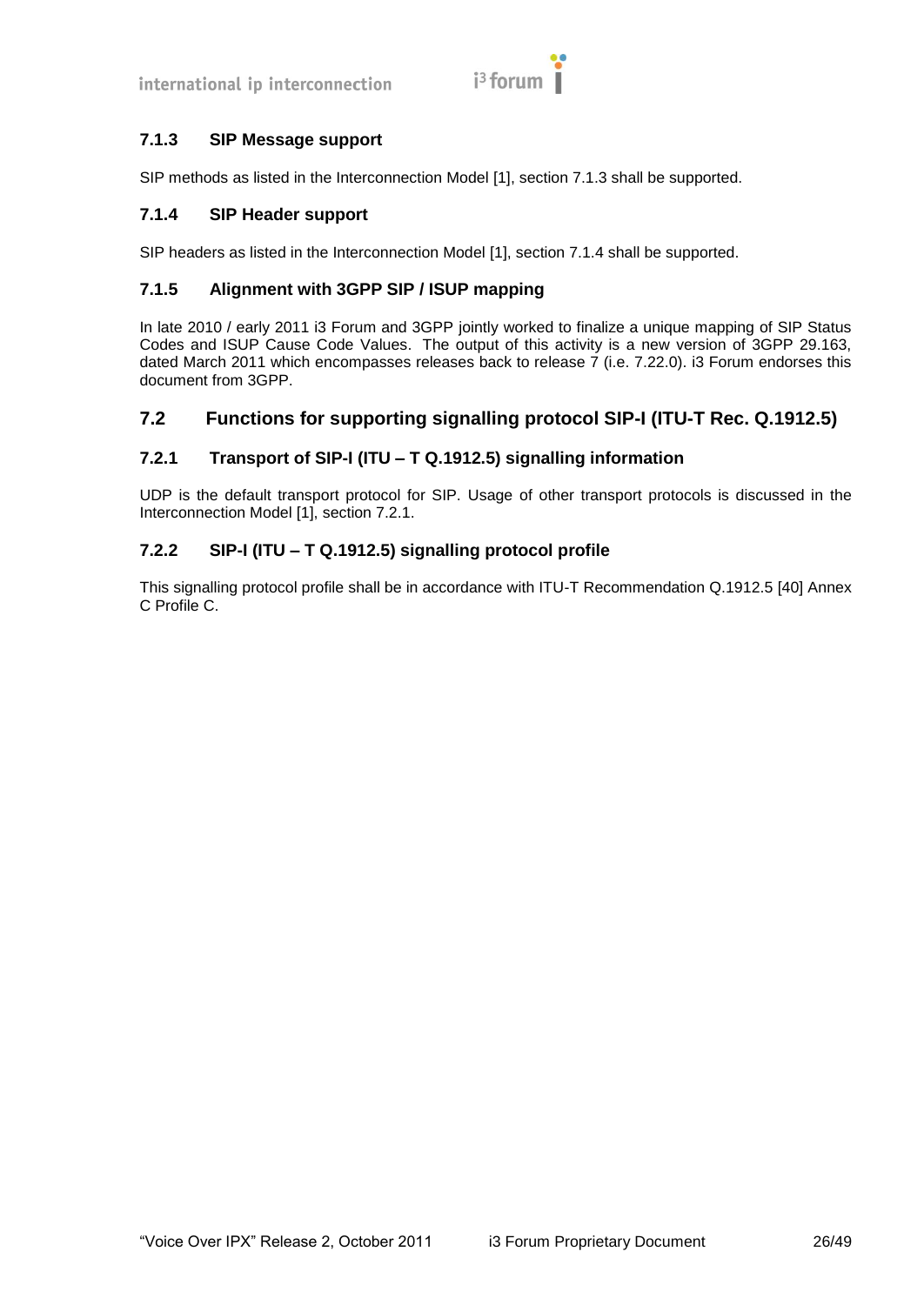

# <span id="page-26-0"></span>**8 Media Functions**

This section discusses the recommendations for the voice path, fax and voice band data for VoIPX interconnections. For more information of the voice path, please refer to the i3 Forum – Technical Whitepaper on Voice Path Engineering [\[2\].](#page-10-11)

Media functions in VoIPX interconnections should ensure the following:

- Transport for all the services;  $\bullet$
- Transcoding, where required and applicable.  $\bullet$

A VoIPX interconnection shall support the following services:

- Voice phone calls using different codecs;  $\bullet$
- DTMF support;  $\bullet$
- $\bullet$ Fax connections;
- Modem connections.

These above listed services shall be accessible for both TDM and VoIP subscribers.

# <span id="page-26-1"></span>**8.1 Voice calls – protocol profiles**

For calls between two or more terminals the following protocol stack shall be used:

- RTP protocol for real time media;
- UDP protocol at the transport layer.

# <span id="page-26-2"></span>**8.1.1 Real Time Protocol / Real Time Control Protocol**

The Real Time transport Protocol (RTP) and Real Time transport Control Protocol (RTCP) shall be used for international voice services as defined in IETF RFC 3550 [\[25\].](#page-10-12) According to RFC 3550 for particular applications the following items should be additionally defined:

- Profile definition;  $\bullet$
- Payload format specification.  $\bullet$

In order to guarantee measurements of QoS parameters, RTP and RTCP flows have to be passed through end-to-end for the voice over IP connection except when media stream conversions such as transcoding or packetisation period transrating occur.

The profile that shall be used for international voice interconnection is defined in IETF RFC 3551 [\[26\].](#page-10-13) The list of protocol parameters defined in this RFC [\[26\]](#page-10-13) that shall be used is given below.

# **8.1.1.1 Real Time Protocol data header**

The RTP data header is defined in Section 2 of RFC 3551 [\[26\].](#page-10-13) The content of this section is endorsed.

# **8.1.1.2 Real Time Protocol Payload types**

The following RTP payload types shall be supported:

- G.711 A-law, G.711 μ-law, G.729, G.729a, G.729b, G.729ab, G.722, AMR-WB as defined in  $\bullet$ Section 6, Table 4 of RFC 3551 [\[26\].](#page-10-13)
- Detailed definition of the above mentioned and other supported codecs payload types is in Sections  $\bullet$ [8.3](#page-28-1) - [8.4](#page-29-0) of this document.
- Comfort Noise is defined in Section 4 of RFC 3389 [\[23\]](#page-10-14) (static PT 13 (8 kHz) or dynamic).
- Telephone Events (DTMF tones) as defined in the Section 3.3 of IETF RFC 2833 [\[17\]\(](#page-10-15)dynamic) $\bullet$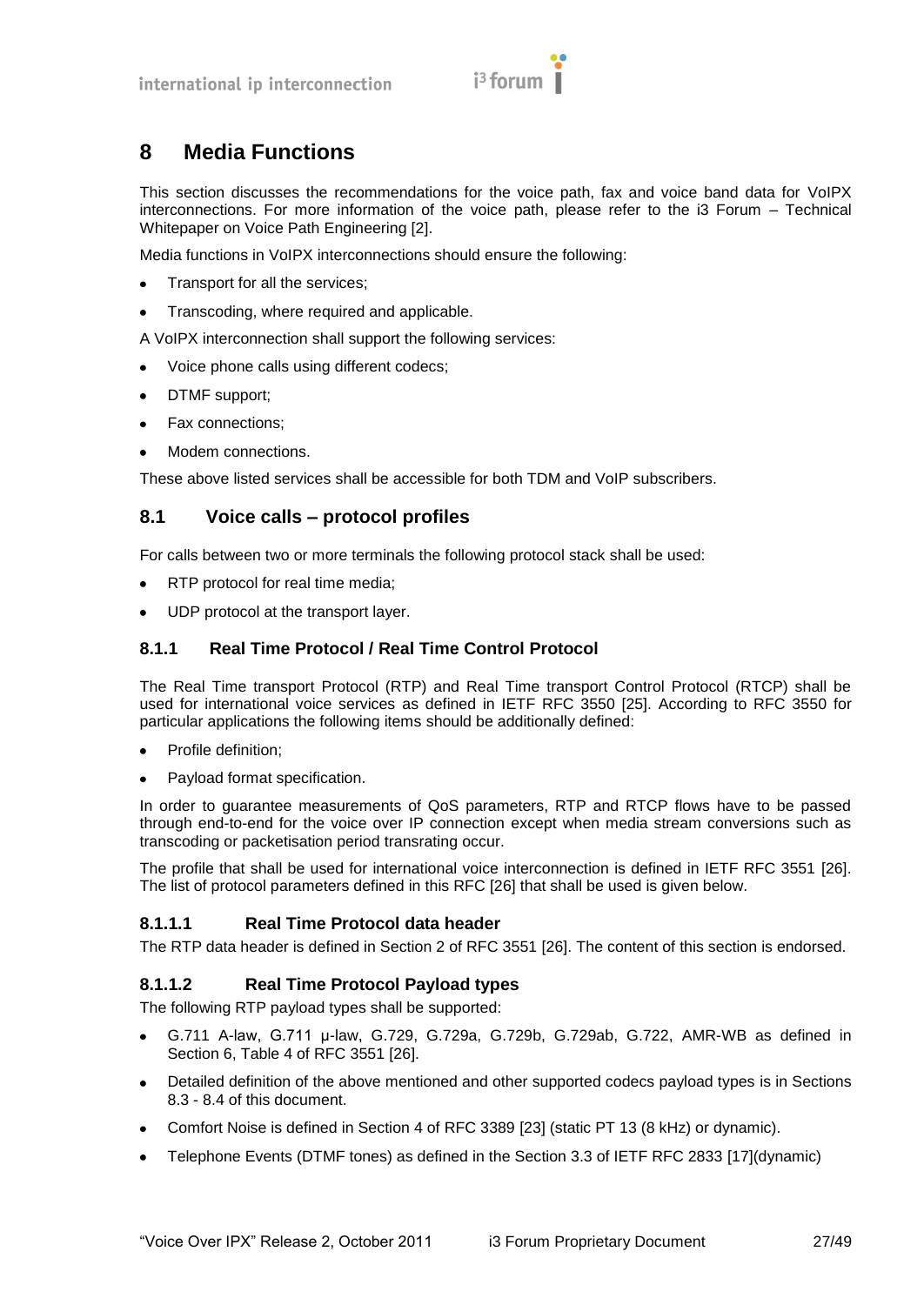

- Note: RFC 2833 has been superseded by RFC 4733 [\[32\].](#page-11-8) As a consequence, the latter should be considered as the target reference specification.
- Telephone tones as defined in the Section 4.4 of IETF RFC 2833 [\[17\]](#page-10-15) (dynamic).
	- $\circ$  Note: RFC2833 has been superseded by RFC 4733 [\[32\].](#page-11-8) As a consequence, the latter should be considered as the target reference specification.

#### **8.1.1.3 Real Time Protocol data header additions**

No RTP header additions will be used.

#### **8.1.1.4 Real Time Protocol data header extensions**

Use of RTP data header extensions is not recommended.

#### **8.1.1.5 Real Time Control Protocol report interval**

Recommended bandwidth allocation to RTCP reports would be 1.25% of session bandwidth for senders and 3.75% for receivers. Other bandwidth allocations are possible as described in Section 2 of IETF RFC 3551 [\[26\].](#page-10-13)

#### **8.1.1.6 Sender Report/Receiver Report (SR/RR) extensions**

Generally no SR/RR extensions will be used. Optional extensions may be used if agreed bilaterally.

# **8.1.1.7 Source Description (SDES) use**

The SDES use is specified in IETF RFC 3551 [\[26\]](#page-10-13) Section 2.

#### **8.1.1.8 Security - security services and algorithms**

According to RFC 3550 [\[25\]](#page-10-12) Section 9.1, the default encryption algorithm is the Data Encryption Standard (DES) algorithm in Cipher Block Chaining (CBC) mode, as described in Section 1.1 of RFC 1423 [\[13\],](#page-10-16) except that padding to a multiple of 8 octets is indicated as described for the P-bit.

In the scope of this document RTP (media) encryption is not recommended.

# **8.1.1.9 String-to-key mapping**

No string to key will be used.

#### **8.1.1.10 Congestion - the congestion control behaviour**

RTP and this profile may be used in different contexts. Some congestion control guidelines can be found in Section 2 of IETF RFC 3551 [\[26\].](#page-10-13) Under normal operational conditions congestion should be avoided by network engineering techniques.

# **8.1.1.11 Transport protocol**

The UDP as well as the TCP protocols are defined in RFC 3551 [\[26\]](#page-10-13) section 2 as the transport layer. In the scope of this document only the UDP protocol shall be used as the RTP transport layer for voice services.

# **8.1.1.12 Transport mapping**

The standard mapping of RTP and RTCP addresses and ports at the transport layer is used as in RFC 3551 [\[26\]](#page-10-13) Section 2 with the following recommendations:

- RTP should use an even destination port number and the corresponding RTCP stream should use  $\bullet$ the next higher (odd) destination port number as described in RFC 3550 [\[25\]](#page-10-12) Section 11,
- Symmetrical UDP protocol should be used (the same port numbers).

#### **8.1.1.13 Encapsulation of Real Time Protocol packets, multiple Real Time Protocol data packets**

Encapsulation of the RTP packets in the UDP protocol shall be used as defined in [\[25\].](#page-10-12)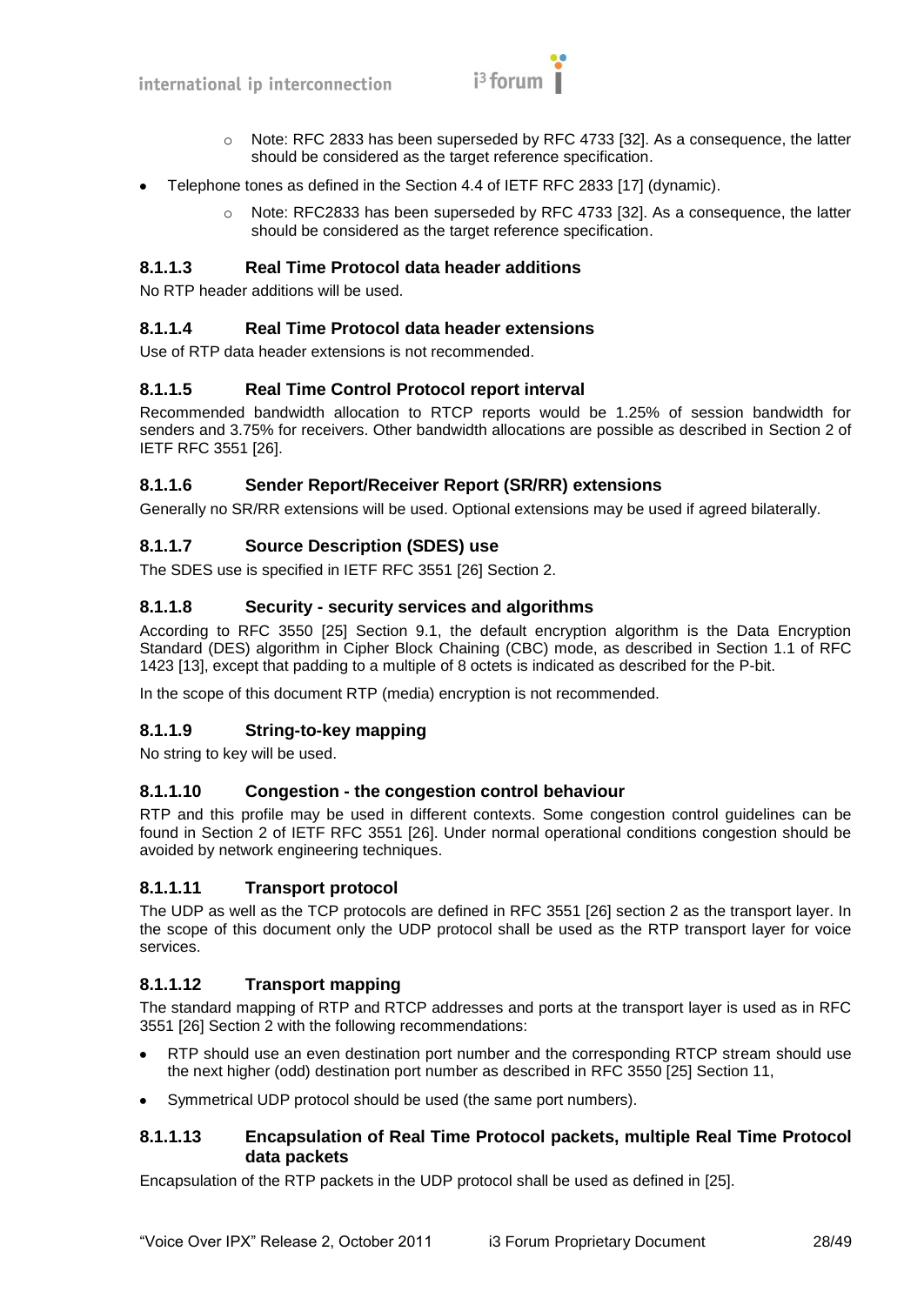

# <span id="page-28-0"></span>**8.2 Voice Codecs**

Many different coding schemes have been defined, implemented and used for international voice service. In the scope of this document these codecs are divided into 2 categories:

Mandatory codecs: the IPX Provider shall be able to carry all voice media flows encoded as per any of the i3 Forum recommended codecs, to be considered mandatory in this context, and shall allow the negotiation of these codecs between both originating and terminating Service Providers. As a result, a IPX Provider has to support all mandatory codecs listed in [Table 1](#page-28-3) in Section [8.3 below.](#page-28-1) Provided at least one of the mandatory codecs is present in the session description protocol (SDP) offer, and provided at least one of the mandatory codecs is supported by both originating and terminating Service Providers, then codec negotiation is guaranteed to be successful. For any transcoding related matter see Section [8.5.2.](#page-30-0)

Optional codecs: other codecs which are recommended due to their significant market relevance.

In future releases of this document, other codecs may be added to the list of mandatory and optional codecs.

# <span id="page-28-1"></span>**8.3 Codecs Supported for Narrow Band Transmission of Voice**

Narrow Band codecs reproduce the audio bandwidth of the PSTN and are expected to be used in IP based voice networks for some time. The codecs to be supported for Narrow Band transmission are:

| Group 1. Mandatory Narrow band codecs  | Group 2. Optional Narrow band codecs |
|----------------------------------------|--------------------------------------|
| G.711 A-law, µ-law 64 kbit/s           | AMR-NB                               |
| G.729, G.729a, G.729b, G.729ab 8kbit/s |                                      |

# **Table 1 Mandatory and Optional Narrow Band Codecs for Voice**

<span id="page-28-3"></span>Note: as far as the conversion between G.711 A-law and G.711 μ-law is concerned, the existing conventions apply (i.e. conversion will be done by the countries using the μ-law).

Note: i3 forum recognises that the G.711 codec needs much higher bandwidth than other codecs like AMR-NB and confirms its willingness to review, in future releases of this document, the content of Table 1 above to align it with market developments.

# <span id="page-28-2"></span>**8.3.1 Guidelines for Engineering**

#### **Packetisation period for mandatory Narrow Band codecs:**

- $\bullet$ for G.711 A-law and μ-law, the packetisation period shall be 20 ms
- for G.729, G.729a, G.729b, G.729ab, the packetisation period shall be 20 ms

#### **Payload type definition for mandatory Narrow Band codecs:**

- G.711 A-law PT= 8 Static
- $G.711 \mu$ -law  $PT = 0$  Static  $\bullet$
- G.729, G.729a PT= 18 Static  $\bullet$
- G.729b, G.729ab PT= 18 Static. Optional parameter "annexb" may be used according to RFC 3555 [\[27\]](#page-10-17) Section. 4.1.9.

#### **Packetisation period for other (optional) Narrow Band codecs:**

for AMR-NB the packetisation period shall be 20 ms.

#### **Payload type definition for other Narrow Band codecs:**

• AMR-NB PT=Dynamic as defined in RFC 4867 [\[33\]](#page-11-9)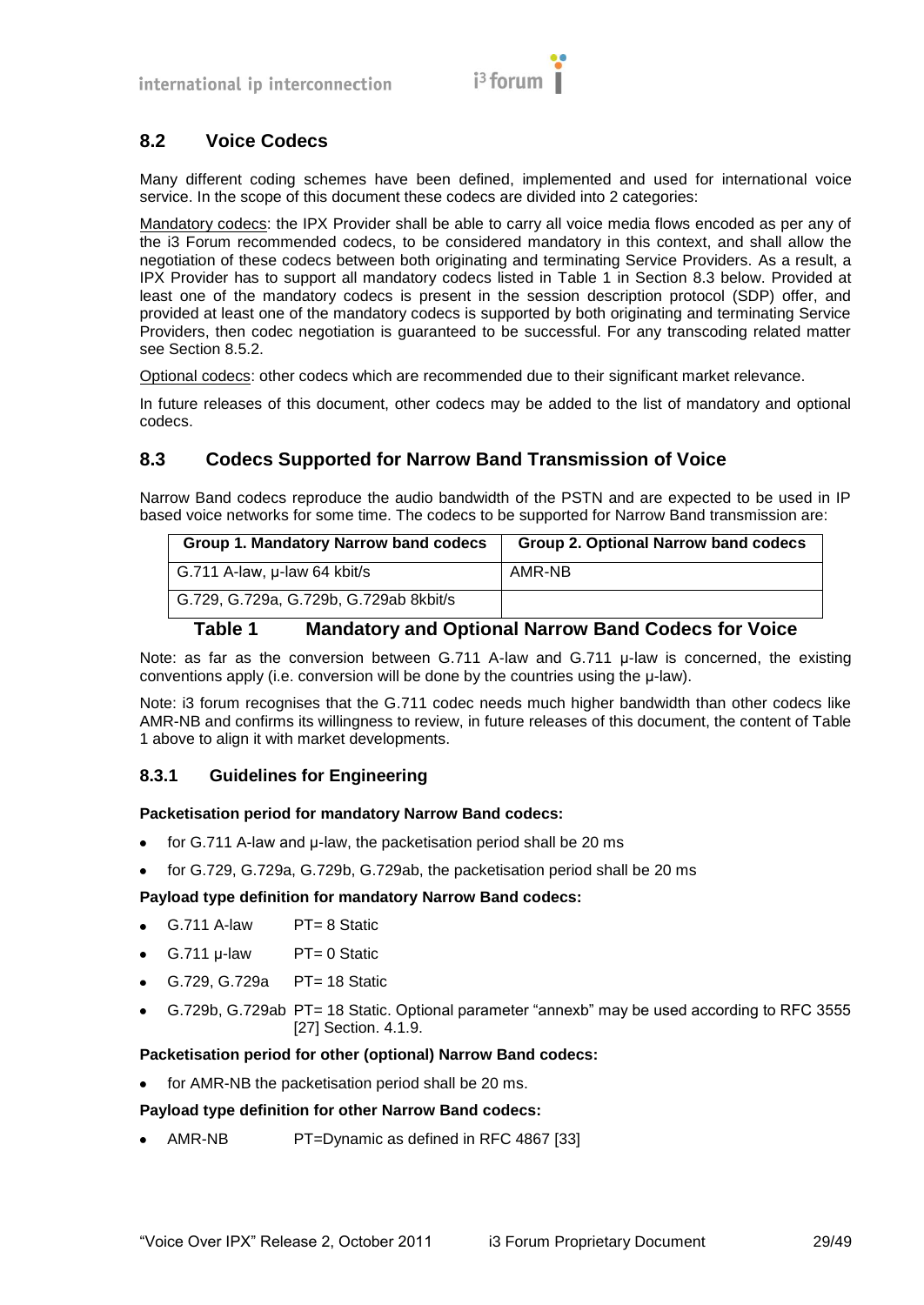

# <span id="page-29-0"></span>**8.4 Codecs supported for Wideband Transmission of Voice**

There is a general trend towards the increased use of wideband codecs. They provide superior voice quality and their use may reduce voice quality degradation due to transcoding. Support of wideband codecs by IPX Providers is optional. However, when a IPX Provider supports wideband codecs, this section applies and specifies what needs to be supported. The codecs to be supported for Wideband transmission are:

| Group 1. Mandatory Wideband codecs (*)              | <b>Group 2. Optional Wideband codecs</b> |
|-----------------------------------------------------|------------------------------------------|
| G.722 (generally used by fixed network operators)   |                                          |
| AMR-WB (generally used by mobile network operators) |                                          |

# **Table 2 Mandatory and Optional Wideband Codecs for Voice**

<span id="page-29-4"></span>(\*) The mandatory status is conditional on the support of wideband voice interconnection: if Wideband voice interconnection is supported, then the Group 1 codecs in [Table 2](#page-29-4) are mandatory as defined in Section [8.2.](#page-28-0)

# <span id="page-29-1"></span>**8.4.1 Guidelines for Engineering**

#### **Packetisation period for mandatory Wideband codecs**

- for G.722, the packetisation period shall be 20 ms  $\bullet$
- for AMR-WB, the packetisation period shall be 20 ms

#### **Payload type definition for mandatory Wideband codecs**

- G.722 PT=9 Static
- AMR-WB PT=Dynamic as defined in RFC 4867 [\[33\]](#page-11-9)

# <span id="page-29-2"></span>**8.5 Codec/Packetisation period use and transcoding guidelines**

Codec and packetisation period selection, and particularly transcoding, have a great impact on end-toend voice quality in VoIP networks.

Note that if an IPX Provider chooses to either transcode or change the packetisation period it will be necessary for the IPX provider to utilise a Border Function such as an SBC to terminate and reoriginate the new media stream. This Border Function would also be required to undertake any required G.711 A-Law/G.711 µ-Law (companding) conversion as in section [8.3.](#page-28-1)

Note: This is an example of the additional Border Function functionalities referred to in section [10.1](#page-34-1)

#### <span id="page-29-3"></span>**8.5.1 Voice quality estimation**

It is necessary to ensure that voice transmission quality is acceptable for all IP interconnection configurations and designs. If a voice path design gives a poor voice quality estimate, the network configuration and/or codec/packetisation period choice should be redesigned.

The detailed rules as well as the method of end to end voice quality estimation for this purpose are given in the i3 Forum white paper "Voice Path Engineering in international IP-based networks" [\[2\].](#page-10-11)

Generally the design should take into consideration:

- the codec/packetisation period parameters of all involved interconnected networks (e.g. originating SP and domestic network – international IPX providers' networks – international carriers' networks (break out case) – terminating SP and domestic network);
- the packetisation period latencies taken in conjunction with both originating and terminating  $\bullet$ domestic and local access networks latencies;
- the propagation delay;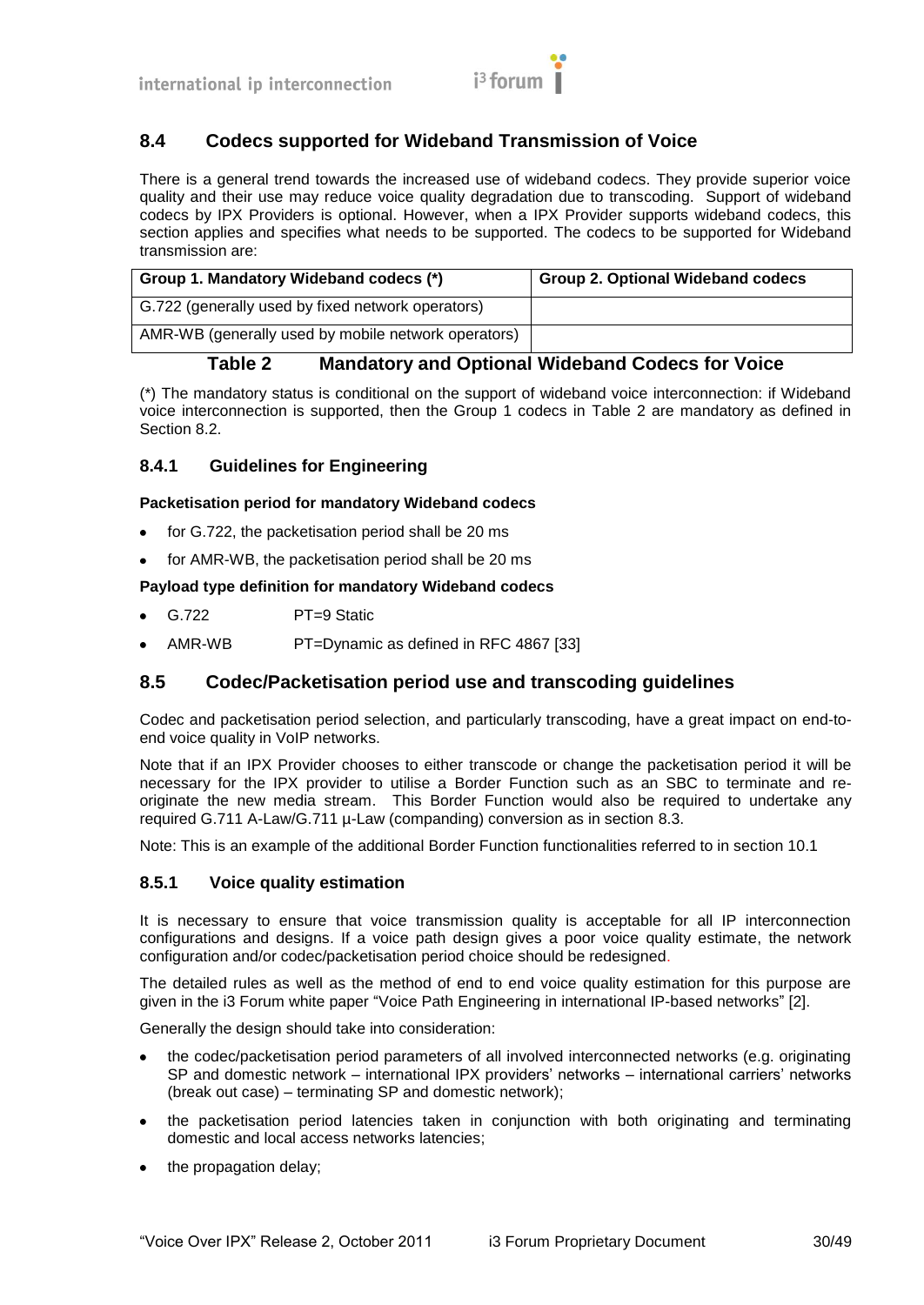$$
i^3 \text{ forum}
$$

- De-jitter buffer latency (including de-jitter buffers associated with any intermediate media conversion function, such as transcoding); Note: Attention has to be given to the dimensioning of the de-jitter buffer prior to de-packetising [\[2\]](#page-10-11) for media stream conversion (such as transcoding) and in the terminating SP network.
- the expected packet loss and codec packet loss robustness;
- the transmission bandwidth (cost);
- the voice quality (product) required.

# <span id="page-30-0"></span>**8.5.2 General guidelines**

The following general guidelines aim to provide default rules for codec choice and transcoding responsibility:

- transcoding should be avoided whenever possible, due to the impact on speech quality and delay;
- the order of codec/packetisation period preference is determined by the originating terminal and  $\bullet$ should be honoured wherever possible;
- if a G.711 encoded call is to be routed across the borders of either North America or Japan then G.711 A-law/μ-law conversion is necessary and this companding conversion will be done by the IPX Provider/international carrier in the countries using the μ-law;
- if the call is to be routed to a TDM network, only one transcoding is recommended. If required, it should be performed during the voice over IP/TDM conversion;
- in case no common codec can be used between both end Service Providers, in the first instance it  $\bullet$ is the responsibility of Service Providers to support transcoding in order to ensure successful voice interoperability for their services;
- in the case of fixed-mobile interconnection, transcoding, if necessary, should always be performed by mobile service providers;

An extensive treatment of voice quality impairments generated by codec and/or transcoding functions is given in [\[2\].](#page-10-11)

# <span id="page-30-1"></span>**8.6 Fax calls – protocol profiles**

To enable sending and receiving fax messages from TDM to VoIP or TDM to TDM via VoIP across the IPX domain the ITU T.38 standard should be implemented using the following stack:

- IFT protocol for T.30 [\[47\]](#page-11-10) media;  $\bullet$
- $\bullet$ UDPTL (Facsimile UDP Transport Layer);
- UDP protocol in transport layer.

# <span id="page-30-2"></span>**8.6.1 Fax over IP guidelines**

T.38 fax relay [\[48\]](#page-11-11) shall be supported (Version 0 mandatory, newer versions strongly recommended). It is recommended to use T.38 fax relay method for the following reasons:

- T.38 is the de facto standard in a VoIP network;
- T.38 provides interworking/conversion between different codecs, e.g. G.711 A/μ-law conversion.  $\bullet$

It is recommended that Standard G3 Group facsimile shall be supported as mandatory. V.34 Group 3 facsimile support is optional. Recommended target solution, i.e., is the implementation of the latest T.38 standard which allows full support of SG3 fax.

If a gateway has both T.38 and V.150.1 capabilities, the transitions from MoIP to FoIP mode shall be possible as described in T.38 Annex F. Figure F.1/T.38 [\[48\].](#page-11-11)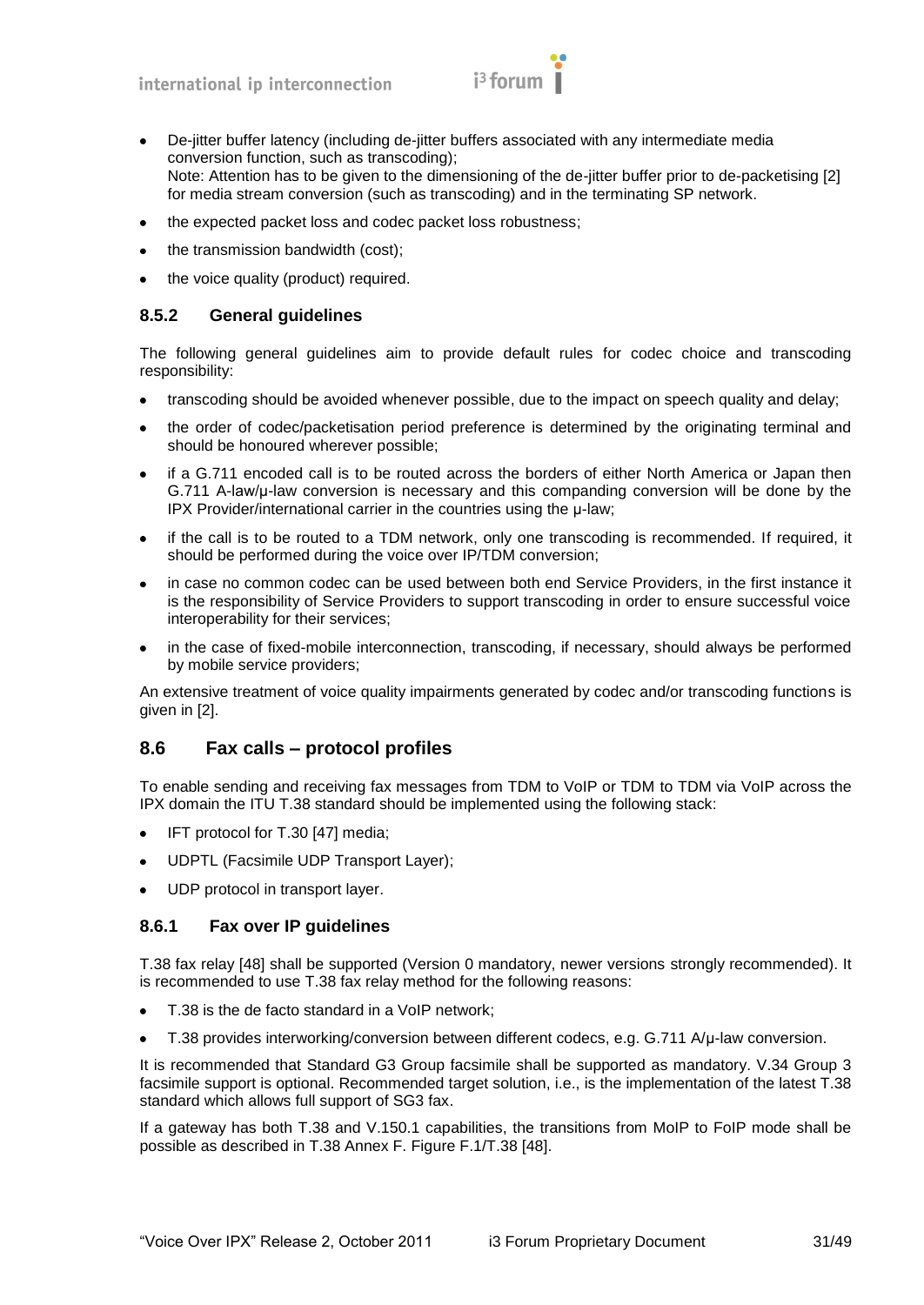

# <span id="page-31-0"></span>**8.7 Modem connections**

To enable point to point modem connections TDM–IP–TDM the following method shall be used:

- Voice Band Data (VBD) mode, as defined in ITU-T V.152 [\[50\]](#page-11-12) section 6. with:
	- G.711 A-law or u-law codec as described in Section [8.3.1,](#page-28-2) with the addition that it is also possible to use dynamic payload instead of static in SDP negotiation;
	- o RTP as the media application layer protocol;
	- o UDP as the transport protocol;
	- o VBD mode should be negotiated during call setup phase.

Call discrimination procedure in case of modem TDM–IP–TDM connection should be performed according to V.150.1 [\[49\]](#page-11-13) Section 20. Interworking procedure between T.38 and V.150.1 should be as in T.38 Annex F [\[48\].](#page-11-11)

#### <span id="page-31-1"></span>**8.7.1 MoIP Guidelines**

For modem over IP transmission the use of Voice Band Data, as described above, is recommended. Modem relay method may be optionally used.

Modem Relay method is the recommendation when interconnection bandwidth shall be minimized.

# <span id="page-31-2"></span>**8.8 Handling of early media**

In this document the term "early media" encompasses ringback tones, announcements, and in general, any type of media different than user–to–user communication (i.e., any media before the sending/receiving of the 200 OK message).

In TDM networks, ring–back tone is rendered by the called side whereas, in IP networks, it is usually rendered by the calling side. However, all scenarios which can be encountered by a IPX Provider interconnecting, upstream and downstream, with ISUP, SIP and SIP-I based networks, need clarification. Handling of Early–Media is governed by the presence of the P-Early-Media header, when this header is supported. This is described in the Interconnection Model [\[1\],](#page-10-2) section 9.1. When the P-Early-Media header is not supported, the behaviour of the IPX Provider is as described in the Interconnect Model [\[1\],](#page-10-2) section 9.2.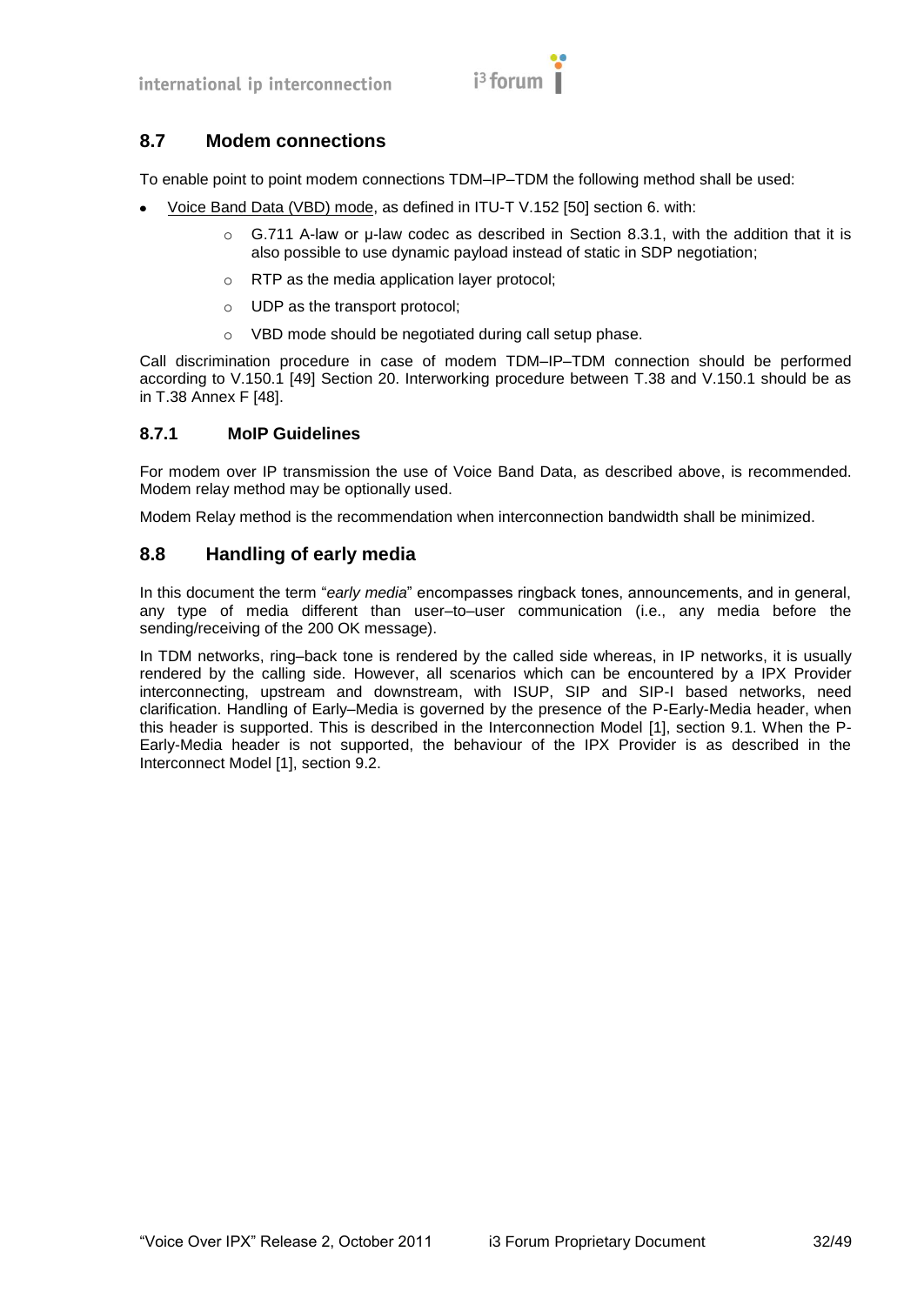# <span id="page-32-0"></span>**9 Numbering and Addressing Scheme (E.164-based)**

This deliverable is E.164-based [\[39\].](#page-11-14) The objective of this section is to define the format of numbers and addresses which will be exchanged in signaling messages between operators in international IP interconnection for voice services.

# <span id="page-32-1"></span>**9.1 Numbering and addressing in E.164-based International interconnection**

International IP interconnection for voice services will be based on SIP [\[20\]](#page-10-8) and SIP-I [\[40\].](#page-11-7) In the first phase of implementation only E.164 numbers shall be used as destination address. These numbers shall be used in tel-URI and SIP URI as described in sections [9.3](#page-32-3) and [9.4](#page-33-0) respectively.

# <span id="page-32-2"></span>**9.2 International numbering scheme in TDM network**

International number format used in International IP interconnect for voice shall conform to E.164 standard [\[39\].](#page-11-14) A telephone number is a string of decimal digits that uniquely identifies the network termination point. The number contains the information necessary to route the call to this point.

According to this standard, a full international number in global format contains a maximum of 15 digits starting from Country Code (E.164 [\[39\]](#page-11-14) Section 6) and has the following format:

|           | 1. For geographical areas:  |                                  |  | CC NDC SN | maximum 15 digits. |
|-----------|-----------------------------|----------------------------------|--|-----------|--------------------|
|           | 2. For global services:     |                                  |  | CC GSN    | maximum 15 digits. |
|           | 3. For networks:            |                                  |  | CC IC SN  | maximum 15 digits. |
|           | 4. For groups of countries: |                                  |  | CC GIC SN | maximum 15 digits. |
| Where:    |                             |                                  |  |           |                    |
|           | <sub>CC</sub>               | Country Code for geographic area |  |           | $1 - 3$ digits     |
| $\bullet$ | <b>NDC</b>                  | <b>National Destination Code</b> |  |           |                    |
|           | <b>SN</b>                   | Subscriber Number                |  |           |                    |
| $\bullet$ | <b>GSN</b>                  | Global Subscriber Number         |  |           |                    |
|           | IC                          | <b>Identification Code</b>       |  |           | $1 - 4$ digits     |
|           | GIC                         | Group Identification Code        |  |           | 1 digit            |

Support of ISDN sub addressing as defined in E.164 [\[39\]](#page-11-14) (Appendix B, Section B. 3.3) in international voice IP interconnect is OPTIONAL as it is very rarely used.

# <span id="page-32-3"></span>**9.3 TEL-URI Addressing scheme**

A tel-URI shall conform to IETF RFC 3966 [\[28\].](#page-11-15) According to this RFC global unique telephone numbers are identified by a leading "+" character so E.164 based addressing used in SIP INVITE message SHALL be as follows:

| +CC NDC SN | maximum 15 digits. |
|------------|--------------------|
| +CC GSN    | maximum 15 digits. |
| +CC IC SN  | maximum 15 digits. |
| +CC GIC SN | maximum 15 digits. |
|            |                    |

An example of a tel-URI would be:

tel:+14085551212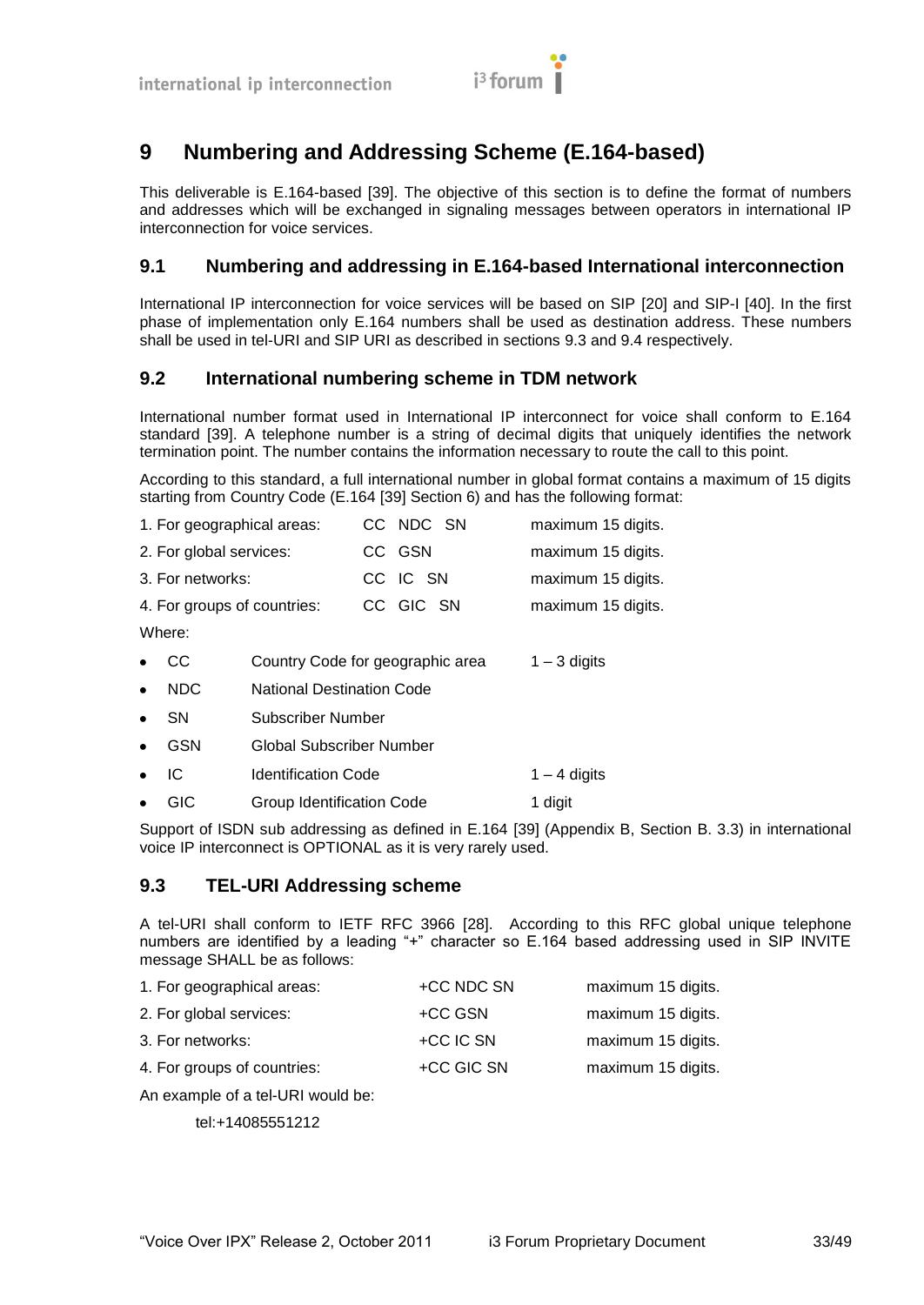

# <span id="page-33-0"></span>**9.4 SIP-URI Addressing scheme**

A SIP-URI shall conform to IETF RFC 2396 [\[15\].](#page-10-18) In order to setup an international voice call, the telephone number used in the SIP-URI shall be a valid E.164 number preceded with the "+" character and the user parameter value "phone" should be present as described in RFC 3261 [\[20\]](#page-10-8) section 19.1.1.

An example of a SIP-URI would be:

sip:+14085551212@domain.com;user=phone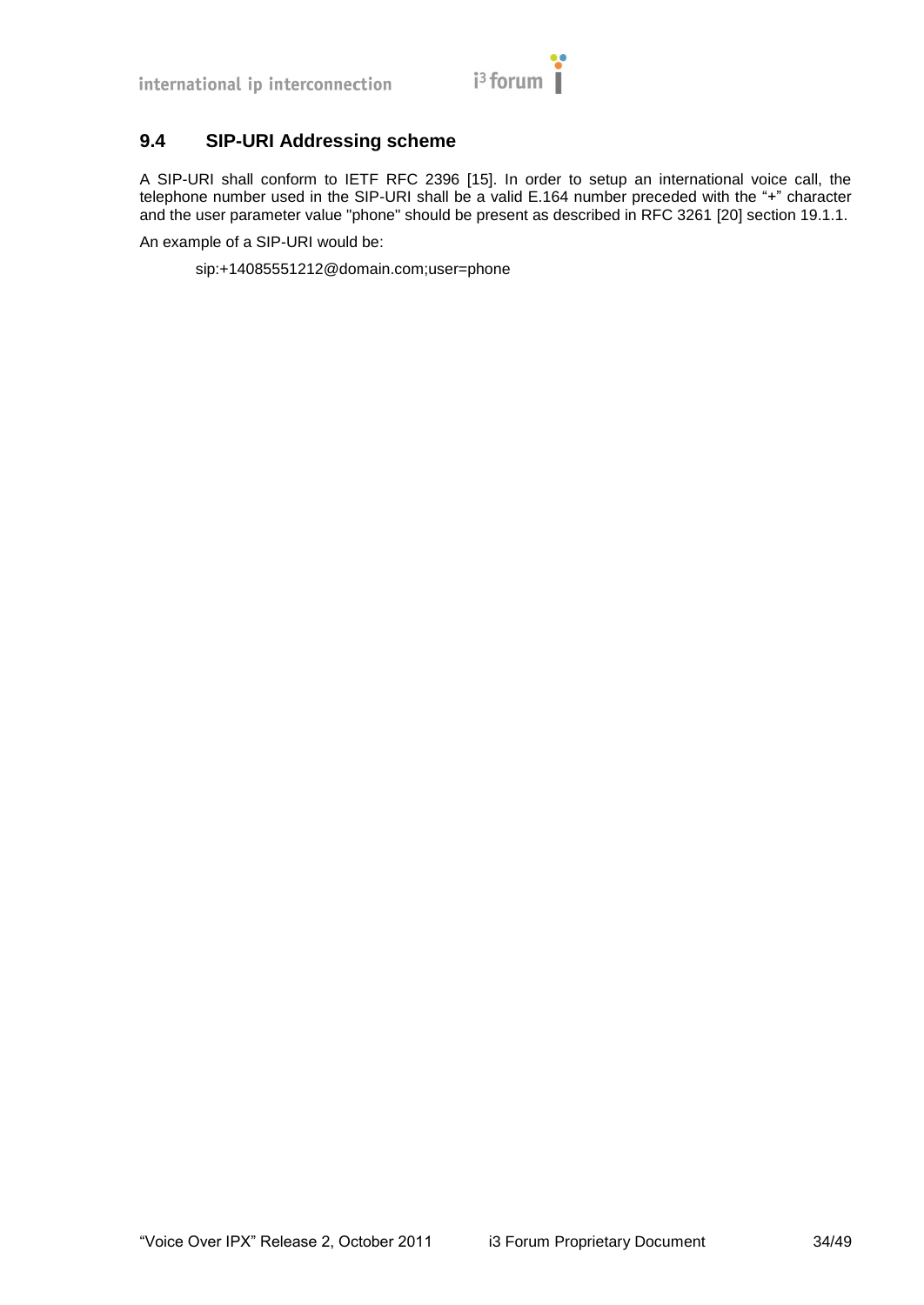

# <span id="page-34-0"></span>**10 Security Functions**

This section discusses the recommendations for security for international IP voice interconnections on the IPX. For more information please refer to the i3forum – Technical White Paper on Security for IP Interconnections [\[7\].](#page-10-19)

# <span id="page-34-1"></span>**10.1 Network elements for border function**

All voice traffic coming into / leaving an IPX Provider's network shall pass through a Border Function.

As a result, all IP packets (for signaling and media) crossing a voice interconnection are originated and received by a Border Function.

In Section [5](#page-14-0) the definitions of Border Function as well as the mapping with the corresponding functions for the control and user (media) plane are given.

A typical example of Border Function is a SBC (Session Border Controller).

The main functions of the SBC are the following:

- Perform control functions by tightly integrating session signalling and media control.  $\bullet$
- They are the source and destination for all signalling messages and media streams coming into and leaving the IPX Provider's network.
- A Session Border Controller breaks down into two logically distinct functions.
	- The Signalling SBC function controls access of SIP signalling messages to the core of the network, and manipulates the contents of these messages.
	- $\circ$  The Media SBC function controls access of media packets to the network, provides differentiated services and QoS for different media streams, and prevents service theft.

Furthermore, additional functionalities could be implemented in the SBC.

The security mechanisms provided by Border Function systems are listed in section [10.2.](#page-34-2).

#### <span id="page-34-2"></span>**10.2 Security features and capabilities**

An extensive discussion of security threats is given in i3 Forum White Paper on Security for IP Interconnection reference [\[7\]](#page-10-19)

# <span id="page-34-3"></span>**10.3 Security Threats**

An extensive discussion of security threats is given in i3 Forum White Paper on Security for IP Interconnection reference [\[7\]](#page-10-19)

#### <span id="page-34-4"></span>**10.4 Recommendations Matrixes**

These matrixes specify the mechanisms that shall be used to protect VoIP interconnections. The matrixes specify mechanisms by component service interface for Private oriented connections and Public (access only) as detailed in Sections [5](#page-14-0) and [6.](#page-19-0)

There are three levels specified:

- Basic the basic security mechanisms that reflect the minimum generally accepted industry practices for securing these services. This is not sufficient for a Voice over IPX service.
- i3F Recommended in addition to basic, mechanisms consistent with the implementation documents of the i3 Forum.
- i3F Optional in addition to recommended, other mechanisms that can be used to further enhance security for the specified service.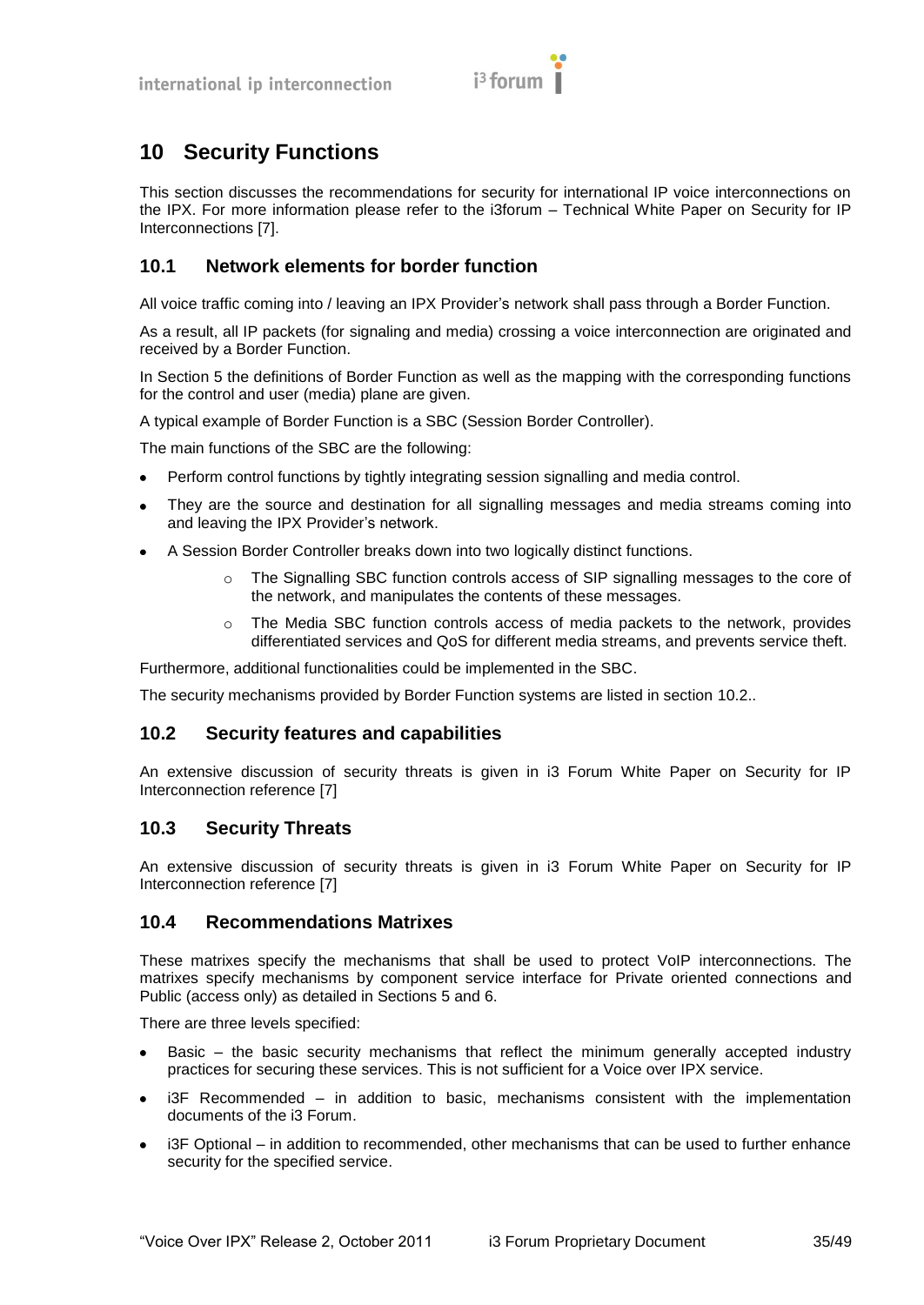

# <span id="page-35-0"></span>**10.4.1 External Service Interfaces Recommendations**

In addition to the traditional IP layer security mechanisms (e.g. access control lists, selective BGP announcements, bgp neighbour authentication encryption using MD5, etc.), the following matrix, which applies at the service layer, is a subset of what is recommended in the security whitepaper and it specifies which mechanisms should be deployed for external service interfaces related for VoIP interconnections over the IPX, for the three security levels: basic, recommended and optional.

| Configuration              | <b>Basic</b>                             | <b>i3F Recommended</b>                            | <b>i3F Optional</b>                |  |
|----------------------------|------------------------------------------|---------------------------------------------------|------------------------------------|--|
|                            |                                          | (additional to Basic)                             | (additional to Recommended)        |  |
|                            |                                          | <b>SIP/SIP-I interface</b>                        |                                    |  |
| Private                    | Access Control List <sup>1</sup>         | Basic +                                           | i3F Recommended +                  |  |
| Interconnection            | <b>Reverse Path Filters</b>              | <b>Authentication</b>                             | Encryption                         |  |
|                            | Device Hardening                         | <b>Application Level</b><br><b>Relaying</b>       | Deep Packet Inspection             |  |
|                            | Logging and Auditing                     |                                                   | <b>Intrusion Detection Systems</b> |  |
|                            | Security Information and<br>Code Updates | <b>Topology Hiding</b><br><b>Traffic policing</b> |                                    |  |
| Public                     | <b>Access Control List</b>               | Basic +                                           | i3F Recommended +                  |  |
| Interconnection            | <b>Reverse Path Filters</b>              | <b>Authentication</b>                             | Deep Packet Inspection             |  |
| for access only            | Device Hardening                         | <b>Application Level</b>                          | <b>Intrusion Detection Systems</b> |  |
|                            | Logging and Auditing                     | <b>Relaying</b>                                   |                                    |  |
|                            | Security Information and<br>Code Updates | <b>Encryption</b>                                 |                                    |  |
|                            |                                          | <b>Topology Hiding</b>                            |                                    |  |
|                            |                                          | <b>Traffic policing</b>                           |                                    |  |
|                            |                                          | <b>RTP</b> Interface                              |                                    |  |
| Private<br>Interconnection | <b>Access Control List</b>               | Basic +                                           | i3F Recommended +                  |  |
|                            | <b>Reverse Path Filters</b>              | <b>Authentication</b>                             | Encryption                         |  |
|                            | Device Hardening                         | <b>Media Filtering</b>                            | <b>SRTP</b>                        |  |
|                            | Logging and Auditing                     | <b>Topology Hiding</b>                            | Traffic policing                   |  |
|                            | Security Information and                 |                                                   | Deep Packet Inspection             |  |
|                            | <b>Code Updates</b>                      |                                                   | <b>Intrusion Detection Systems</b> |  |
|                            |                                          |                                                   |                                    |  |
| Public<br>Interconnection  | <b>Access Control List</b>               | Basic +                                           | i3F Recommended +                  |  |
| for access only            | <b>Reverse Path Filters</b>              | Authentication                                    | Encryption                         |  |
|                            | Device Hardening                         | <b>Media Filtering</b>                            | <b>SRTP</b>                        |  |
|                            | Logging and Auditing                     | <b>Topology Hiding</b>                            | Traffic policing                   |  |
|                            | Security Information and                 |                                                   | Deep Packet Inspection             |  |
|                            | <b>Code Updates</b>                      |                                                   | <b>Intrusion Detection Systems</b> |  |
|                            |                                          |                                                   |                                    |  |

 $1$  In this table the Access Control List security mechanism makes reference to the actions performed by Border Functions

l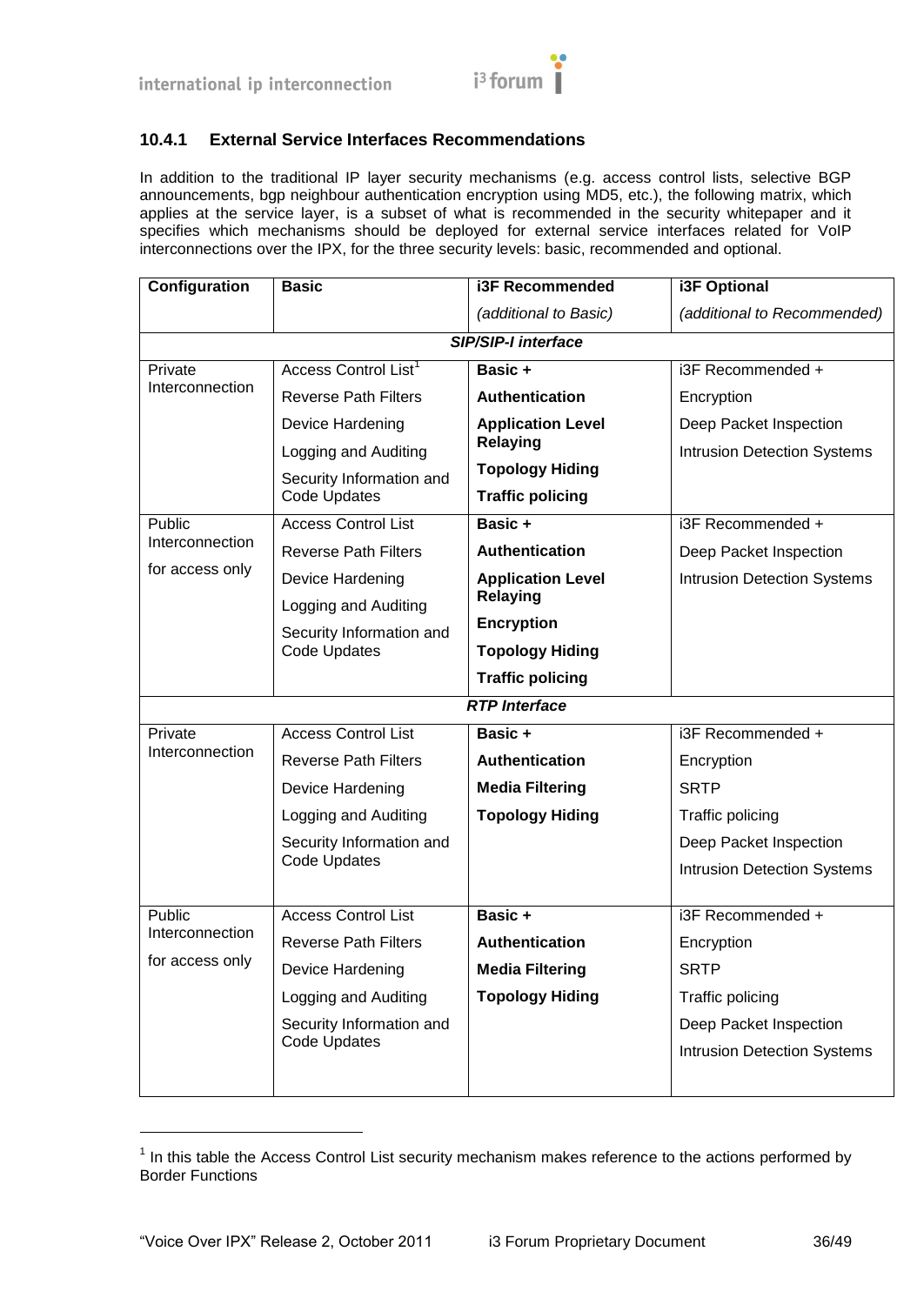

# <span id="page-36-0"></span>**11 Quality of Service Control**

This section describes the QoS parameters, measurement configurations and KPI calculations pertaining to the international interconnection between IPX Providers and between IPX Providers and their customers (Service Providers).

KPIs are defined for the purpose of:

- Monitoring (supervision) against preset thresholds  $\bullet$
- **Troubleshooting**  $\bullet$
- $\bullet$ Service Level Agreement (SLA) compliance and Quality of Service reporting (i.e., IPX Provider with another IPX Provider or IPX Provider with a Service Provider)

Any commercial agreement associated with SLA and/or QoS reporting is outside the scope of this document. See [\[3\]](#page-10-20) and [\[4\]](#page-10-21) for any matter related to SLA compliance and/or management.

# <span id="page-36-1"></span>**11.1 QoS parameter definitions**

The following QoS parameters are considered the most relevant and they are divided in two sets pertinent to the transport layer, and the service, respectively.

- *Transport parameters*
	- o round-trip delay
	- $\circ$  iitter
	- o packet loss
- *Service parameters*
	- $\circ$  MOS<sub>COF</sub> / R-factor
	- o ALOC
	- o ASR
	- o NER
	- o PGRD

Note: PGRD is preferred over PGAD (Post Gateway Answer Delay) because the latter depends on the end-user behaviour.

Other parameters can be measured by IPX Providers for the above listed actions.

No KPI specific to fax quality is defined in the scope of this document since fax quality is measured end-to-end in compliance with ETSI EG 202 057-2 [\[52\].](#page-11-16)

Other KPIs which are outside the scope of this technical document are defined in [\[3\]](#page-10-20) and [\[4\].](#page-10-21)

#### CLI Management

CLI transparency is not considered a KPI in the scope of this document; however, it is strongly recommended and assumed that international IPX Providers will pass on CLI unaltered.

IPX Providers, under normal operational conditions, are not expected to check CLI validity. They can ensure that a CLI received is always passed on unmodified across their own domain except in the case to change CLI from national format to international format (if received over a TDM link at the originating international gateway). A CLI in SIP would normally be in the format specified in Section [9](#page-32-0) of this report, so no change of format would be necessary.

The IPX Providers can also have agreements with other interconnecting IPX Providers that they will guarantee agreed CLI transparency levels.

There is no certainty that: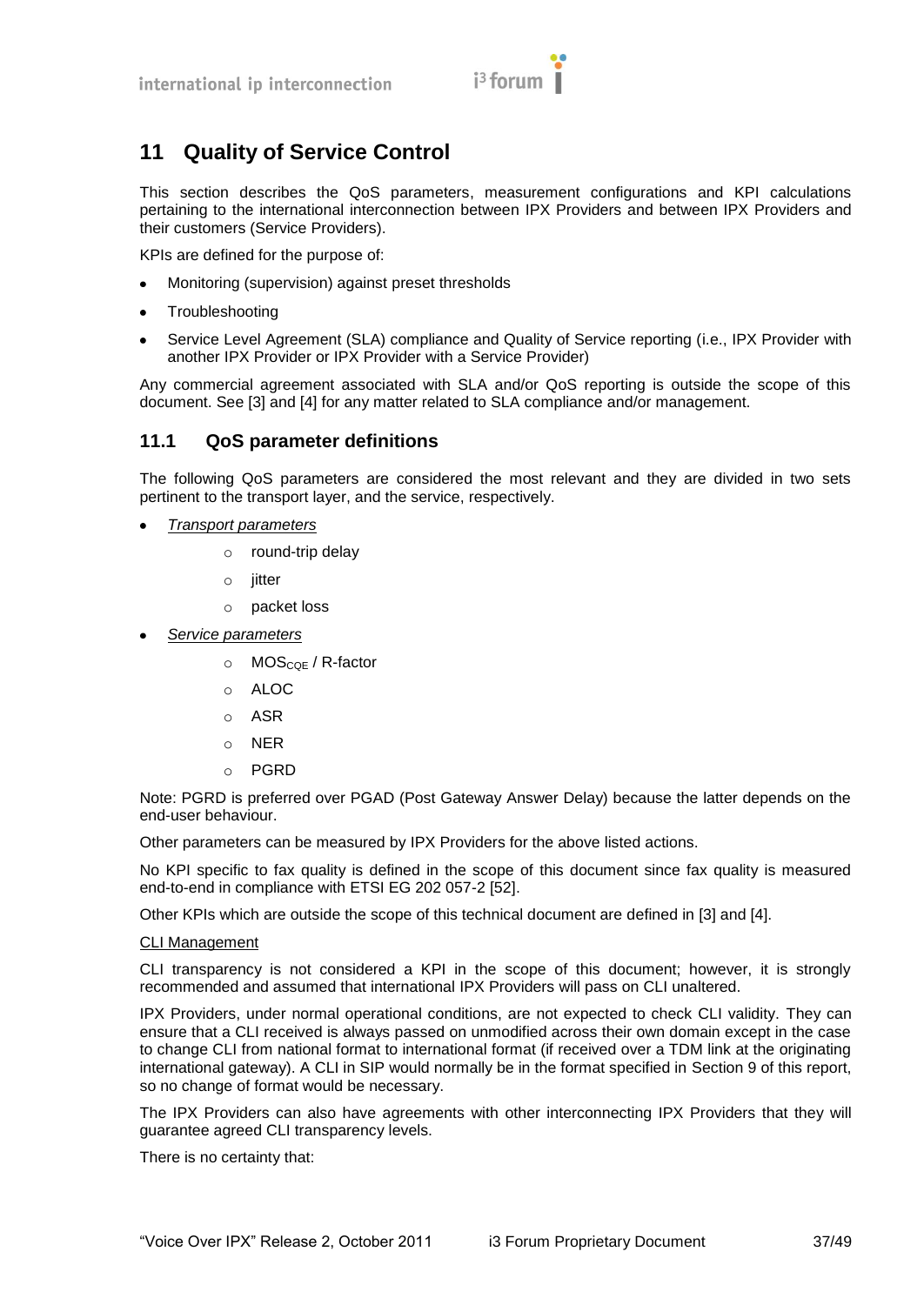

- CLI will be transmitted by Service Provider A;
- the CLI received from Service Provider A is a valid value, i.e., a value of a CLI 'owned' or ported to Service Provider, and indeed, is the correct CLI for the calling party;
- the CLI forwarded to an interconnecting IPX Provider, even where that IPX Provider has  $\bullet$ undertaken to guarantee transmission across its network, will be delivered to the terminating user, or delivered without any error being introduced beyond the interconnecting IPX Provider.

In the following subsections the definitions of the QoS parameters listed above are given.

#### <span id="page-37-0"></span>**11.1.1 Parameters relevant to the transport layer**

#### **Round Trip Delay**

Round Trip Delay is defined as the time it takes for a packet to go from one point to another and return [\[51\].](#page-11-17)

#### **Jitter**

Jitter is the absolute value of differences between the delay of consecutive packets [\[51\],](#page-11-17) [\[24\].](#page-10-22)

#### **Packet loss**

Packet loss is the ratio between the total lost packets and the total sent packets over a given time period [\[51\].](#page-11-17)

#### <span id="page-37-1"></span>**11.1.2 Parameters relevant to the service layer**

For the following parameters en-bloc signalling is assumed. The case of overlap signalling is out-ofscope.

#### **MOSCQE / R-factor for voice calls**

MOS (Mean Opinion Score) is a subjective parameter defined in ITU-T Rec. P.10 [\[45\]](#page-11-18) as follows "The mean of opinion scores, i.e., of the values on a predefined scale that subjects assign to their opinion of the performance of the telephone transmission system used either for conversation or for listening to spoken material."

ITU-T Rec. G.107 [\[43\]](#page-11-19) defines an objective transmission rating model (the E-model) for representing voice quality as an R-Factor, accounting for transmission impairments including lost packets, delay impairments and codecs. The impairment factors of the E-model are additive, thus impairments from different network segments may be added to obtain an end-to-end value.

The R-Factor may be converted into an estimated MOS which is called MOS Communication Quality Estimated or  $MOS<sub>COE</sub>$  (as defined in ITU-T Rec. P.10 [\[45\]\)](#page-11-18) using formula in ITU-T Rec G 107 Annex B [\[43\].](#page-11-19) As a result, MOS is thus an actual user opinion score, and all measurements done by equipment (including R-Factor and  $MOS_{CQE}$ ) are estimates, and may differ from what actual customers would perceive.

#### **ALOC**

**ALOC = -----------------------------------------------------------------------------------------------------**

Average Length of Conversation (ALOC) expresses the average time in seconds of conversations for all the calls successfully setup in a given period of time. In a TDM environment ALOC has been defined in ITU-T Recommendation E.437 [\[42\]:](#page-11-20)

#### **time periods between sending answer and release messages**

#### **Total number of answers**

In a Voice over IP environment, and for the purpose of this document, ALOC is defined as follows:

SIP protocol: ALOC is measured from the time of SIP 200 OK (in response to an INVITE initiating a dialog) to the time of call release (SIP BYE).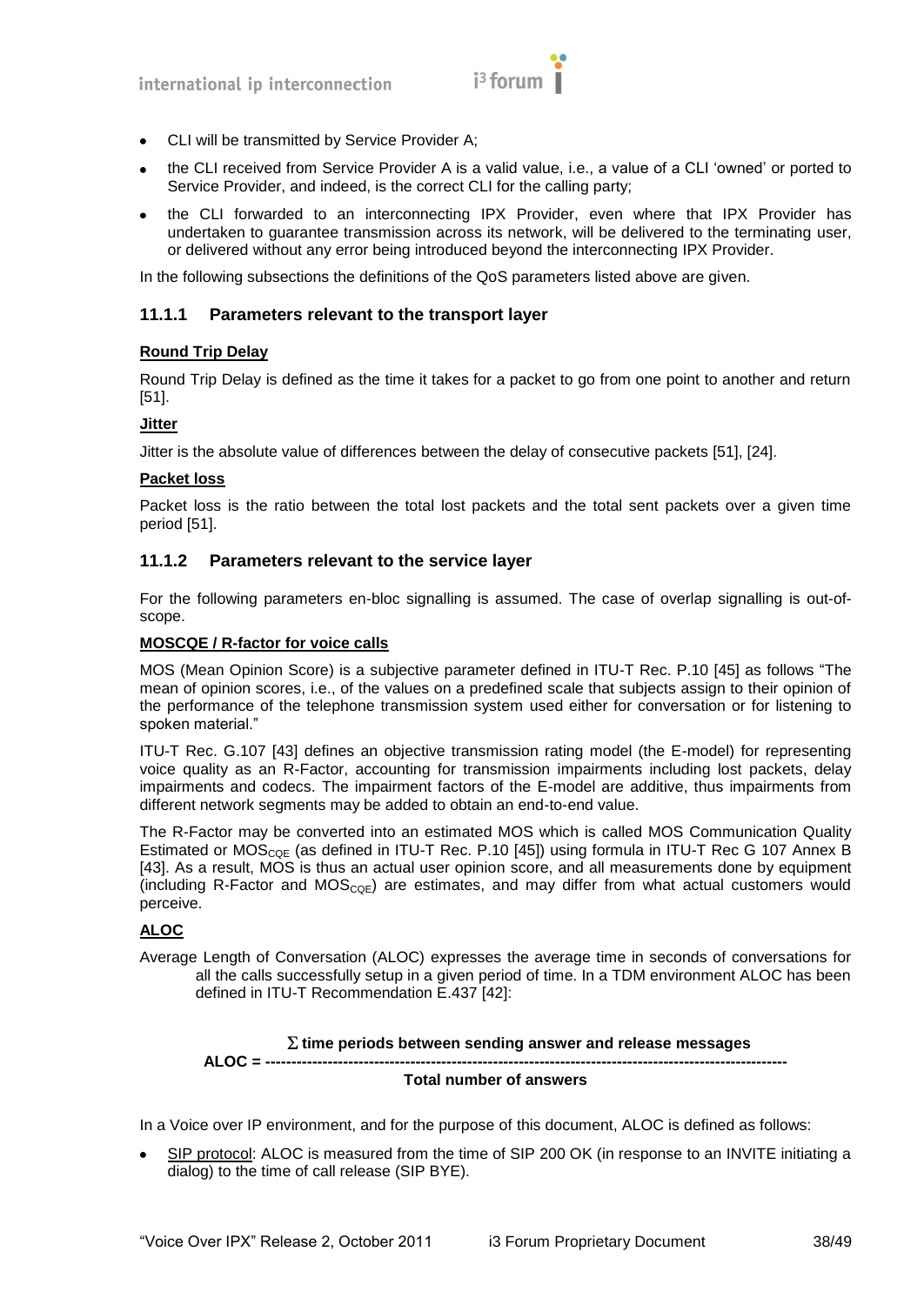$$
i^3 \text{ forum} \bigg\}^{\bullet}
$$

SIP-I protocol: ALOC is measured from the time of a SIP 200 OK with an encapsulated ANM to the time of receiving a BYE message with encapsulated REL.

ALOC depends on the user behaviour.

#### **ASR**

Answer Seizures Ratio (ASR) expresses the ratio of the number of calls effectively answered in a given period of time against the number of call session requests in that time. In a TDM environment, ASR has been defined in ITU-T Rec. E.411 [\[40\]](#page-11-7) with the following formula:

#### **Seizures resulting in answer signal**

#### **Total Seizures**

In a Voice over IP environment, and for the purpose of this document, ASR is defined as follows:

**ASR = ----------------------------------------------------------**

- SIP protocol: ASR is the ratio between the number of received 200 OK (in response to an INVITE initiating a dialog) and the number of sent INVITE initiating a dialog.
- SIP-I protocol: ASR is the ratio of the number of received 200 OK with an encapsulated ANM (in  $\bullet$ response to an INVITE with an encapsulated IAM initiating a dialog) to the number of INVITE sent with an encapsulated IAM.

ASR depends on the user behaviour.

# **NER**

Network Efficiency Ratio (NER) expresses the ability of a network to deliver a call without taking into account user interferences (measure of network performance) in a given period of time. In a TDM environment, NER has been defined in ITU-T E.425 [\[41\]](#page-11-21) released in 2002 with the following formula:

#### **Answer message or user failure NER= ----------------------------------------------------------------------- Total Seizures**

Note: user failure includes caller abandonment.

In a VoIP environment, and for the purpose of this document, NER is defined as follows:

- SIP protocol: NER is the ratio of the number of received responses amongst the following responses, with the number of sent INVITE initiating a dialog:
	- o a response 200 OK to an initial INVITE or
	- o a BYE response or
	- o a 3xx response or
	- o a 404, 406, 410, 433, 480, 483, 484, 485, 486 or 488 response or Note that 403 is not included because it is categorized as both Network and User events and 403 is not sent to international networks
	- o a 600, 603 or 606 response
	- o a CANCEL message (in forward direction i.e., from the calling party)
- SIP-I protocol: NER is the ratio of the number of received responses amongst the following responses, to the number of sent INVITE with an encapsulated IAM:
	- o a response with an ANM encapsulated or
	- $\circ$  a response with REL encapsulated and cause value 1, 17, 18, 19, 20, 21, 22, 28, 31, 50, 55, 57, 87, 88 or 90, or
	- $\circ$  a CANCEL message (in forward direction i.e., from the calling party)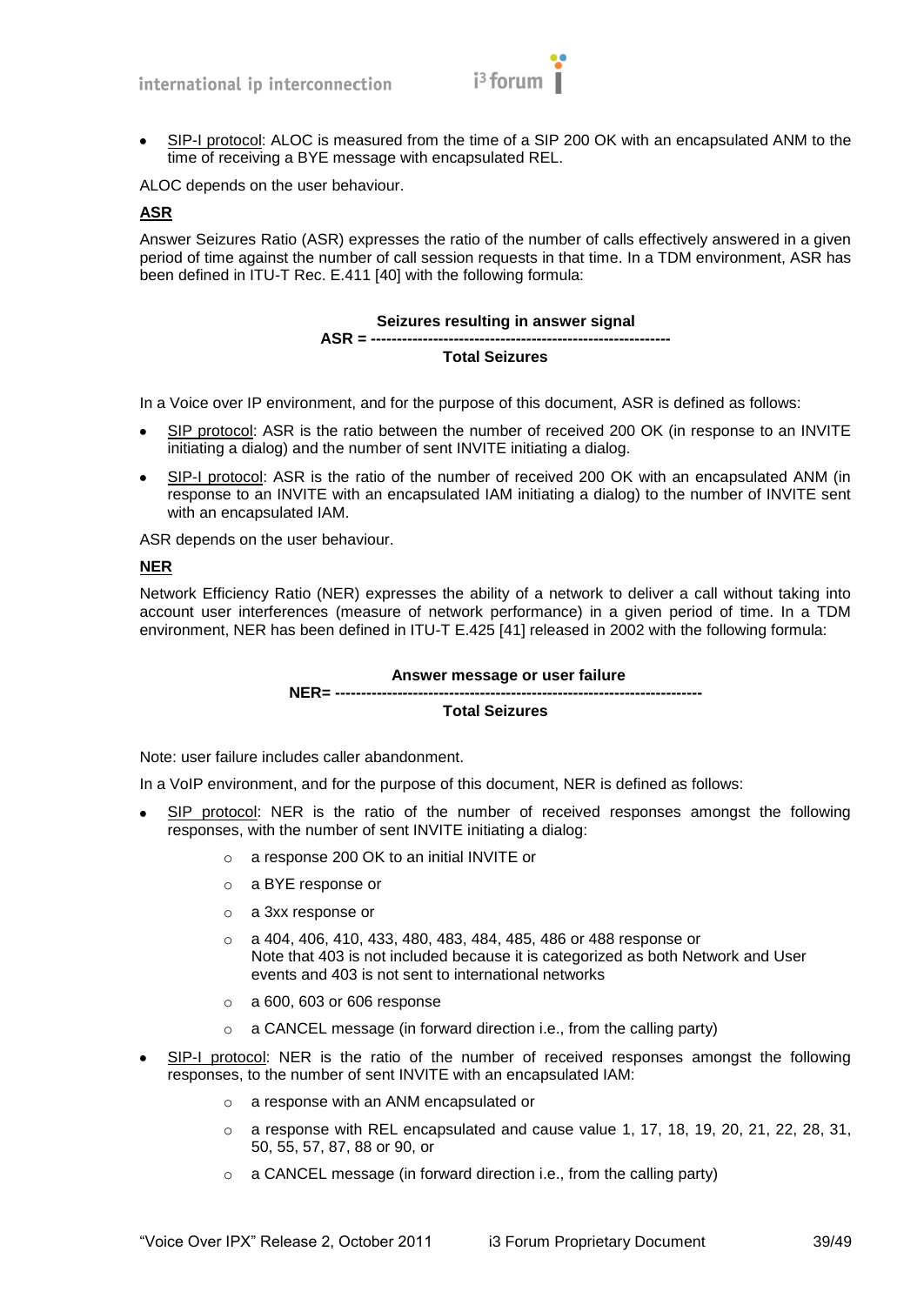

Note: it is recognised that cause value 53 (outgoing calls barred within CUG) has to be considered as a user failure. Being the scope of this document limited to international interconnection it is assumed that no SIP message related to this cause value 53 will be received.

Note that the NER will be inconsistent with the ITU legacy NER definition if ITU-T Q.1912.5 SIP response codes are used for calculation. To avoid this, the use of MIME encapsulated ISUP Disconnect Cause Value is preferred but, if this is not possible, use of the SIP Response Code as specified in the above SIP protocol NER definition is suggested.

#### **PGRD**

Post Gateway Ringing Delay (PGRD) expresses the time elapsed between a request for a call setup and the alerting signal for that call. In a VoIP environment, and for the purpose of this document, PGRD is defined as follows:

The PGRD is the elapsed time after INVITE till media is available to the remote device. It can be calculated with the average time between sending an INVITE initiating a dialog and the first received message of the following SIP Responses:

- 180 resulting in local ringing at the remote device.  $\bullet$
- The first 200 OK without preceding 180 or 183, resulting in the call/session being answered.
- 183 with SDP and if there is no 180, resulting in media being available from the far end to the  $\bullet$ remote device. The media from the far end to the remote device will typically be ringing, but there are scenarios where the media would be either a tone or an announcement.

An exception to the above maybe at a PSTN gateway that receives MIME's ISUP, in which case the receipt of an ACM (with status of subscriber free) or CPG (alerting) in the MIME's ISUP can be used for the PGRD calculation. However, both ACM (Subscriber Free) and CPG (alerting) should be conveyed in a SIP 180 response.

Note: only INVITEs initiating a dialog for which an alerting response is received are taken into account.

#### <span id="page-39-0"></span>**11.2 Reference points and measurement segments**

Two reference configurations are defined, for the IPX P-to-SP relationship and for the IPX P-to-IPX P relationship respectively.

#### <span id="page-39-1"></span>**11.2.1 For the IPX P -to-SP relationship**

The following [Figure 9 a](#page-40-0)pplies to the IPX Provider-to–Service Provider relationship.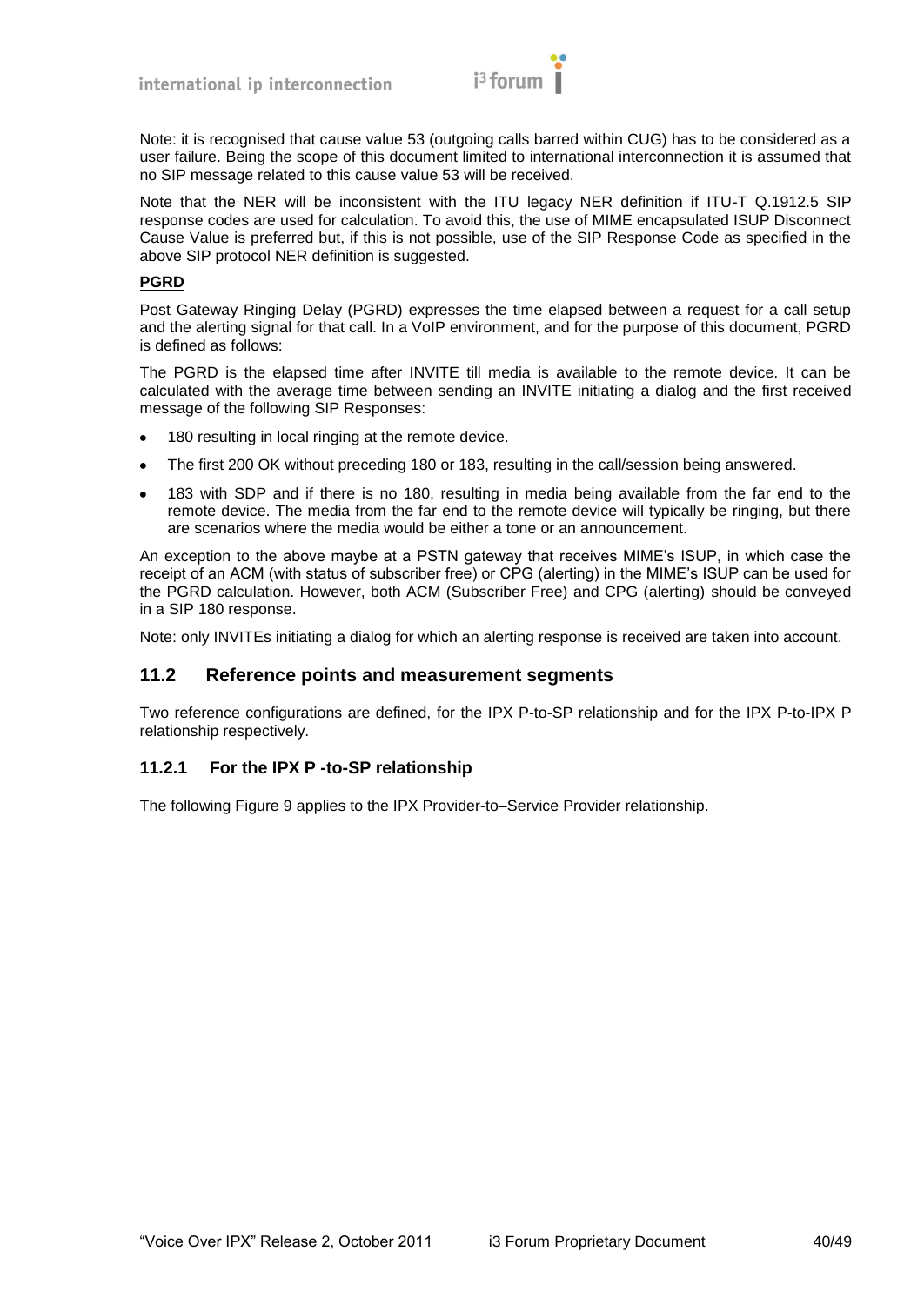

Note: it is possible that more than two IPX Providers can be involved in the Service Provider to Service Provider communication. If more than two IPX-P are involved B is meant to be the last one in the path, i.e. the IPX-P giving service to SP B. Consequently IPX-P A and IPX-P B may not have a direct relationship.

# **Figure 9 — Reference configuration for the IXP P-to-SP relationship**

<span id="page-40-0"></span>The following segments are defined:

*the access interconnection link*: from egress interconnecting element of Service Provider A to ingress PE router of IPX P A. The entity that provides this link is responsible for ensuring the quality level for this link.

The access interconnection link may span a few metres in a telehouse / carrier hotel or some kilometres if a private circuit is leased or thousands of kilometres if the connection is made via the Public Internet (see section 6.2.4).

*the internal network segment:* from IPX P A ingress Border Function to IPX P A egress Border Function.

It is recognised that Border Function, either at network ingress or at network egress, might not be co-located with the PE router and thus this internal network segment might be shorter than the real IPX Provider's network domain. In these cases, Service Providers and IPX Providers can agree bilaterally the management of this geographical gap.

Having the Border Function close to the PE router leads to more accurate measurement and is therefore advisable. However, it is also recognised that it may not be economically viable to have a Border Function co-located with each PE router. Therefore, a trade-off is required between the number of PE routers, the number of Border Function and the relevant economics.

As traffic grows, it is expected that the number of Border Function entities will also grow, leading to increased co-location, implying more accurate measurements in the longer term.

- *the downstream service segment:* from IPX P Call Handling Function down to the terminal of the end user.
- downstream RTP path: from IPX P A ingress Border Function down to the equipment terminating the RTP flow (e.g. it could be the terminating end-user terminal for an end-to-end IP call, or it could be the MGW if the call is broken out to TDM or it could be a transcoding function in the path of the media if transcoding is deemed necessary).
- upstream RTP path: from the equipment originating the RTP flow (e.g. it could be the originating end-user terminal for an end-to-end IP call, or it could be the MGW if the call is broken in from TDM or it could be a transcoding function in the path of the media if transcoding is deemed necessary) to IPX P A ingress Border Function.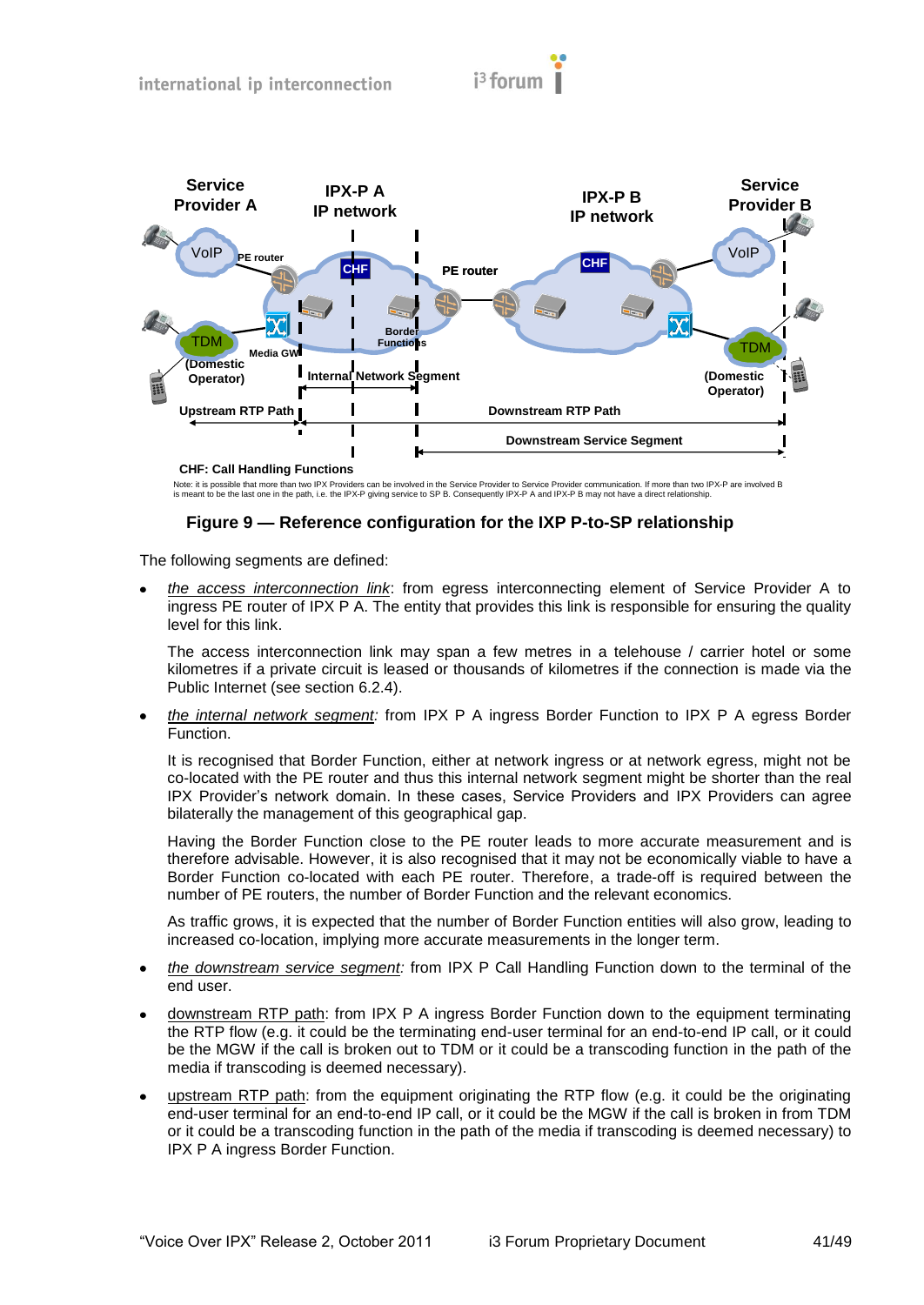# <span id="page-41-0"></span>**11.2.2 For the IPX P-to-IPX P relationship**

The following [Figure 10 a](#page-41-1)pplies to the inter-IPX Provider relationship



**CHF: Call Handling Functions**

# <span id="page-41-1"></span>**Figure 10 — Reference configuration for the IPX P-to-IPX P relationship**

This IPX Provider-to-IPX Provider relationship is part of an originating SP – terminating SP communication which could involve more than 2 IPX Providers.

The following segments are defined, assuming a flow of traffic from IPX Provider A to IPX Provider B:

*the interconnection link:* from IPX Provider A egress PE router to IPX Provider B ingress PE router. The entity that provides the interconnection link is responsible for ensuring the quality level for the link.

The interconnection link may span a few metres in a telehouse / carrier hotel or some kilometres if a private circuit is leased or thousand of kilometres if the connection is made via the public Internet.

*the internal network segment:* from IPX Provider B ingress Border Function to IPX Provider B egress Border Function.

It is recognised that Border Function, either at network ingress or at network egress, might not be co-located with the PE router and thus the internal network segment might be shorter than the real IPX Provider's network domain. In these cases, IPX Providers can agree bilaterally the management of this geographical gap.

Having the Border Function close to the PE router leads to more accurate measurement and is therefore advisable. However, it is also recognised that it may not be economically viable to have a Border Function co-located with each PE router. Therefore, a trade-off is required between the number of PE routers, the number of Border Function and the relevant economics.

As traffic grows, it is expected that the number of Border Function entities will also grow, leading to increased co-location, implying more accurate measurements in the longer term.

- *the downstream service segment:* from IPX Provider Call Handling Function down to the terminal of  $\bullet$ the end user.
- downstream RTP path: from IPX Provider B ingress Border Function down to the equipment terminating the RTP flow (e.g. it could be the terminating end-user terminal for an end-to-end IP call, or it could be the MGW if the call is broken out to TDM or it could be a transcoding function in the media path if transcoding is deemed necessary).
- upstream RTP path: from the equipment originating the RTP flow (e.g. it could be the originating end-user terminal for an end-to-end IP call, or it could be the MGW if the call is broken in from TDM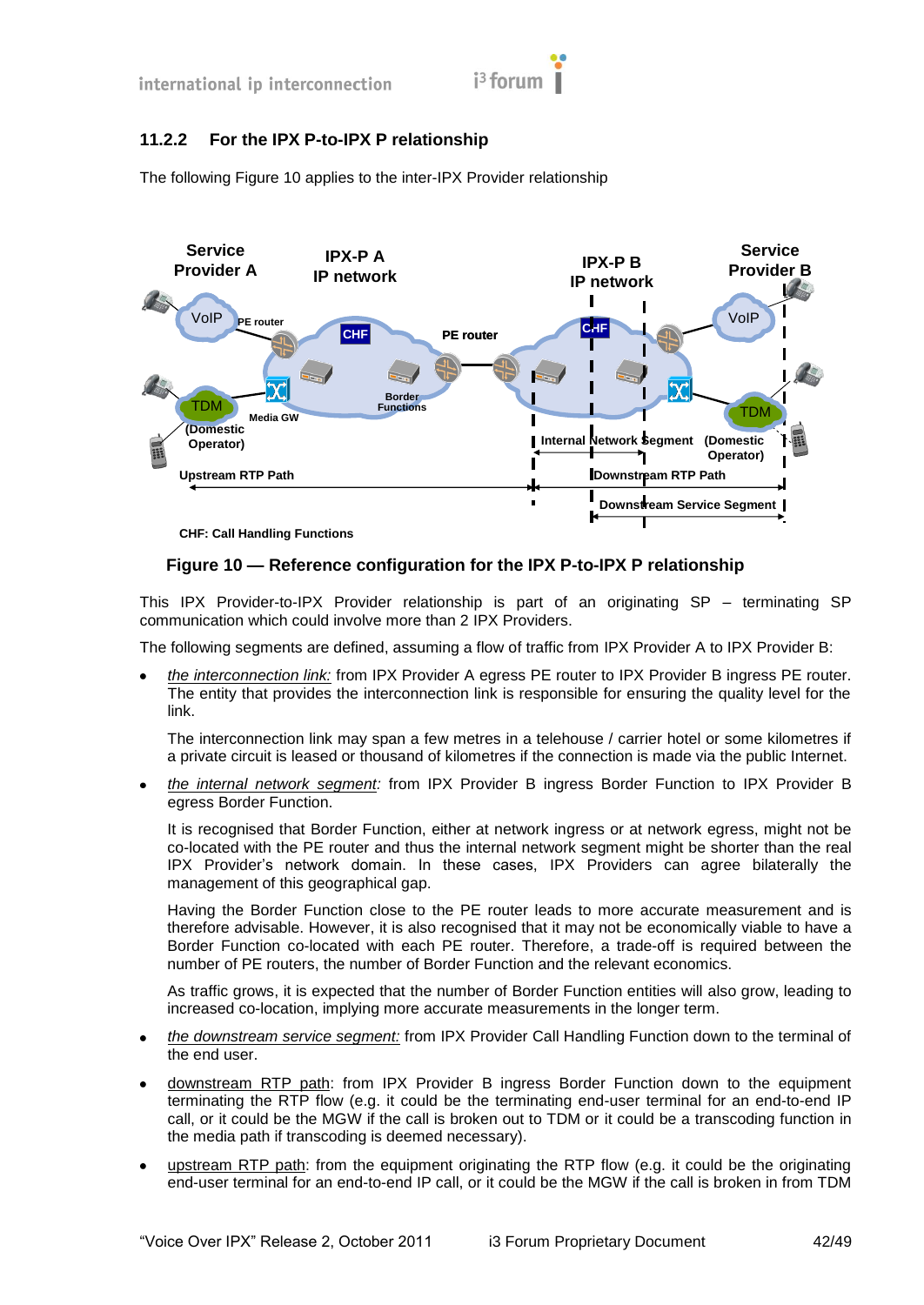

or it could be a transcoding function in the media path if transcoding is deemed necessary) to IPX Provider B ingress Border Function.

# <span id="page-42-0"></span>**11.3 Methodologies for QoS Control**

It is the priority view of i3 Forum that a practical solution is needed in the near term in order to provide a capability for IPX Providers to offer SLAs across international voice carrier networks and to report / assure the service their customers are experiencing is in line with SLA agreements / expectations. This capability to monitor (anticipate problems) and troubleshoot (identify and repair) problems across multiple networks, in an effective and timely fashion, should also take into account the impact of the solution to be specified on the vendor community to ensure successful and widespread implementation.

To this end i3 Forum continues to collaborate across the test, equipment and standards communities with the goal of identifying a viable solution for QoS monitoring and troubleshooting appropriate for the GSMA IPX model. Of several examined alternatives, two remain under consideration based upon criteria that assess the accuracy, timeliness, complexity and likelihood of widespread adoption.

The "SIP Signalling" and "MMUSIC" solutions currently under consideration by i3 Forum are described below:

- The "SIP Signalling" solution would provide for the exchange of transport level information between media endpoints using existing or new SIP messages. This information may be carried in a new METHOD associated with new headers, or be part of the existing METHOD messages such as OPTIONS, PUBLISH, INFO or NOTIFY. In this solution each intermediate and final (or far-end) border functions would append and return transport and service parameters needed to calculate  $MOS<sub>COF</sub>$  using the R-Factor model. It is worth noting that, wishing to measure and monitor jitter, there are issues still under the analysis of the i3 Forum that would prevent the use of this solution. Assuming i3 Forum selects this "SIP Signalling" option for QoS monitoring it will require development by IETF of a new RFC and therefore i3 Forum will only develop the requirements for further consideration by the appropriate forum.
- ―MMUSIC‖ or draft-ietf-mmusic-loopback-16 [\[37\]](#page-11-22) identifies a solution use case that does not mandate the addition of special end points by utilizing border functions. The draft-ietf-mmusicloopback-16 identifies three use cases, namely, "direct loopback", "encapsulated loopback" and "media loopback." The establishment of the requested loopback type is initiated by a "loopback source" using new SDP media attributes, thereby providing the capability to monitor the quality of the media in an active session using the offer/answer model [RFC3264] to establish a loopback connection. Also, guidelines on handling RTP [RFC3550], as well as usage of RTCP [RFC3550] and RTCP XR [RFC3611] for reporting media related measurements are provided for this solution. In the encapsulated packet loopback case, the incoming RTP packet is encapsulated and returned to the loopback source to generate one-way statistics for each direction of travel by examining the sequence numbers and time stamps in the outer header and encapsulated packet. In the direct loopback case, the mirror copies the incoming RTP packet into a new packet – keeping the packet size the same in both directions. The loopback source uses the packet header to generate two-way statistics. In the media loopback case (and unlike the encapsulated or direct loopback case) the loopback mirror submits the incoming packet to a decoder and then the payload is recoded before being sent back to the loopback source.

i3 Forum is committed to carry out the proper analysis to determine the most attractive solution and the result of this analysis will be published and then added to this document in a future release.

# <span id="page-42-1"></span>**11.4 KPI computation for SLA / QoS reporting**

As a general principle each IPX Provider can offer KPIs of QoS parameters according to its own commercial policy [\[4\].](#page-10-21)

Let:

- T be the reporting period (e.g.  $T =$  one month)  $\bullet$
- *i* be the index of the suite of measurements by the Border Function and/or probes and/or Call  $\bullet$ Handling Function (as applicable)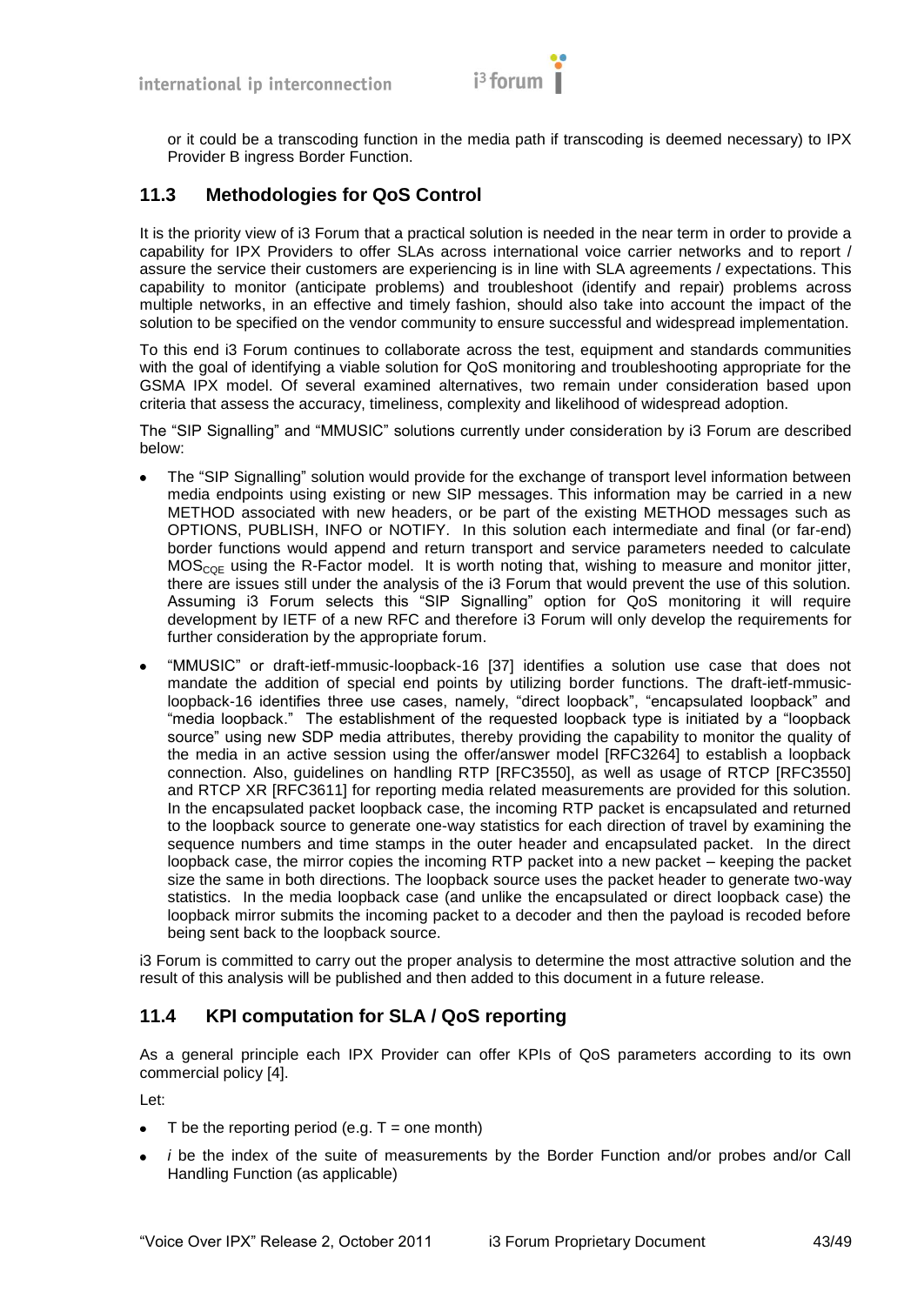$$
i^3 \text{form}
$$

- KPI*<sup>i</sup>* be the measured value of the i-th sample for the considered KPI (e.g. RTD)  $\bullet$
- N be the number of measurements over the period T (*i*=1..N)  $\bullet$

KPIs are averaged values over a time period, the length of which is outside the scope of this document.

Generally speaking, the reported KPI is obtained as a function of all the measured samples *KPI = f(KPI0, KPI1,..., KPIN)*. The following functions are suggested:

- RTD: 95 / 99 % percentile or average  $\bullet$
- LOSS: 95 / 99 % percentile or average  $\bullet$
- JITTER: 95 / 99 % percentile or average  $\bullet$

Note: as far as the above transport parameters are concerned, it has to be noticed that, from a commercial perspective, the function "average" is the preferred option.

- MOS: 95 / 99 % percentile  $\bullet$
- $\bullet$ ALOC: average (by definition)
- NER: average (by definition)  $\bullet$
- $\bullet$ ASR: average (by definition)
- PGRD: 95 / 99 % percentile. $\bullet$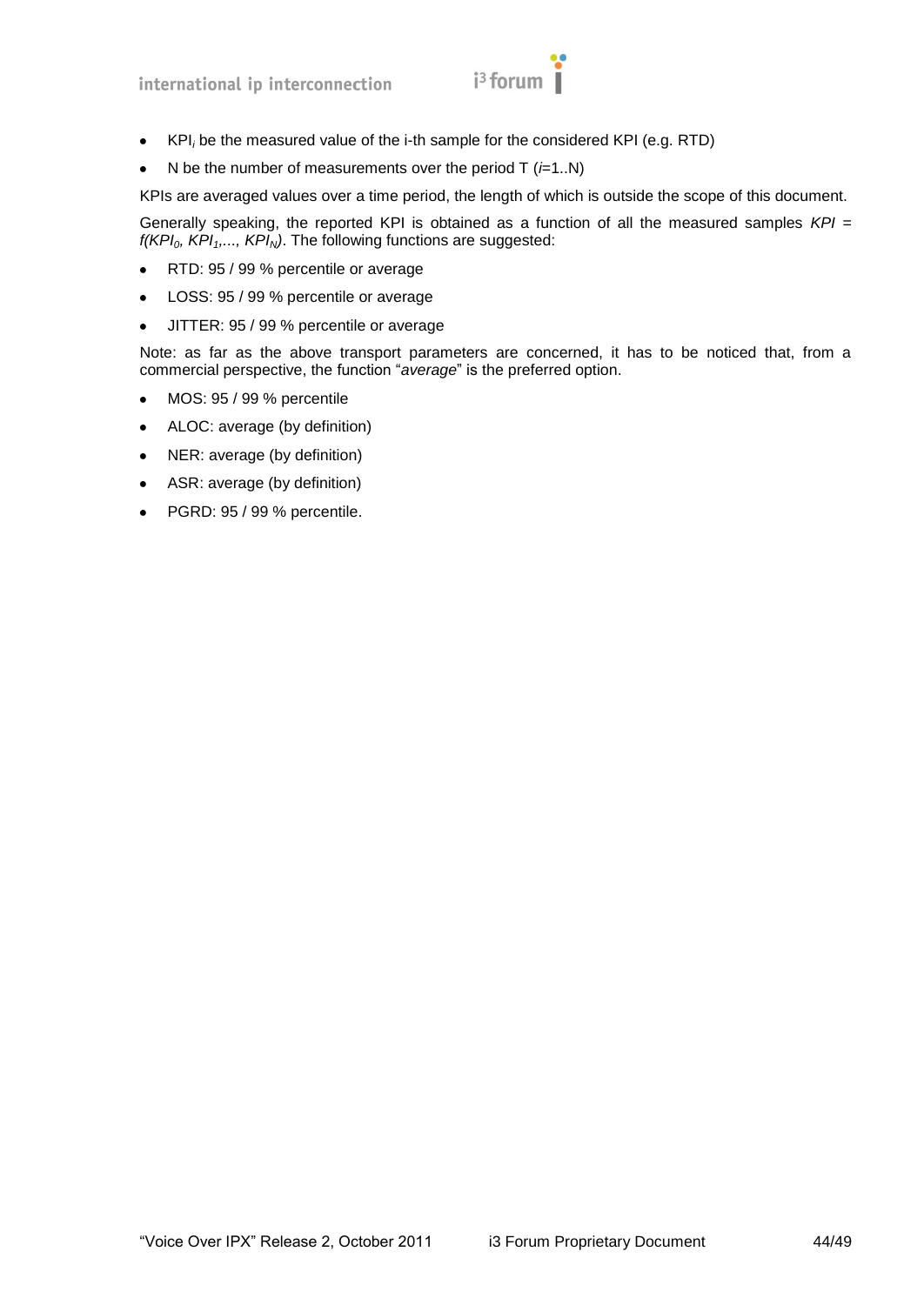# <span id="page-44-0"></span>**12 Routing and Traffic Management**

# <span id="page-44-1"></span>**12.1 General Service Routing Principles**

In section 5 a graphical example of an IPX domain for voice services has been described in figure 3. In addition to participating SPs, this figure shows IPX-Ps within the IPX domain, as well as Carriers and SPs outside this domain.

In agreement with GSMA White Paper on IPX which, in section 3.2, calls for a closed environment, in this document a routing confined within the IPX domain is always recommended unless:

- the call has to be routed towards a carrier in break-out in agreement with the contract signed between SP and IPX P;
- the call has to be routed towards a carrier in break-out since there are no available network resources which allow the call completion within the IPX domain.

The qualification process of carriers as IPX Provider as well as of Service Provider is outside the scope of this document.

# <span id="page-44-2"></span>**12.2 Number of IPX Providers in the SP-SP communication**

The GSMA IPX technical specifications recommend that not more than 2 IPX–Ps be involved in the SP-SP (end–to–end) communications, unless otherwise addressed by a specific service schedule. This limit is clarified for the voice service in AA.81 where it is written in section 2: *assume that any two PVI Service Providers are interconnected by at most two IPX networks unless this is not possible in exceptional cases. In the event that more than two IPX providers are needed to provide the connectivity, the QoS requirements shall remain unaltered*.

i3 Forum recognises the need to limit as much as possible the number of IPX Ps in the SP-SP communication to maximize the possibility of meeting quality requirements but, considering:

- the existing architecture of the voice network, very different from the GRX architecture, is based on  $\bullet$ hundreds of bilateral IP interconnections, and
- the intrinsic need of the wholesale business to route the call according the best price/quality tradeoff,

the i3 Forum believes that the quality requirements can be achieved even if in some situations this GSMA IPX model constraint cannot always be met. Intercontinental calls are an example where the limit of 2 IPX–Ps cannot be guaranteed.

i3 Forum recognises that the number of involved IPX–Ps should not modify the quality requirements for a given SP-SP communication.

# <span id="page-44-3"></span>**12.3 Routing Transparency**

The minimum set of information that the IPX Provider shall provide to the Service Provider consists of the type of connectivity used to reach each terminating SP. These connections have to be classified into three groups depending if the connectivity is made through:

- 1) direct connectivity (i.e., there is only 1 IPX Provider from Originating Service Provider to terminating Service Provider),
- 2) indirect connectivity (i.e., there is more than 1 IPX Provider from Originating Service Provider to terminating Service Provider),
- 3) break-out connectivity (or gateway connectivity) between the IPX Domain and the Non-IPX Domain.

The above information is provided in the commercial agreement between the IPX provider and the service provider and applies under normal operating conditions (i.e., no network failures and/or no network congestion).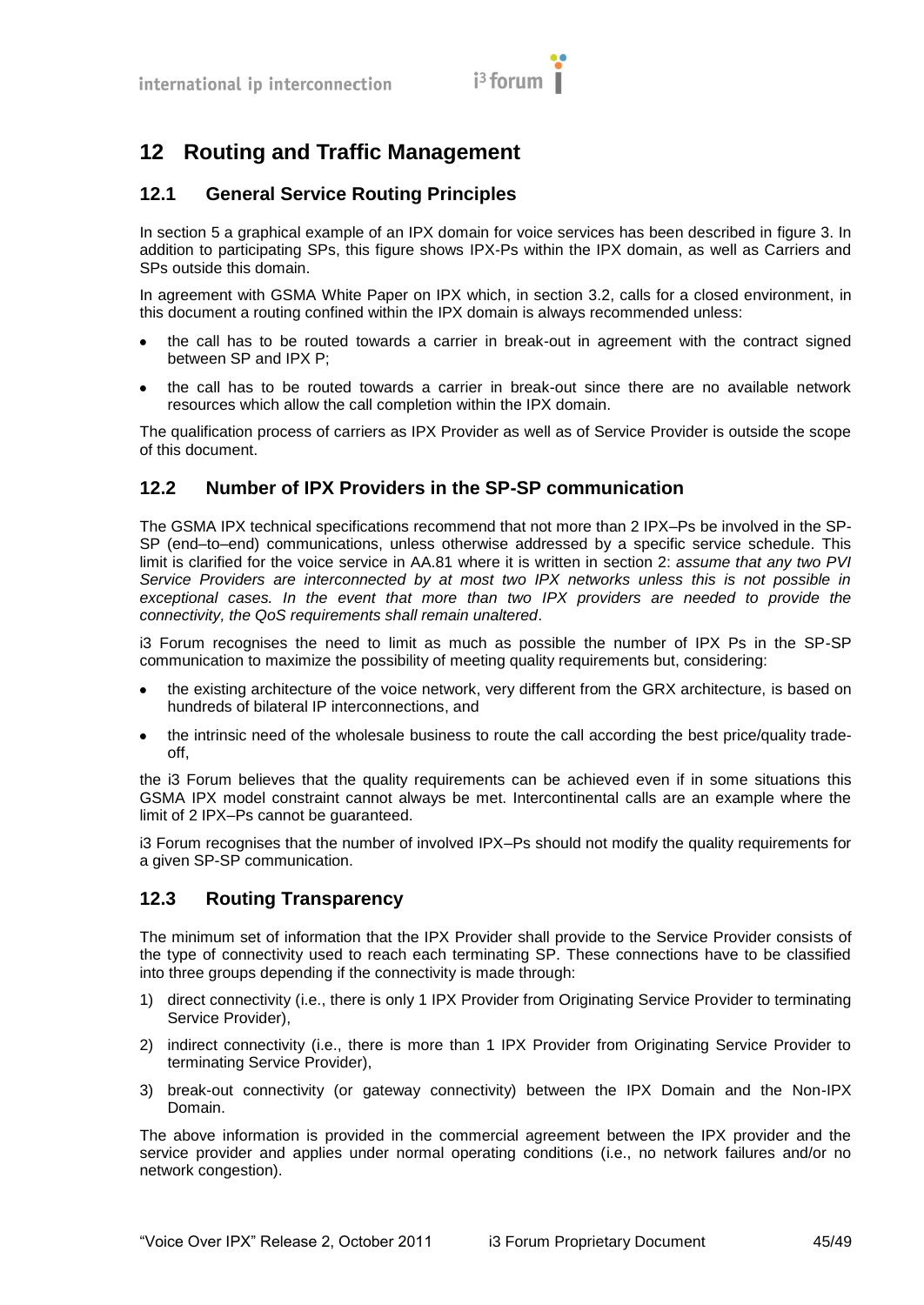

# <span id="page-45-0"></span>**12.4 Opt-in / opt-out scheme**

In compliance with GSMA doc AA.81 [\[10\]](#page-10-23) section 6 no opt-in/opt-out scheme has to be supported for the VoIPX service.

# <span id="page-45-1"></span>**12.5 Break-in / break-out connectivity**

Break-in and break-out can be implemented via three technology options:

- via TDM interconnection
- via private IP interconnection as defined in section 6 of this document. This option implies that no unidentified third party is able to affect the bilateral voice over IPX service and hence:
	- $\circ$  only voice over IPX service or other IPX services traffic is exchanged across the interconnection;
	- o only public IP addresses (provided by IANA) are used and they are not announced onto the Public Internet;
	- $\circ$  all the voice traffic, from the SP's PE router to the IPX P's border functions, shall be secured, either physically or logically, from Internet traffic.
- via public IP access interconnections as specified in section 6.2.4 of this document provided that  $\bullet$ 
	- o IPSec encryption is used for signalling information;
	- $\circ$  all the voice traffic, entering the IPX P network, crosses the IPX P's border functions.

# <span id="page-45-2"></span>**12.6 Role of DNS and ENUM registry**

GSMA IR.67 provides guidelines for DNS and ENUM in the GRX/IPX architecture. As defined in IR.67 DNS on the GRX/IPX backbone is completely separate from DNS on the Internet.

i3 Forum recognises that DNS/ENUM structure and capabilities can be used for addressing and routing purposes for terminating a voice call but, as a matter of fact, many different solutions are already in the market for providing routing and addressing capabilities to IPX Providers. Furthermore, these solutions are based on DNS/ENUM technology as well as other technologies (e.g. SS7/MAP protocol, SIP Redirect protocol, Diameter protocol).

It is envisaged that the spreading of advanced routing and addressing schemes (complementing ITU-T E.164 model or alternative to ITU-T E.164 model) will increase in the future and two i3 Forum deliverables [\(\[5\]](#page-10-24) and [\[6\]\)](#page-10-25) contain the first principles to be considered and the first guidelines to be followed. In any case, regardless the technical and market evolution, an IPX–P has the right to select its own technical and commercial solution in order to successfully route the call to destination.

# <span id="page-45-3"></span>12.7 **Number Portability Resolution**

GSMA IPX requirements indicate that the Service Provider to which the IPX Provider terminates a call should not have to transit the call to another provider. Number portability complicates the satisfaction of this requirement. The i3 Forum Services WS [1] has also provided a requirement for number portability resolution by VoIPX providers. GSMA IPX plans for number portability resolution depend on the implementation of the PathFinder IPX Provider ENUM system. Prior to the point at which this is achieved, VoIPX providers will need to make use of other methods for number portability resolution. These may include (but are not limited to):

- Queries of national number portability databases where they exist and where the IPX P has access to them
- Use of third party number portability resolution services
- Queries or SIP INVITES directed to number block holding SPs $\bullet$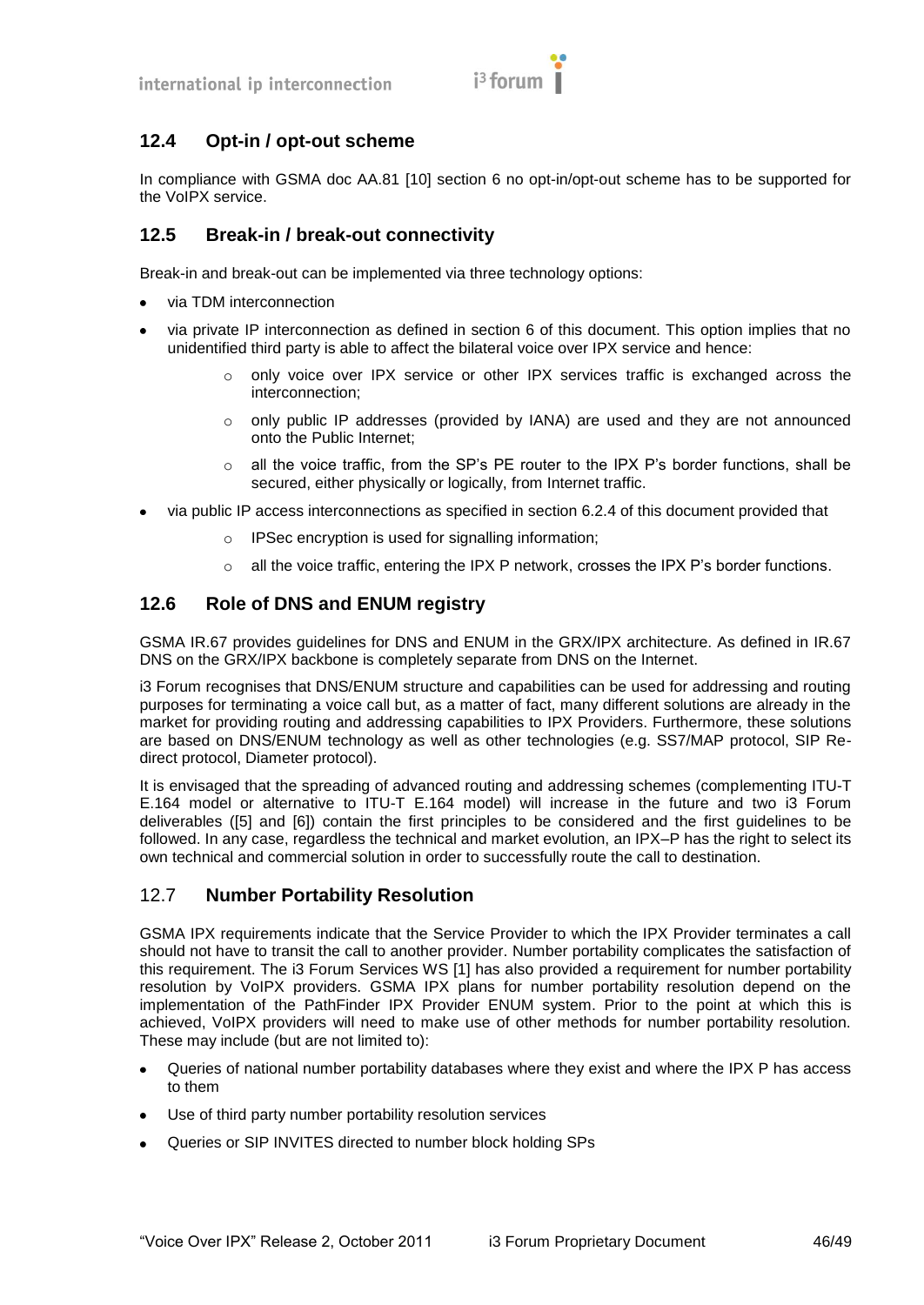

However, when the resolution of number portability is neither technically possible nor available, it is then possible for an IPX Provider to send traffic to a Service Provider, who, in turn, will transit the call to the recipient domestic Service Provider, if needed.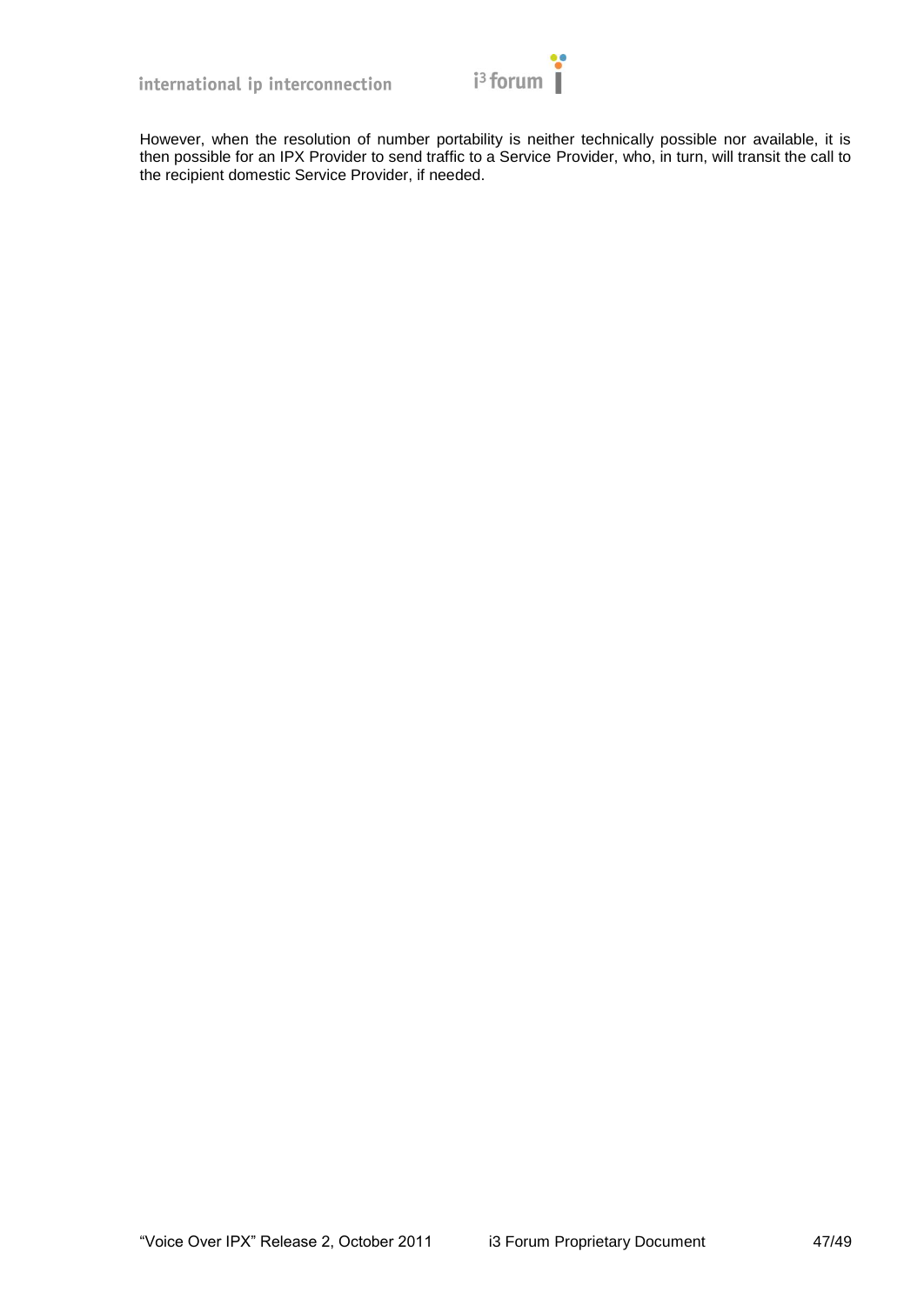

# <span id="page-47-0"></span>**13 Accounting and Charging principles**

# <span id="page-47-1"></span>**13.1 Transit fee depending on destination**

Transit fee (compensation charged by the IPX Provider for all the offered service excluding termination fee) for Multilateral Hubbing Service IPX connectivity options can vary and depends on the destination.

# <span id="page-47-2"></span>**13.2 Charging transparency**

An IPX P is not obliged to provide separation of termination rate and transit fee unless commercially negotiated.

Separation of termination and transit fees is also omitted if disclosure of termination rates is not allowed by regulatory bodies or applicable law.

# <span id="page-47-3"></span>**13.3 Accounting and Charging capabilities**

The information flow to be exchanged from the transport and switching platforms with the relevant OSS/BSS systems is outside the scope of this document.

The information recorded in the Call Detail Record (CDR) shall support settlement and performance. The scope of this section includes only the data that require for exchange the information for settlement and performance. The CDR may also serve as a troubleshooting tool for certain information. This section does not address the format of the CDR in a IPX Provider's network nor the collecting method. Each IPX Provider may have additional proprietary fields for internal uses, which is not in the scope of this section.

Since calls may be originated or terminated in TDM or VoIP network, the CDR shall support data attributes for these two types of calls and services. A comprehensive list of these attributes can be found on [\[1\].](#page-10-2)